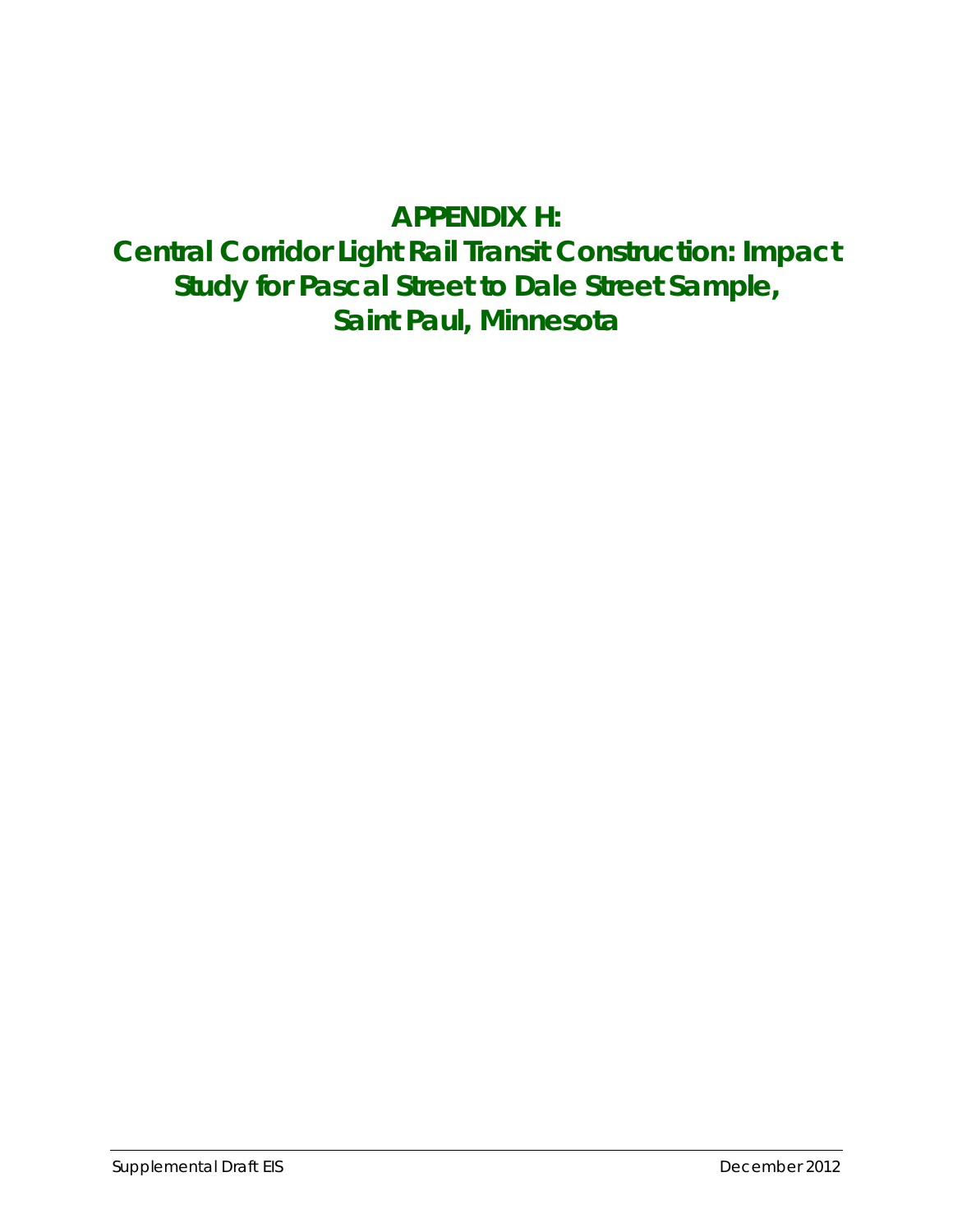Received<br>AUG 2 2 2012

# **Central Corridor Light Rail Transit Construction**

**Impact Study for Pascal Street to Dale Street Sample** Saint Paul, MN

> Report Prepared: August 16, 2012 By Peter Rademacher & Larry Peterson

> > **FOR**

#### UNIVERSITY AVENUE BETTERMENT ASSOCIATION

A report of the impact caused by light rail transit construction on business and property residing along University Avenue between Pascal Street and Dale Street. Prepared by Peterson, Logren & Kilbury for the Metropolitan Council and the Federal Transit Authority, to be included in the Supplemental Draft Environmental Impact Statement for the Central Corridor Light Rail Transit project.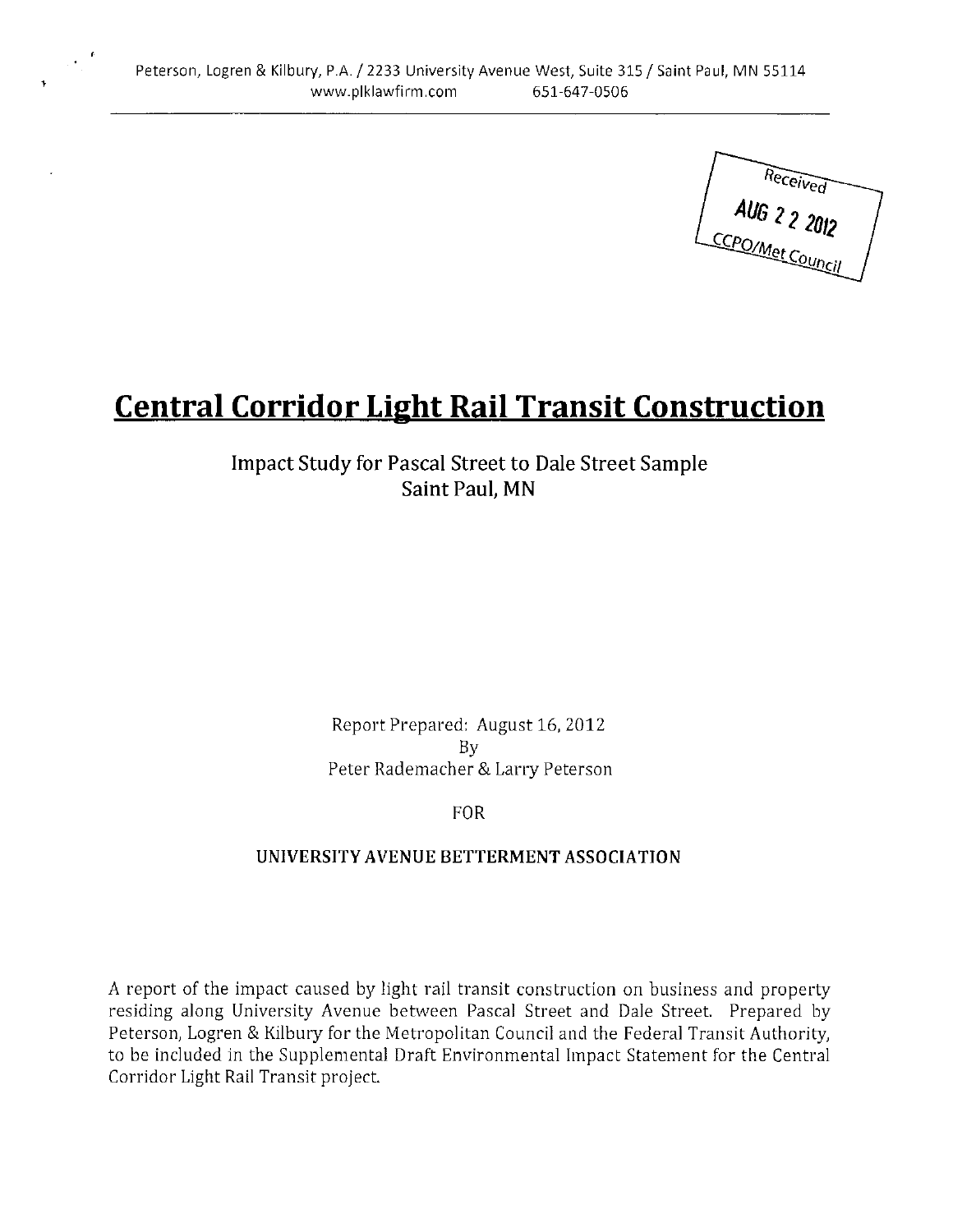$\chi^{(0,3)}$ 

# **Table of Contents**

| Acknowledgements                         | § 1         |
|------------------------------------------|-------------|
| Introduction                             | $§$ 2       |
| Method of Data Collection                | $§$ 3       |
| Data Results                             | §4          |
| Revenue                                  | $§$ 4.1     |
| 2011                                     | § 4.1.1     |
| 2012                                     | § 4.1.2     |
| Access                                   | $§$ 4.2     |
| Navigation                               | $§$ 4.2.1   |
| Physical Access                          | § 4.2.2     |
| Roads                                    | $§$ 4.2.2.1 |
| Sidewalks                                | $§$ 4.2.2.2 |
| Crosswalks                               | $§$ 4.2.2.3 |
| Utilities                                | § 43        |
| Electricity                              | §4.3.1      |
| Gas                                      | § 4.3.2     |
| Water                                    | § 4.3.3     |
| Phone                                    | § 4.3.4     |
| Sewer                                    | $§$ 4.3.5   |
| Trash                                    | $§$ 4.3.6   |
| Mail Delivery/Pickup                     | $§$ 4.3.7   |
| Internet                                 | § 4.3.8     |
| Cable/Satellite                          | § 4.3.9     |
| <b>Construction Related Disturbances</b> | § 44        |
| Dust/Air                                 | § 4.4.1     |
| Litter/Trash                             | § 4.4.2     |
| Noise/Vibration                          | § 4.43      |
| Sewer Grates                             | § 4.4.4     |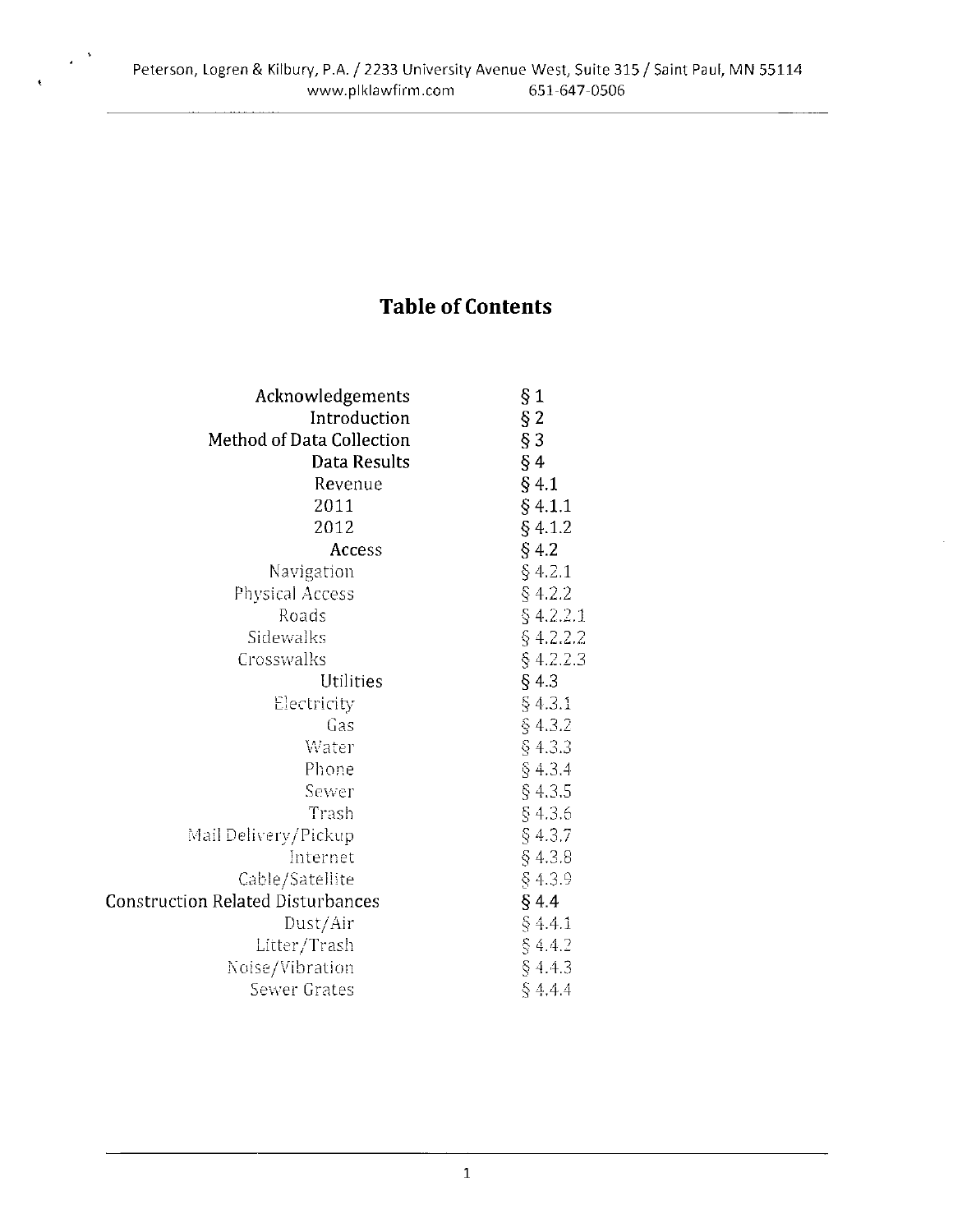# **Table of Contents**

| Property Damage                  | §45      |
|----------------------------------|----------|
| Real Property                    | § 4.5.1  |
| Personal Property                | § 452    |
| Property Taxation/Rent           | §4.6     |
| 2011                             | § 4.6.1  |
| 2012                             | § 4.62   |
| <b>Safety Concerns</b>           | $§$ 4.7  |
| Communication                    | § 4.8    |
| Notice                           | § 4.81   |
| Metropolitan Council Hotline     | § 4.82   |
| Forgivable Loan Program          | §4.9     |
| Strategic Adjustments and Costs  | § 4.10   |
| Anomalous Reports                | $§$ 4 11 |
|                                  |          |
| Conclusions                      | § 5      |
| Appendix 1 (Maps)                |          |
| University Avenue Context        |          |
| Businesses' Neighborhood Context |          |
| Appendix 2 (Data Collection)     |          |
| Sample Document A                |          |
| Sample Document B                |          |
| Appendix 3 (Interviews)          |          |
| <b>Business A</b>                |          |
| <b>Business B</b>                |          |
| <b>Business C</b>                |          |
| <b>Business D</b>                |          |

 $\hat{\boldsymbol{\beta}}$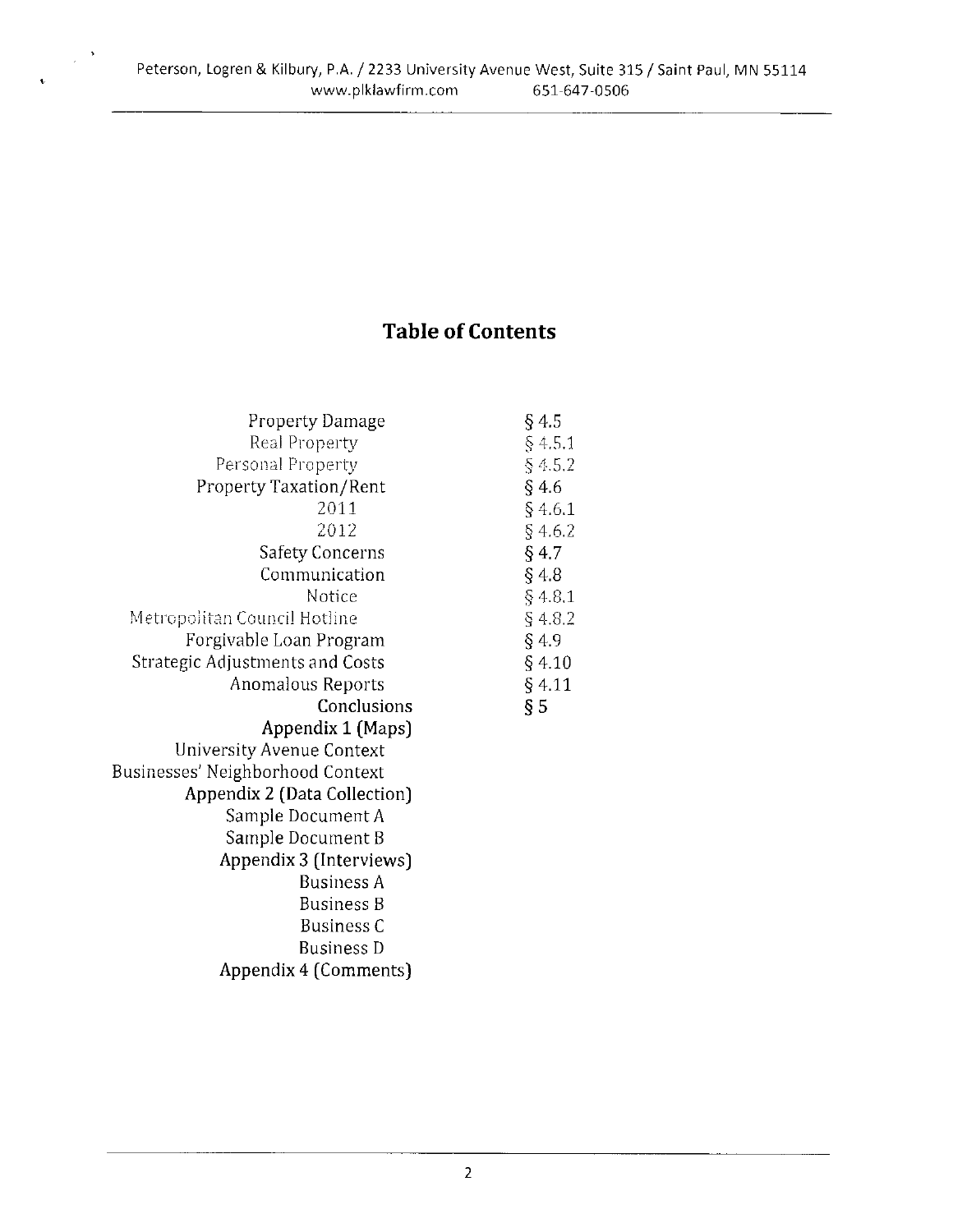#### **§1: ACKNOWLEDGEMENTS**

Peterson, Logren & Kilbury would like to thank the Metropolitan Council and the Federal Transit Authority for their reception to the data contained in this report. Additionally, Peterson, Logren & Kilbury would like to recognize Khaled Aloul, Sid Applebaum, Russ Battisto, Sawie Nebo, and Ryan Wilson for their willingness to participate in this report and their cooperation with the data collection process.

#### § 2: INTRODUCTION

The remainder of this document is a report of the Central Corridor Light Rail Transit (CCLRT) construction's aggregate impact on businesses residing along the north and south sides of University Avenue. This report was conducted with willing and voluntary participation of four businesses. This sample of businesses lay between Pascal Street and Dale Street, in the City of Saint Paul, County of Ramsey, State of Minnesota.

The report is submitted to the Metropolitan Council and the Federal Transit Authority, to be included in the Supplemental Draft Environmental Impact Statement for the CCLRT project. It is the desire of Peterson, Logren & Kilbury that these government agencies give proper heed to the report and the information contained within it. Furthermore, Peterson, Logren & Kilbury wishes that the Metropolitan Council and the Federal Transit Authority provide notice as to their use of this document in the Supplemental Draft Environmental Impact Statement for the CCLRT project.

# **§3: METHOD OF DATA COLLECTION**

This report was developed from interviews conducted with business owners only. All participants were willing and voluntary. Additionally, all participants were made aware that privileged or private information need not be disclosed, during the interview process.

Data was collected using a combination of interviewing techniques, including a social science method of questioning, titled semi-structured interviewing. This style of interview combines the structure of a set list of topical questions with the flexibility for follow-up questions intended to probe for further information.<sup>1</sup> This method served three distinct functions, for the purposes of this report: (1) it refreshed the interviewees' memories, and thus increased the level of truthfulness of answers,<sup>2</sup> (2) it prevented the need or

<sup>&</sup>lt;sup>1</sup> TOM WENGRAF, QUALITATIVE RESEARCH INTERVIEWING 159 (2001).

 $<sup>2</sup>$  See Id. at 13.</sup>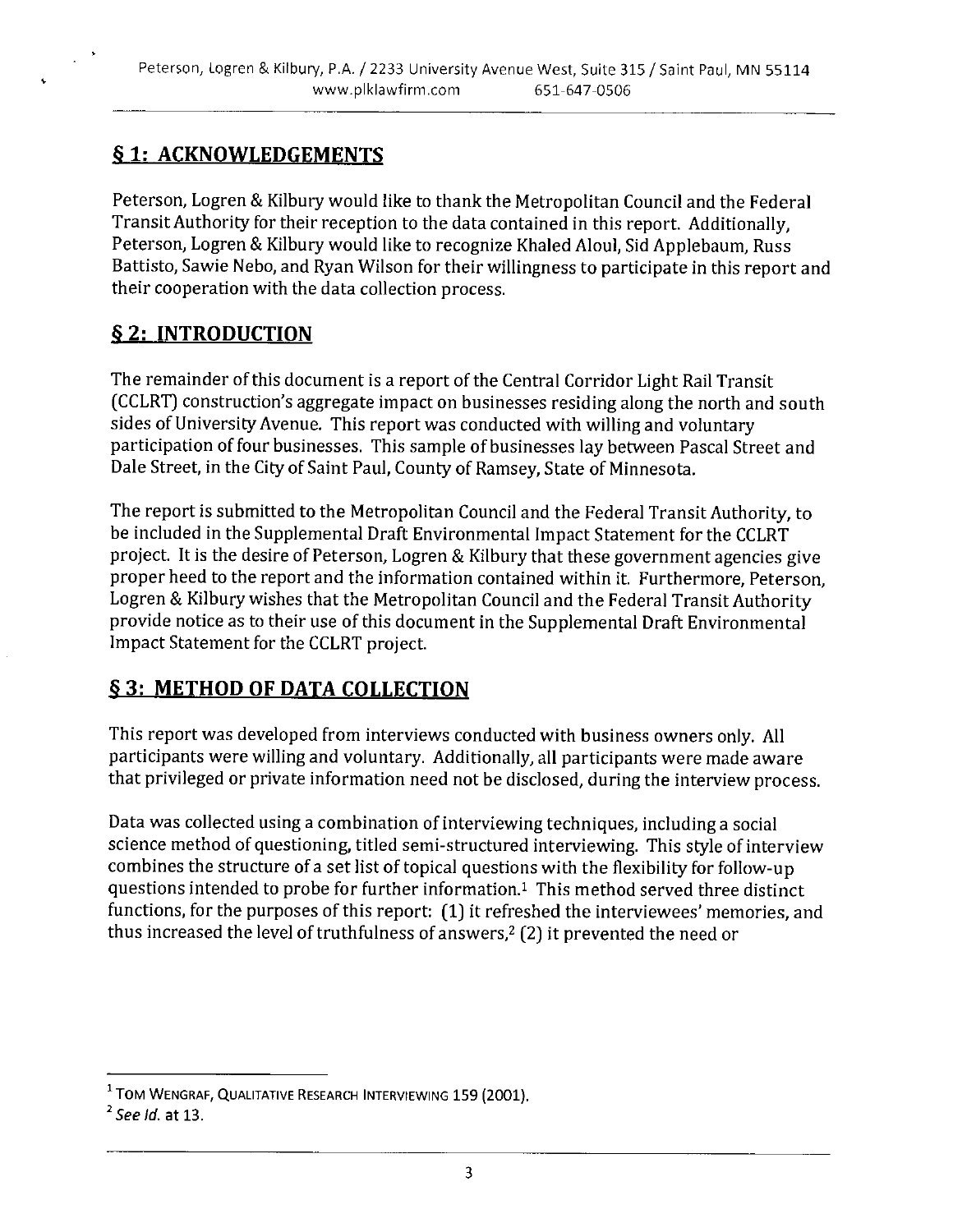temptation for the interviewer to make assumptions,  $3$  and (3) it uncovered relevant events that would not otherwise be discussed, due to their uniqueness.<sup>4</sup>

While discovering the particulars of individual business experiences was important, the interviews also included structured questioning, to ensure that information regarding universal parameters for measuring the CCLRT construction impact (e.g., loss of revenue and property tax increase) was valid and reliable.<sup>5</sup>

The interviews were performed face-to-face—with one exception—<sup>6</sup>during the period of August 1, 2012 to August 10, 2012. The interviews were conducted at the participants' respective places of business, along University Avenue, and took approximately thirty to thirty-five minutes each.

Appendix 3, infra, contains the completed interview surveys, from which one may decipher what questions were designed as open and semi-structured, versus what questions were structured and designed for specific data. All interviews that were conducted were included in this report and are represented in their full form.

### § 4: DATA RESULTS

The interviews conducted for this study were performed between August 1, 2012 and August 10, 2012. Most interviewees were contacted four times-schedule interview; perform interview; schedule reading and signing of statements; and signing of statements.<sup>7</sup>

The interviewees represented in this study, include businesses of the following types:

- Business A: Beauty salon/retail provider and beauty retail provider. $8$  $\bullet$
- Business B: Customer service/retail provider.
- Business C: Gas station/convenience/car wash provider.  $\bullet$
- Business D: Vacuum retail/service provider.

 $<sup>3</sup>$  Id. at 14.</sup>

<sup>&</sup>lt;sup>4</sup> See Id. at 2 (quoting Leon Levy, "Understanding individual life histories requires not only the employment of general conceptual frameworks and theories but also methods for understanding what is particular, distinctive or unique about the individual.").

<sup>&</sup>lt;sup>5</sup> NORMAND PETTERSEN & ANDRÉ DURIVAGE, THE STRUCTURED INTERVIEW 8 (2008).

<sup>&</sup>lt;sup>6</sup> Business E requested to fill out the survey in private, to allow sufficient time for accuracy. After review of the completed survey, interviewer engaged in face-to-face follow-up to clarify ambiguous or incomplete answers.

 $^7$  Business C was contacted once to schedule the interview and twice to schedule the signing of the statement.

<sup>&</sup>lt;sup>8</sup> Business A operated as two businesses, registered under one entity.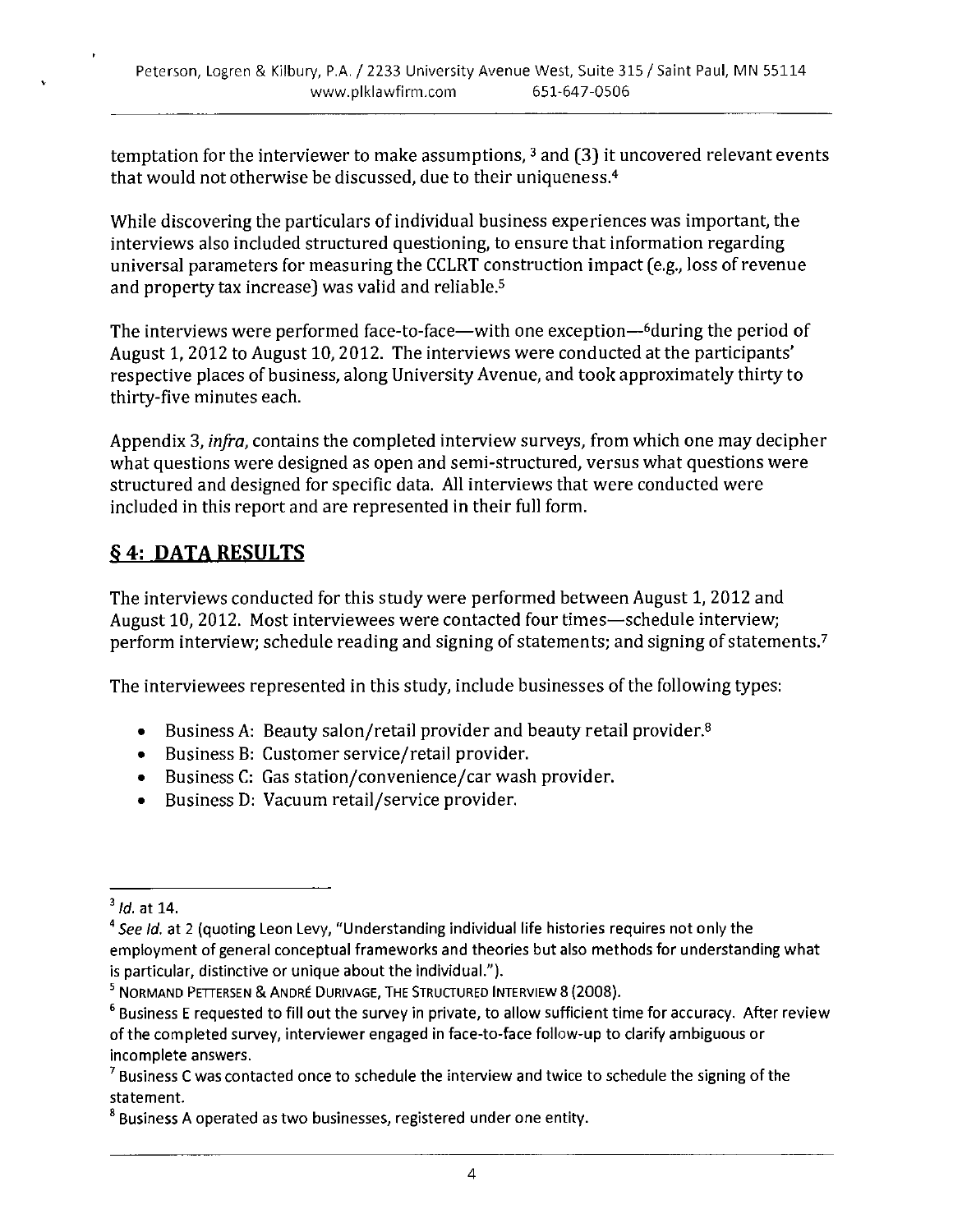The average time of existence for the sample businesses—in their locations on University Avenue-is twenty-one and a half years.<sup>9</sup>

This section is a summary of the empirical data collected through the processes described in section 3, *supra*. The summary is supported by Appendix C, documenting the four interviewees' responses to questioning.

### $§ 4.1:$  Revenue

All four businesses reported loss of revenue, resulting from the CCLRT construction. When asked if the businesses have records to support their findings, all interviewees responded yes.<sup>10</sup> Results for loss of revenue are divided by years, in the following sections.

#### $§ 4.1.1: 2011$

In 2011, all but one business experienced a loss in revenue, resulting from the CCLRT construction.<sup>11</sup> The average loss experienced by the three businesses reporting said loss was approximately thirty percent from the prior year. Note that this figure does not include expected gains in revenue.<sup>12</sup>

#### $§$  4.1.2: 2012

In 2012, all but one business experienced either new revenue loss<sup>13</sup> or compounded loss of revenue from 2011.<sup>14</sup> The average loss experienced—for the term of January 2012 to August of 2012, compared to the same term in 2011—by the three businesses reporting said loss was an additional approximately eight percent on top of the 30 percent in 2011. Again, note that this figure does not include expected gains in revenue.<sup>15</sup>

<sup>&</sup>lt;sup>9</sup> Business C has been located on University Avenue for 20 years, however the current ownership purchased the business in January of 2010.

<sup>&</sup>lt;sup>10</sup> Business C was purchased in January of 2010. Thus, the records are less indicative of revenue patterns.

<sup>&</sup>lt;sup>11</sup> While Business D experienced a decrease in revenue, due to expectations of construction, construction had not officially begun in front of the business in 2011.

 $12$  Business B possesses documentation, showing nationwide and statewide growth in revenue of eight percent from 2010 to 2011. The business suffered an eight percent loss. Section 4.1.1 does not account for the expected growth and therefore only reflects half of the potential loss suffered by the business.  $13$  See supra note 11.

<sup>&</sup>lt;sup>14</sup> Business A continued to experience the forty percent loss of revenue it had originally experienced. Revenue remained constant between 2011 and 2012.

<sup>&</sup>lt;sup>15</sup> See supra note 12 for an explanation of why this figure may not accurately depict total loss experienced.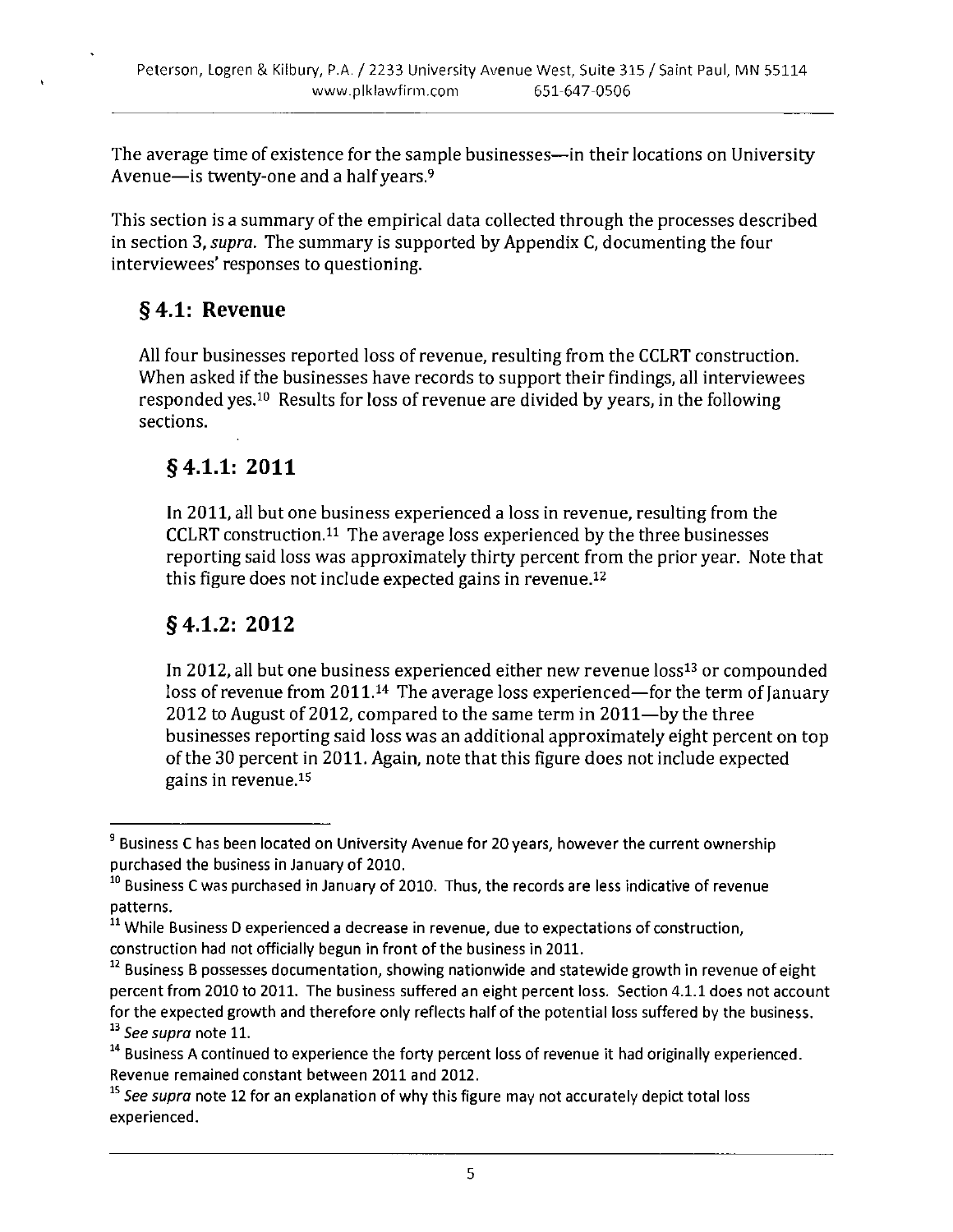During 2012 CCLRT construction, one business reported a loss of revenue over seventy percent, for a two month span of time, when intense construction was occurring.

### §4.2: Access

All four businesses reported problems related to access, resulting from the CCLRT construction. All four businesses claimed that these issues of access resulted in negative effects to business. The following sections break-down access issues.

#### §4.2.1: Navigation

All four businesses reported customer complaints about navigating the CCLRT construction on University Avenue. One business reported that the confusion was a result of outdated signs or signs that conflicted with each other.<sup>16</sup>

#### § 4.2.2: Physical Access

Notwithstanding ability to navigate the CCLRT construction, each business has dealt with physical obstruction to access. The following is a breakdown of access issues reported for the three primary routes for ingress and egress to the sample businesses.

#### §4.2.2.1: Roads

All four businesses reported that their customer base consists of about ninety to one hundred percent vehicle traffic. Therefore, road access and parking issues were the greatest concerns for the interviewees.

Three businesses claimed nearly one hundred percent reduction in vehicle traffic during University Avenue road closures, which lasted between two and three months. In addition, one business reported that either the north or south side of University Avenue would remain closed for a period, while the other side would remain open. Thus, access to businesses on the opposite side of University Avenue became problematic. One business, which had endured the full University Avenue closure also claimed that vehicle traffic continues to be reduced by approximately fifty to sixty percent, while another business reports a continued decrease of approximately thirty percent.<sup>17</sup>

<sup>&</sup>lt;sup>16</sup> See supra § 4.1 for cumulative percentages of lost revenue.

 $17$  Id.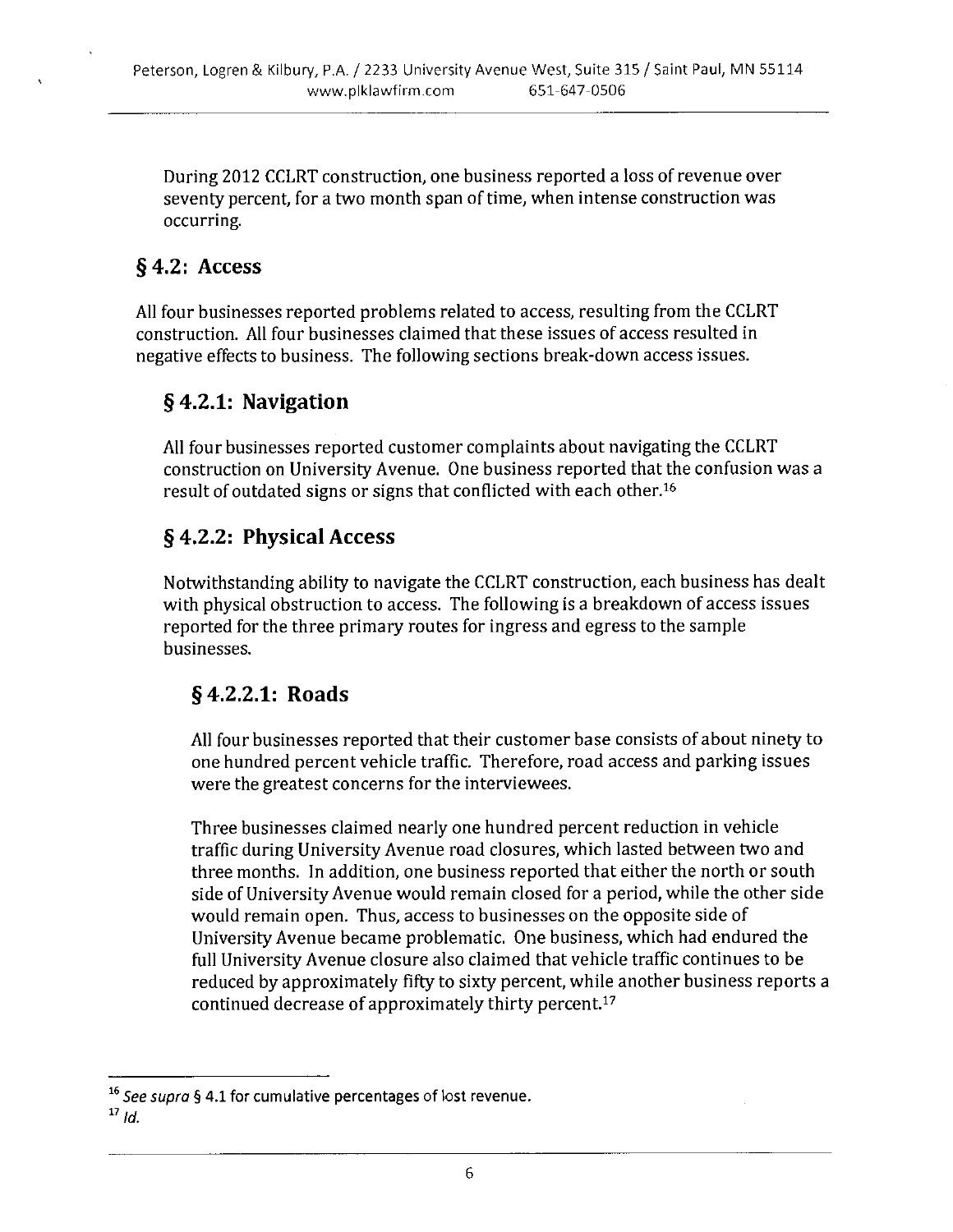Two businesses reported a loss of street parking, forcing the businesses to lease parking space from the City of Saint Paul.<sup>18</sup>

### $§$  4.2.2.2: Sidewalks

All four businesses reported issues pertaining to sidewalk access. Three of those businesses reported complete sidewalk closures without temporary walkways.<sup>19</sup> Of all the sidewalk closures, two businesses reported no notice and one business reported only three days notice. The businesses reported reduced pedestrian traffic, as a result of these closures. While most of the businesses' customers travelled by vehicle,<sup>20</sup> access to storefronts was an issue, notwithstanding customers' ability to reach the business by car.<sup>21</sup>

### $§$  4.2.2.3: Crosswalks

All four businesses reported issues with pedestrian access by crosswalks. Two businesses reported that crosswalks for entire intersections were closed.<sup>22</sup> One of those businesses also reported that no notice was provided for the crosswalk closure.<sup>23</sup>

# §4.3: Utilities

All four businesses reported utility outages resulting from the CCLRT construction. However, only 3 businesses reported that the outages resulted in negative effects to business.

# § 4.3.1: Electricity

All four businesses reported electrical outages. No notice was provided to the businesses for any of these outages. One business did not report resulting damages and another reported minimal resulting damages. One business was forced to shut down for approximately three hours. Most notably, one business reported two to three outages and subsequent rebooting periods for equipment. It also reported a

<sup>&</sup>lt;sup>18</sup> See supra § 4.10 for a discussion of strategic changes, including leasing parking space.

<sup>&</sup>lt;sup>19</sup> The three reports were for one day, twenty one days on both the north and south side (consecutively), and two months.

<sup>&</sup>lt;sup>20</sup> See supra § 4.2.2.1.

<sup>&</sup>lt;sup>21</sup> See supra § 4.1 for cumulative percentages of lost revenue.

<sup>&</sup>lt;sup>22</sup> The intersection of University Avenue/Hamline Avenue and University Avenue/Pascal Street. The only temporary walkway reported was across University Avenue at Hamline Avenue.

<sup>&</sup>lt;sup>23</sup> See supra § 4.1 for cumulative percentages of lost revenue.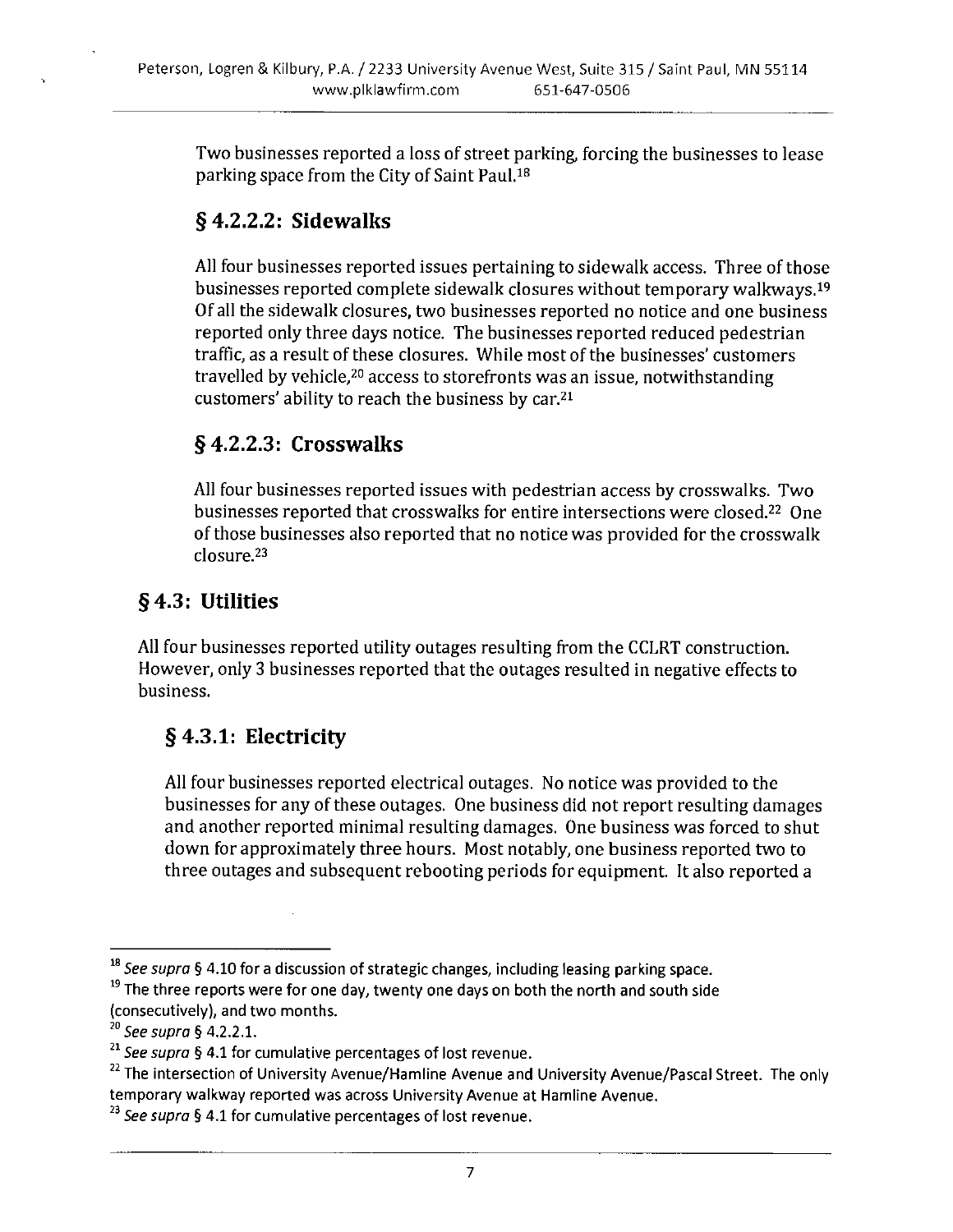full day without access to its computers. During those times, the business was not able to sell gasoline (its primary goods).<sup>24</sup>

#### $§$  4.3.2: Gas

Only two businesses reported gas outages. For one business, notice was provided and the business suffered no resulting damages. For the other business, the outage has remained an issue for approximately three months and delayed the business' ability to pass inspection for its replacement HVAC system.<sup>25</sup>

#### $§$  4.3.3: Water

Three businesses reported water outages. However, notice was provided for all of the businesses and minimal damage was experienced by any business.

#### $§$  4.3.4: Phone

Only one business experienced periodic telephone outages. No notice was provided for the outages.

#### $§$  4.3.5: Sewer

Two businesses reported sewer outages. However, notice was provided to the businesses and the resulting damage to the businesses was minimal.

#### $§$ 4.3.6: Trash

One business reported having to move its trash collection to another side of the building. Another business reported that its trash collection was delayed by one to two weeks during a period of heavy construction, which lasted two months.

#### §4.3.7: Mail Delivery/Pickup

One business reported having daily delays for mail delivery and pickup.<sup>26</sup>

#### $§$  4.3.8: Internet

No businesses reported internet outages.

<sup>&</sup>lt;sup>24</sup> See supra § 4.5 for expenses.

 $^{25}$  Id.

<sup>&</sup>lt;sup>26</sup> Business B deals heavily with deliveries, and thus relies on consistency with delivery and pickup schedules.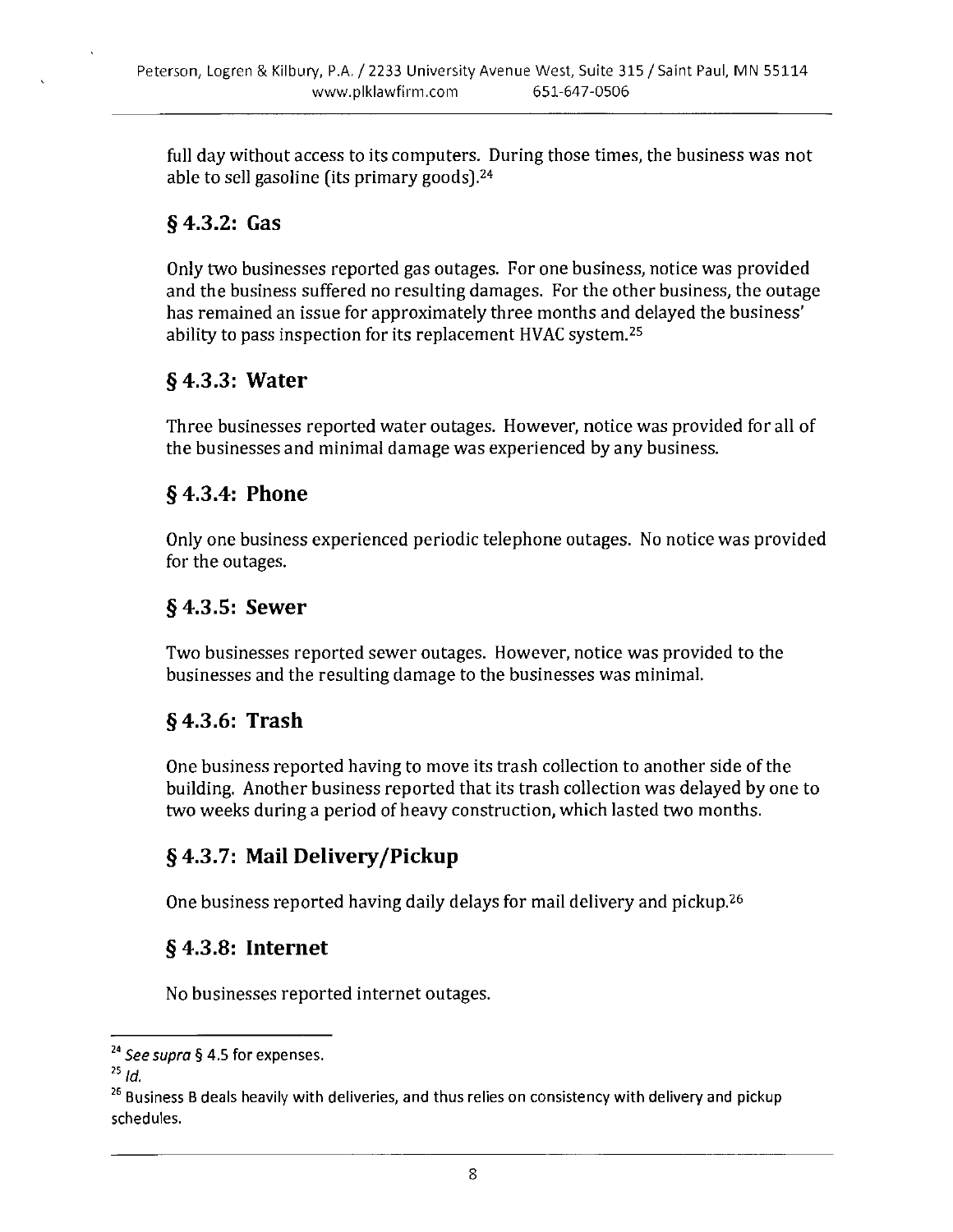# § 4.3.9: Cable/Satellite

No businesses reported cable or satellite outages.

#### §4.4: Construction Related Disturbances

All four businesses reported problems relating to CCLRT construction disturbances. All four businesses reported that these disturbances resulted in negative effects to business. The following is a breakdown of the types of disturbances reported by the interviewees.

### $§$  4.4.1: Dust/Air

As a result of dust, two businesses reported having to replace or clean their HVAC systems.<sup>27</sup> Additionally, two businesses reported having to replace computers and related equipment.<sup>28</sup>

#### § 4.4.2: Litter/Trash

One business reported issues with cleanliness and upkeep of the construction site. Additionally, the business experienced litter collection on the business property, which collected along the construction fencing. The business noted having to demand corrective action before the issues were remedied.

#### §4.4.3: Noise/Vibration

All four businesses reported issues pertaining to noise and vibration. Two businesses attributed vibration with failure of computers and other technical equipment.<sup>29</sup> One business attributed vibrations to a broken door and storefront window pane.<sup>30</sup> Lastly, one building attributed vibration to failure of its HVAC system.<sup>31</sup>

#### § 4.4.4: Sewer Grates

No businesses reported issues relating to sewer grates.

<sup>&</sup>lt;sup>27</sup> See infra § 4.5.1 for expenses.

 $^{28}$  Id.

 $^{29}$  Id.

 $30$  Id.

 $31$  ld.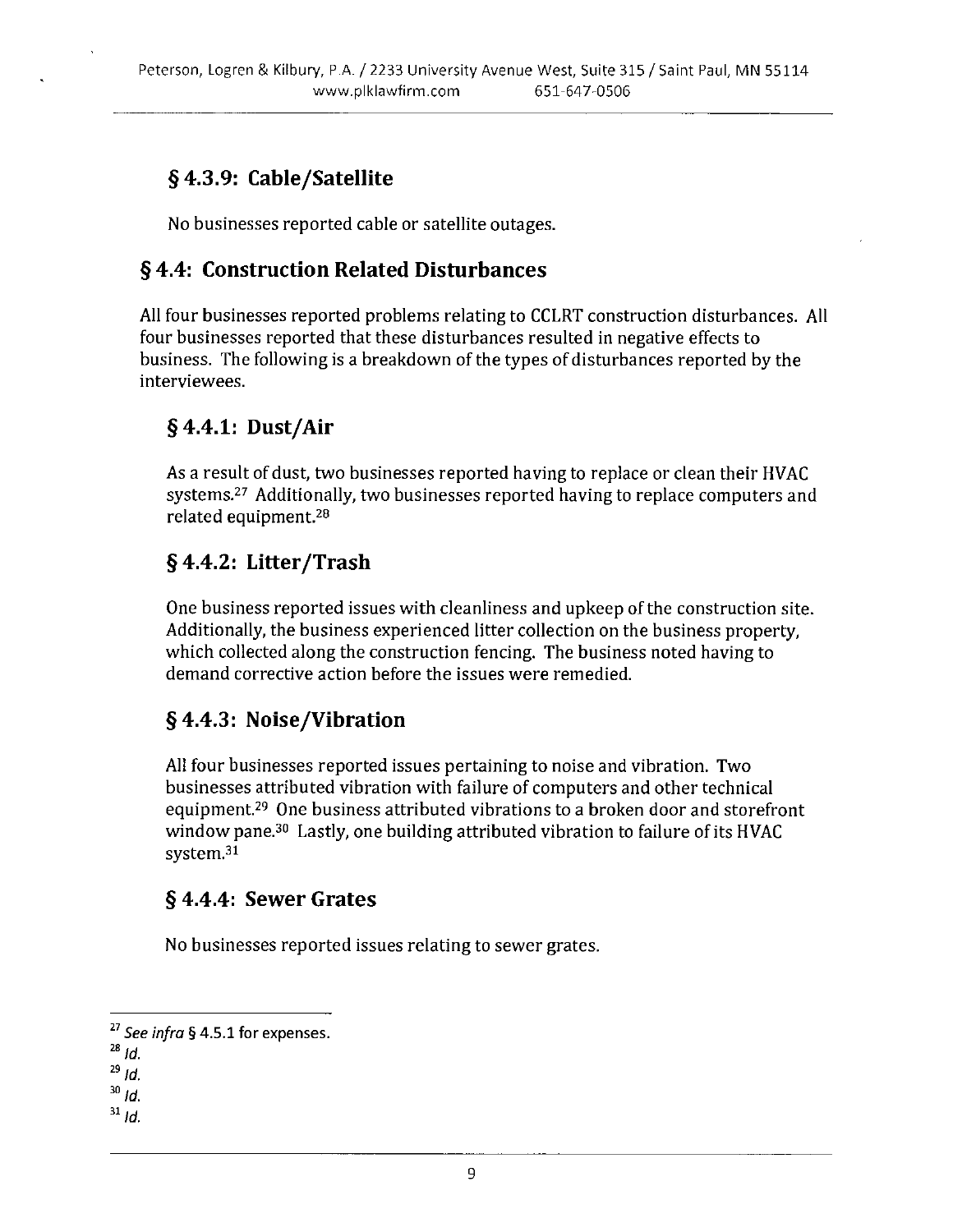# §4.5: Property Damage

All four businesses reported damage to property, resulting from the CCLRT construction. The results for questions about property damage are divided into type of property (real or personal) and business. The reason for this break-down is because the number and magnitude of reports are too much to summarize.

# § 4.5.1: Real Property

Business A reported that vibrations caused a door to break. The replacement door cost approximately seven hundred dollars. In addition, the front window pane cracked. The window has yet to be replaced.

Business B reported no damage to real property.

Business C reported that a large Walsh Construction vehicle cracked its underground fuel-tank cover. Replacing the cap will cost one thousand, five hundred dollars to replace. In addition, dust collection caused the HVAC system to overheat. Having the system cleaned cost approximately one thousand, two hundred dollars.

Business D reported that the construction vibrations caused the exterior façade of the building to crack. The business is documenting the damage but does not know the cost for repair. In addition, the flooring is damaged from foot traffic entering the business from the construction zone. The business anticipates replacement of the flooring. The business is unsure of the cost for replacement. Most notably, the business endured basement flooding, resulting from the CCLRT construction, during replacement of the sidewalk. During this time, the basement space could not be utilized.

# §4.5.2: Personal Property

Business A reported no significant damage to personal property.

Business B reported that dust and vibrations caused damage to the business' computers and other technical equipment. The business spent approximately ten thousand dollars replacing all of its computers. Maintenance and inspections of other equipment have been covered under lease agreements with the equipment providers.

Business C reported its technical equipment is sensitive. As a result of vibrations and electrical outages from construction, the business has either replaced or repaired its computer, cash register, credit card system, and printer. The total cost of for these replacements and repairs is three thousand, eight hundred dollars. In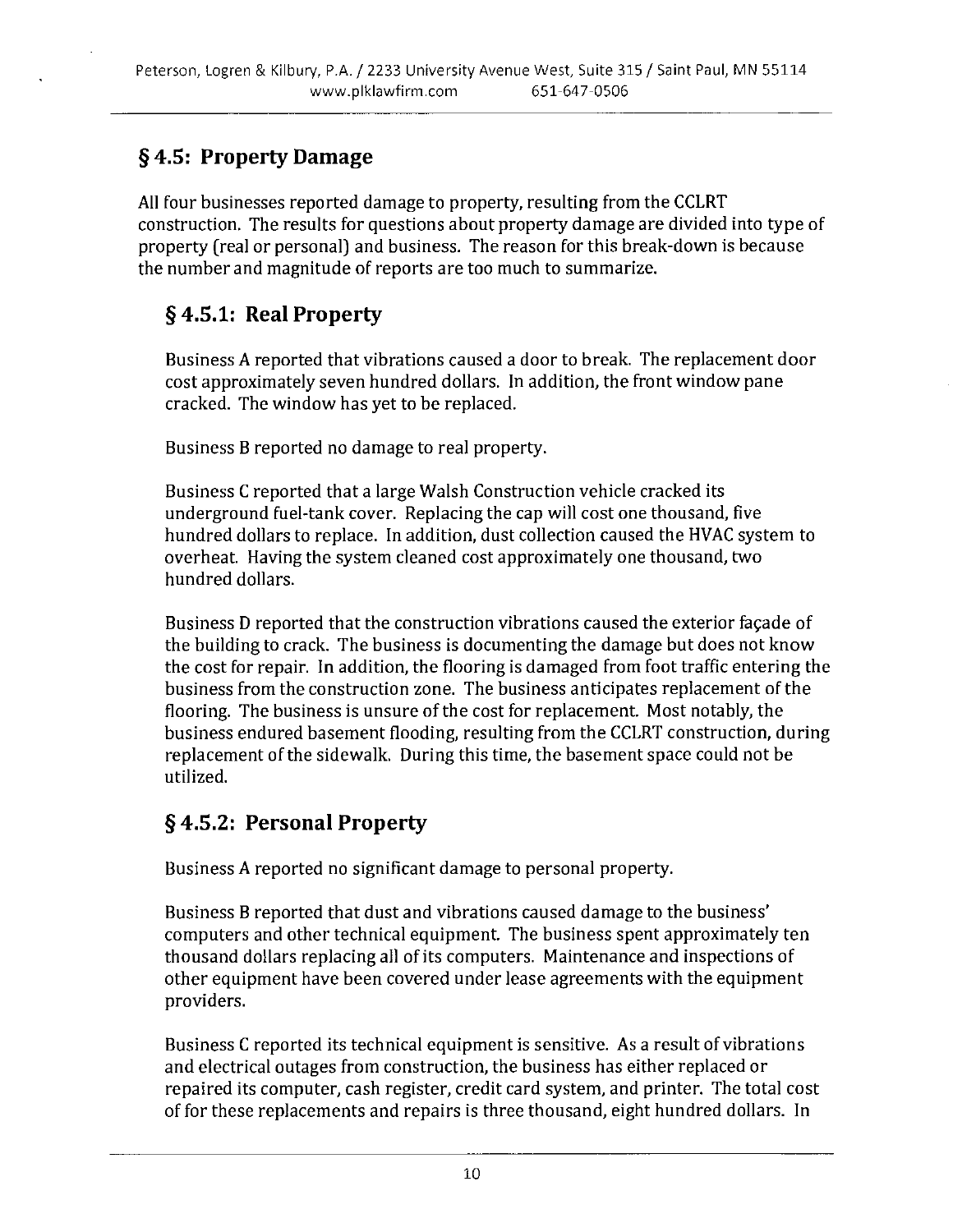addition, the business' freezer and one gas pump has shut down. The freezer is not operating and the pump has not been repaired or replaced.<sup>32</sup>

Business D reported no damage to personal property.

# § 4.6: Property Taxation/Rent

Of the four businesses surveyed, two own the property on which their businesses rest, and two businesses lease their property. To accommodate both of these types of property interests, businesses were asked whether they experienced property tax increases (if owners), were told of property tax increases (if leasees), or experienced increases in rent (if leasees).

All four businesses reported prior or upcoming property tax increases or rent increases, resulting from the CCLRT construction. Results for property tax increases or rent increases are divided by years and whether the interviewee was a landowner or leasee. in the following sections.

### $§$  4.6.1: 2011

Only one of the two landowning businesses reported property tax increases.<sup>33</sup> However, the property tax increase reported was over one hundred percent. In addition, the business has been assessed multiple fees for lighting, pipe updates, and drainage updates.

Only one of the two leasing businesses reported rent increases, resulting from CCLRT construction.<sup>34</sup> The rent increase reported was approximately fifty percent, and the interviewee reported the rent increase to be direct result of a property tax increase.

#### $§$  4.6.2: 2012

Only one of the two landowning businesses reported a property tax increase for the year of 2012.<sup>35</sup> That reported amount is six percent.

Only one of the two leasing businesses reported a property tax increase and potential rent increase. However, the interviewee was unsure as to the amount that either the property tax or rent would increase.

<sup>&</sup>lt;sup>32</sup> Business C did pay six hundred dollars to have the pump inspected, with no results.

<sup>&</sup>lt;sup>33</sup> Business D, one of the landowning businesses, did not experience CCLRT construction in 2011.

<sup>&</sup>lt;sup>34</sup> Business B reported a periodic rent increase, but did not attribute it to the CCLRT construction.

<sup>&</sup>lt;sup>35</sup> Business C is unsure of any upcoming property tax increases.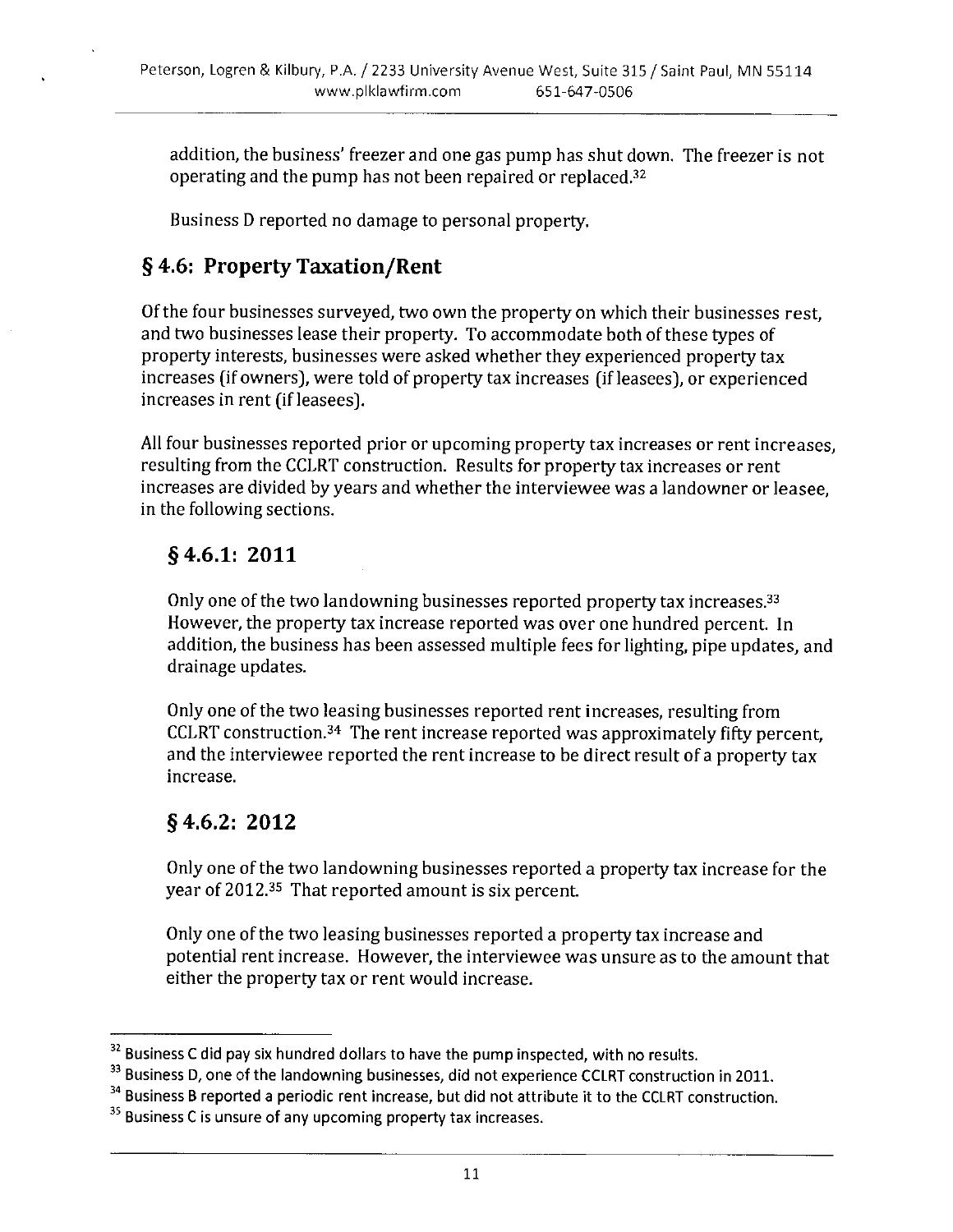# § 4.7: Safety Concerns

Two businesses reported safety concerns, in correlation with the CCLRT construction. The most relevant reports of safety concerns are as follow:

- One business reported numerous safety concerns, including a large part of the sidewalk falling into the business' exposed basement.
- One business reported that a temporary walkway—forming a bridge over a trench-was made only of planks with little support. In addition, the interviewee reported that fencing was used, rather than sturdy railings.

# § 4.8: Communication

Four businesses reported communication issues, in correlation with the CCLRT construction. The surveyed businesses reported discontent with communication about the project and particular discontent with the hotline system.

# $§$  4.8.1: Notice

All four businesses reported discontent with the notice provided. When asked how they would like to be notified of construction issues, three businesses replied "in person" and one business replied "email."

# §4.8.2: Metropolitan Council Hotline

All four businesses reported calling the hotline system. No businesses reported resolutions resulting from contacting the hotline. In addition, three businesses reported that responsibility for the situations was deflected back to the business by representatives of the hotline system.

# § 4.9: Forgivable Loan Program

Two businesses recently submitted for the forgivable loan and are currently awaiting results. However, because one of the businesses has annual revenue over two million dollars, it was told that receipt of the loan is unlikely.

Two businesses successfully applied for the forgivable loan. However, one business unsuccessfully argued that it should be awarded two loans.<sup>36</sup>

# §4.10: Strategic Adjustments and Costs

<sup>&</sup>lt;sup>36</sup> Business A operates as two businesses, utilizing two spaces, and paying two leases. However, because both businesses are registered as one entity, it was not awarded a second forgivable loan.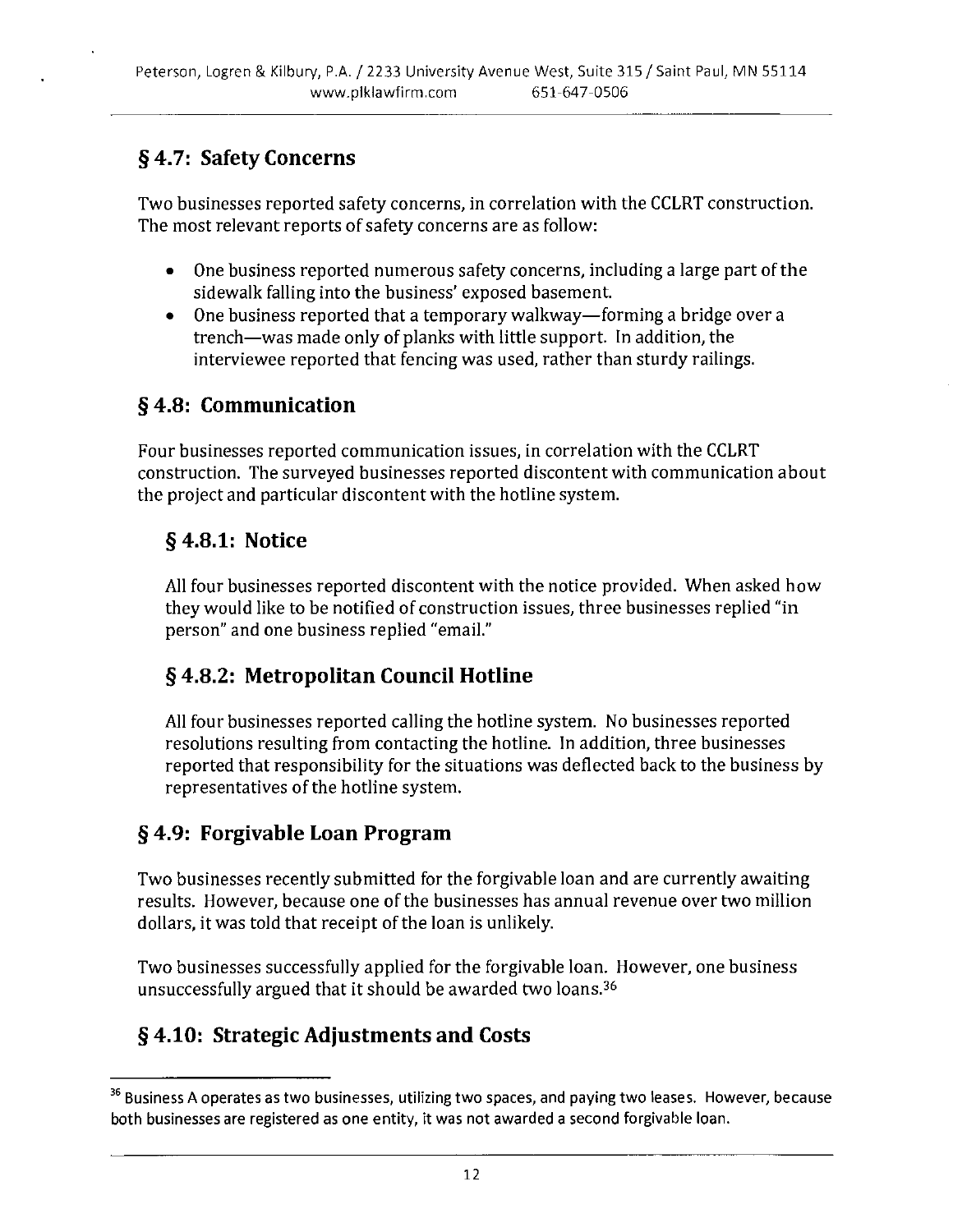In response to the CCLRT project, all four businesses have taken steps to ensure that customers continue to visit. Three of the four businesses have personally made signs. The average cost for the three businesses is approximately three hundred, seventy dollars. In addition, three businesses have invested in "Open for Business" signs, averaging approximately four hundred, twenty dollars. All four businesses have contacted customer either buy phone, email, or mailings.

In response to reduced budgets, three of the four businesses have reduced their staffing.<sup>37</sup> This reduction ranges from ten percent to seventy five percent.<sup>38</sup> Two businesses reported that overhead costs have actually increased, as a result of CCLRT project, while one company has reduced its overhead. No values of cost increases or decreases were known. Two of the businesses reduced their marketing budget, while one business has invested in discount cards.<sup>39</sup>

In response to reduced or removed street parking, two businesses have leased parking space from the City of Saint Paul. The cost for leasing these spaces was not reported.

In response to reduced customer traffic and damaging construction disturbances, one business had to shut down an entire service (car wash). Three businesses were forced to reduce their inventory of products, either due to reduced revenue or because products were expiring.

# §4.11: Anomalous Reports

Each business was given an opportunity to discuss concerns not properly addressed by the interview questioning. The following is a compilation of reports made (some of these reported issues are included elsewhere in this report):

- One business argued that for business entities operating as multiple businesses, one loan is not sufficient to support the aggregate losses of the business entity. However, the forgivable loan program will not allow the business to receive an additional loan for its second business operation.
- At least two businesses reported that they were told that construction would not  $\bullet$ take place in both 2011 and 2012, yet that is what is happening.

<sup>&</sup>lt;sup>37</sup> Business C has involuntarily lost employees to other employment opportunities, due to reductions in hours.

<sup>&</sup>lt;sup>38</sup> Businesses A and B were the only businesses to report percentages of reduced staff.

<sup>&</sup>lt;sup>39</sup> Business A is discontent with the discount card marketing. The original cost was five hundred dollars, in addition to twenty five cent fees per transaction. These costs are compounded by the loss of revenue from the discounts, themselves.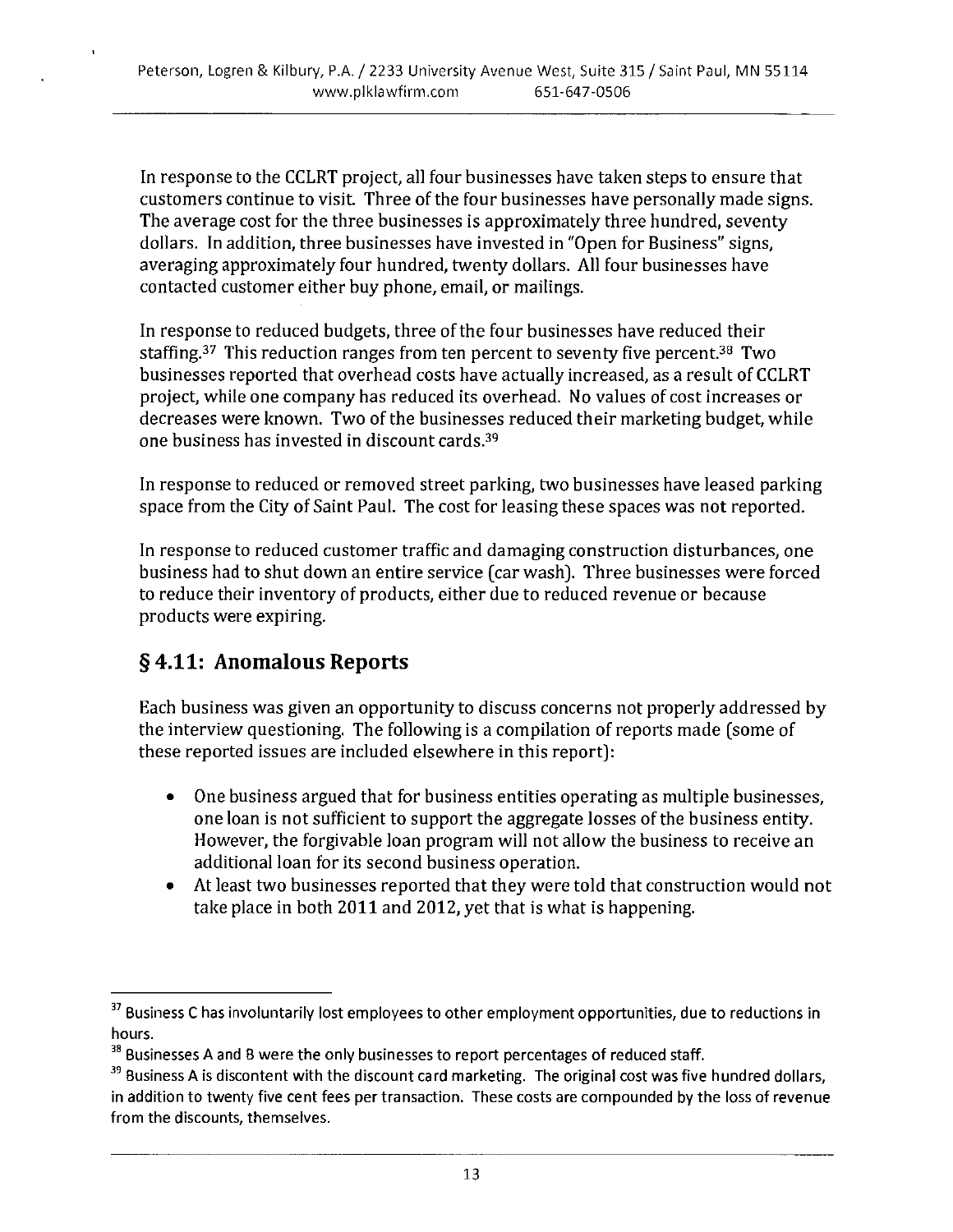- One business reported that the Metropolitan Council forced the sale of an easement on the business' property and intends to force a sale for an extension on that easement.
- Two businesses now lease parking space from the City of Saint Paul, to alleviate the difficulty for customers to find parking.
- The basement of one business extends underneath the sidewalk adjacent to University Avenue. As a result of construction, the ceiling of the basement was lowered four inches, and the outer wall of the basement was reduced inward four inches.

### § 5: CONCLUSIONS

The information compiled in section 4, indicates that businesses are suffering substantial damages as a result of the CCLRT construction. These damages take various forms and are in some instances caused by interferences not consistent among all the participating businesses. However, five factors showed signs of impact among all businesses:

- $(1)$  access; 40
- (2) construction disturbances;<sup>41</sup>
- (3) property taxation and rent;<sup>42</sup>
- $(4)$  communication;<sup>43</sup> and
- (5) decrease in revenue.

Additionally, anomalous conditions were reported by the majority of businesses interviewed. Such results are indicative of the diverse business needs, which stem from a diverse business environment. These results also suggest that the actions taken by the Metropolitan Council and the Federal Transit Authority—well intended as they may have been-to alleviate the harm felt by local businesses, are not universally effective. To the contrary, it suggests that a project of this magnitude requires attention at the level of business types or preferably at the individual business level, so as to properly address unique problems, as are listed in section 4.11.

As a result of the impact felt by businesses, the sample of participants voiced a general consensus that the CCLRT project is not being executed in a satisfactory manner. While this is only sentiment, and not empirical in nature, it reveals an attitude towards the Metropolitan Council's attempt to connect the Twin Cities through public transit. When asked what the Metropolitan Council and Walsh Construction could do to alleviate the damage felt by businesses, most interviewees stated that good communication was the key.

 $41$  See supra § 4.4.

 $40$  See supra § 4.2.

 $42$  See supra § 4.6.

 $43$  See supra § 4.8.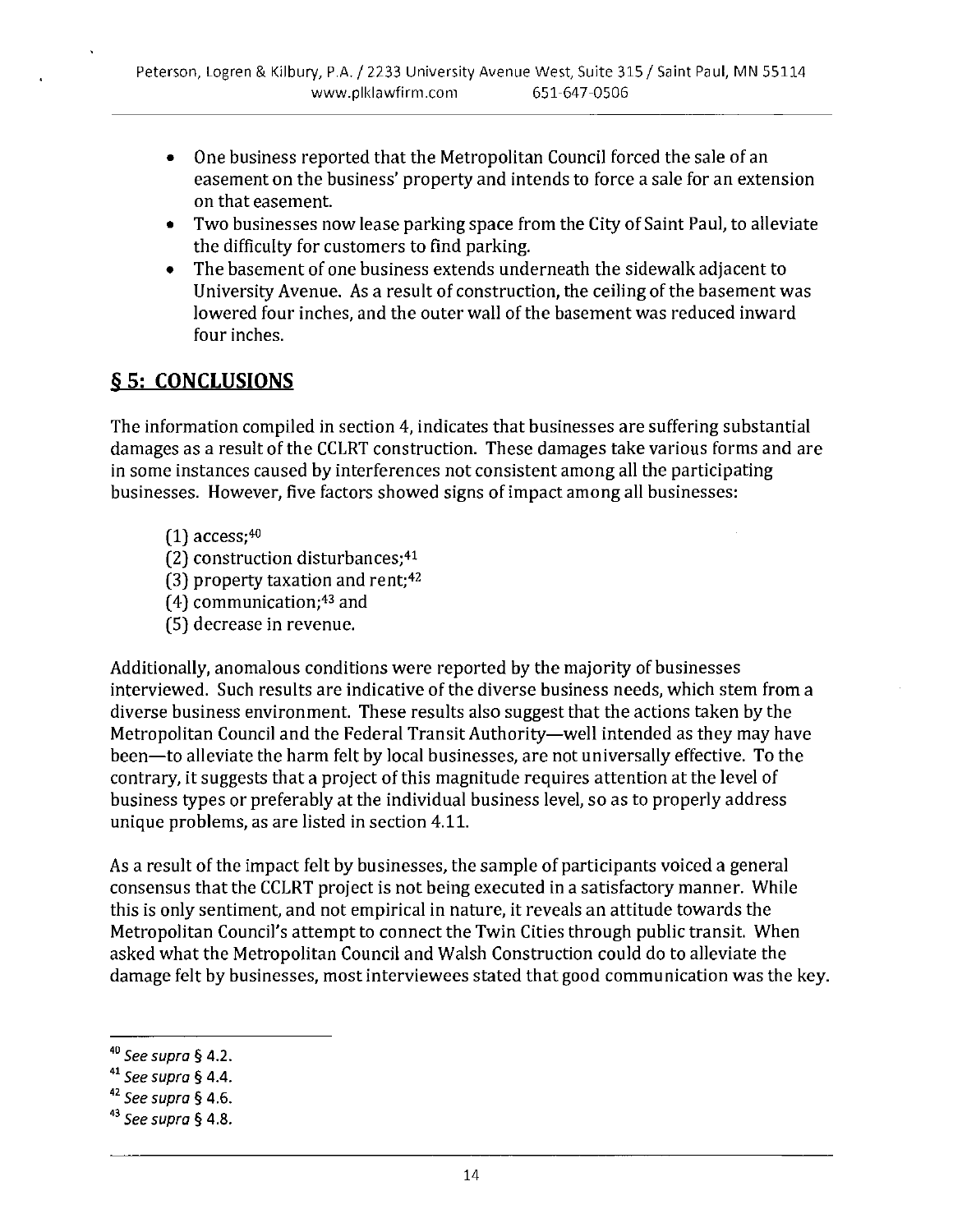$\ddot{\phantom{0}}$ 

# **APPENDIX1**

# (MAPS)

The following images provide visual context of the sample businesses to the CCLRT construction project on University Avenue.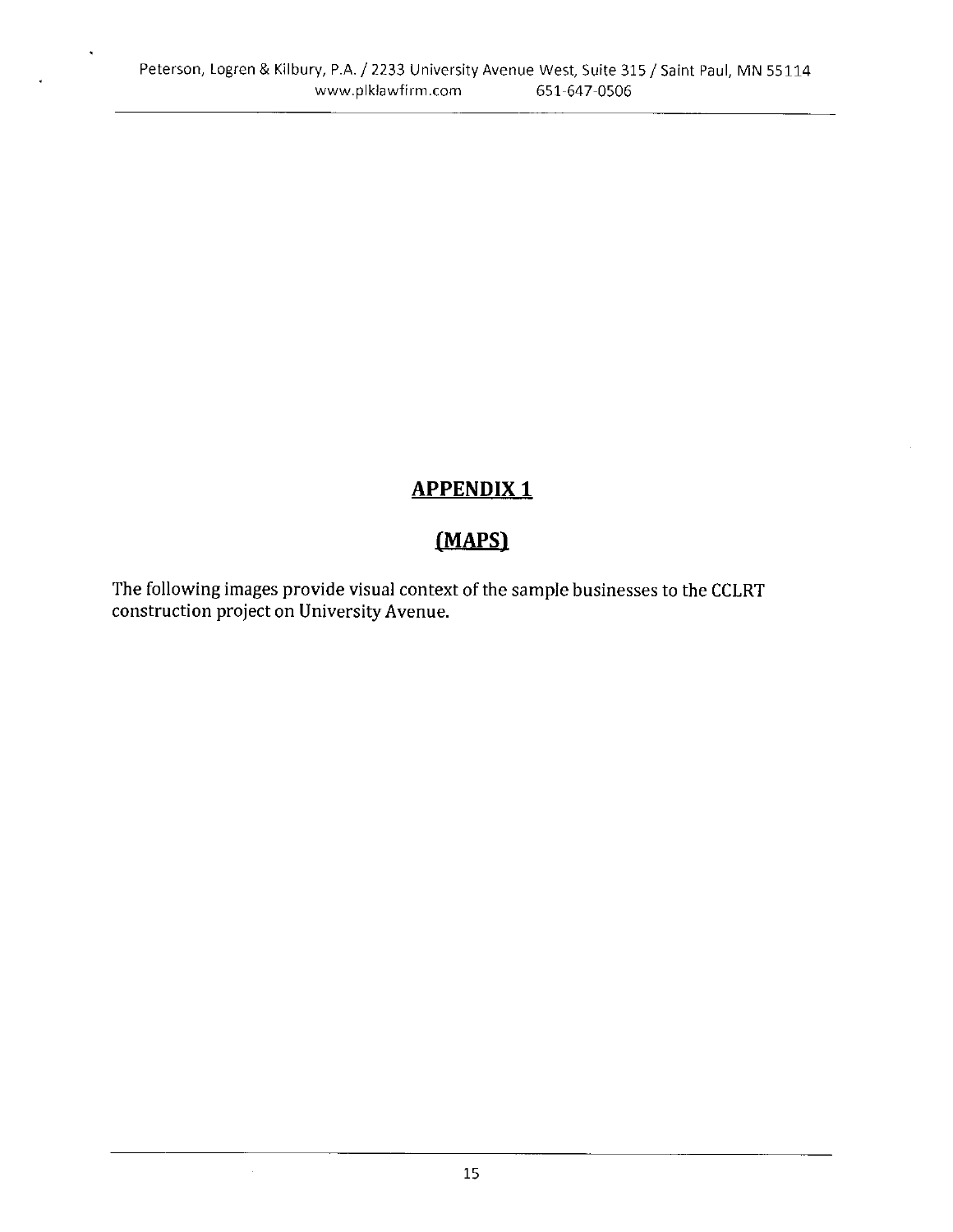Ä .C Univ rsit  $\overline{D}$  $_{\rm B}$ ğ **A** Prove Mathematic Construction (1941) and the Mathematic Construction (1941) and the Construction (1941) and the Construction (1941) and the Construction (1941) and the Construction (1941) and the Construction (1941) an ≣ĝ L. postil sagage Kliman. isne sidr <u>نتقاطعت</u> **Businesses' Neighborhood Context** CL **Commercia** Social television in contract of Ï Hanime Avenie  $\boldsymbol{B}$ **ARCHITECTS** pre<sup>nt</sup> gallande na 1993.<br>Sta ÷ D **Dale Street** 

# **University Avenue Context**

19 5 5 5 5 6 5 6 5 6 7 8 9 8

H

FUCEBER HALFA

**Manuszar (1988)**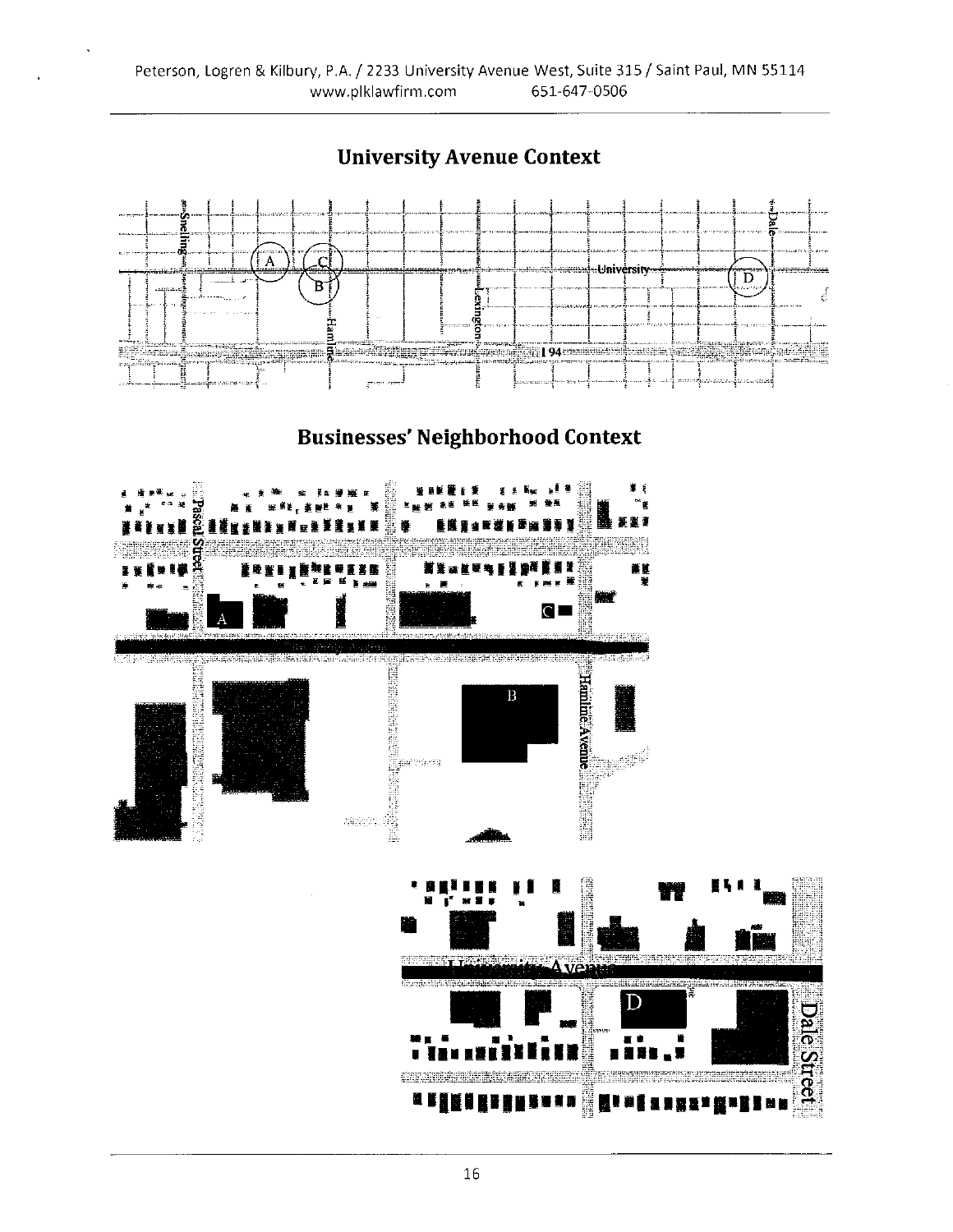$\bar{I}$ 

# **APPENDIX 2**

# (DATA COLLECTION)

The following documents were utilized in designing the final semi-structured/structured interview documents.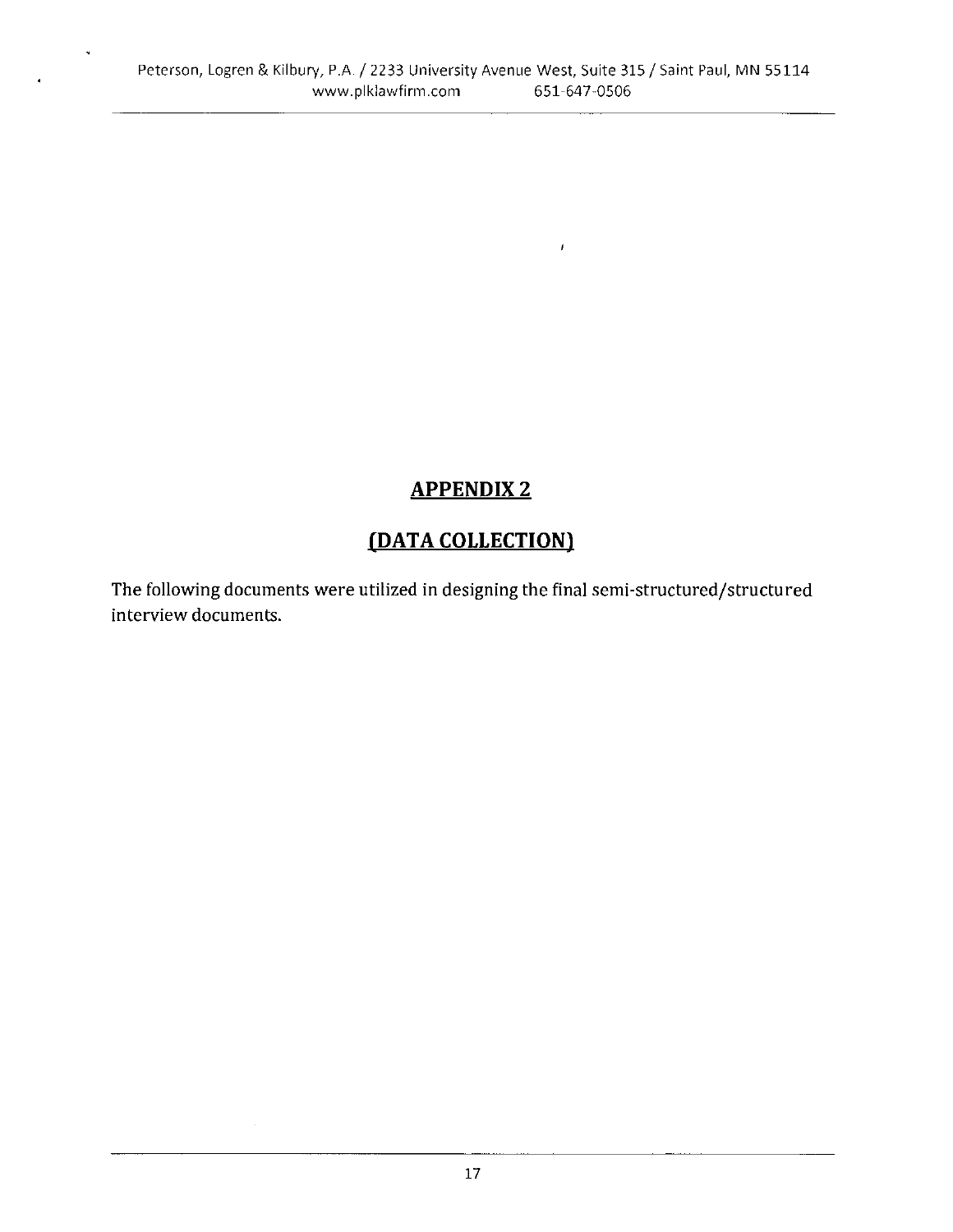# **Sample Document A**

|                                                        | <b>CUENT INFORMATION</b>                                                                                                                                                       |
|--------------------------------------------------------|--------------------------------------------------------------------------------------------------------------------------------------------------------------------------------|
| DATE:                                                  |                                                                                                                                                                                |
| <b>NAME OF BUSINESS:</b>                               |                                                                                                                                                                                |
|                                                        | LEGAL OWNER OF BUSINESS: (USE COMPLETE CORPORATION NAME OR INDIVIDUAL NAMES)                                                                                                   |
| <b>ADDRESS OF BUSINESS:</b>                            | ADDRESS OF OWNER(S):                                                                                                                                                           |
| <b>TELEPHONE # OF BUSINESS:</b>                        | <b>TELEPHONE # OF OWNERS:</b>                                                                                                                                                  |
| <b>EMAIL ADDRESS OF BUSINESS:</b>                      | <b>EMAIL ADDRESS OF OWNERS:</b>                                                                                                                                                |
| <b>CONTACT PERSON, TELEPHONE # AND EMAIL:</b>          |                                                                                                                                                                                |
|                                                        | DESCRIBE THE BUSINESS: WHAT DOES IT SELL OR WHAT SERVICE DOES IT PROVIDE?                                                                                                      |
| HOW LONG HAS THE BUSINESS BEEN IN EXISTANCE?           |                                                                                                                                                                                |
|                                                        | HOW LONG HAS THE BUSINESS BEEN LOCATED ON OR NEAR UNIVERSITY AVENUE?                                                                                                           |
|                                                        | DOES THE BUSINESS HAVE OVER \$2,000,000 IN GROSS ANNUAL SALES OR REVENUE? YES OR NO                                                                                            |
| REVENUE, EXPENSES AND PROFIT? YES OR NO                | ARE THERE MONTHLY WRITTEN FINANCIAL RECORDS FOR THE PAST THREE YEARS SHOWING GROSS                                                                                             |
| OR 2010? YES OR NO (CIRCLE ONE) WHAT PERCENT DECREASE? | DID THE BUSINESS HAVE A DECREASE IN GROSS REVENUE OR SALES IN 2011 COMPARED TO 2008, 2009,                                                                                     |
| HOW MANY MONTHS?                                       | WAS THERE LIGHT RAIL (LRT) CONSTRUCTION IN FRONT OF THE BUSINESS IN 2011? YES OR NO IF SO,                                                                                     |
|                                                        | IS THERE LRT CONSTRUCTION IN FRONT OF THE BUSINESS NOW, IN 2012? IF SO, WHEN DID IT START?                                                                                     |
| WHAT PERCENT COMPARED TO PREVIOUS YEARS?               | IS THE BUSINESS EXPERIENCING A DECREASE IN SALES OR REVENUE AT THIS TIME? YES OR NO IF SO.                                                                                     |
| AWARDED? HOW MUCH? FOR WHAT YEAR?                      | HAS THE BUSINESS APPLIED FOR A FOREGIVABLE LOAN AND IF SO WHAT HAS BEEN THE OUTCOME?                                                                                           |
|                                                        | DESCRIBE WHAT INTERFERENCE THE CONSTRUCTION ON UNIVERSITY AVENUE FOR THE LRT PROJECT<br>HAS CAUSED THAT HAS LEAD TO A DECREASE IN YOUR BUSINESS REVENUE OR SALES. BE SPECIFIC. |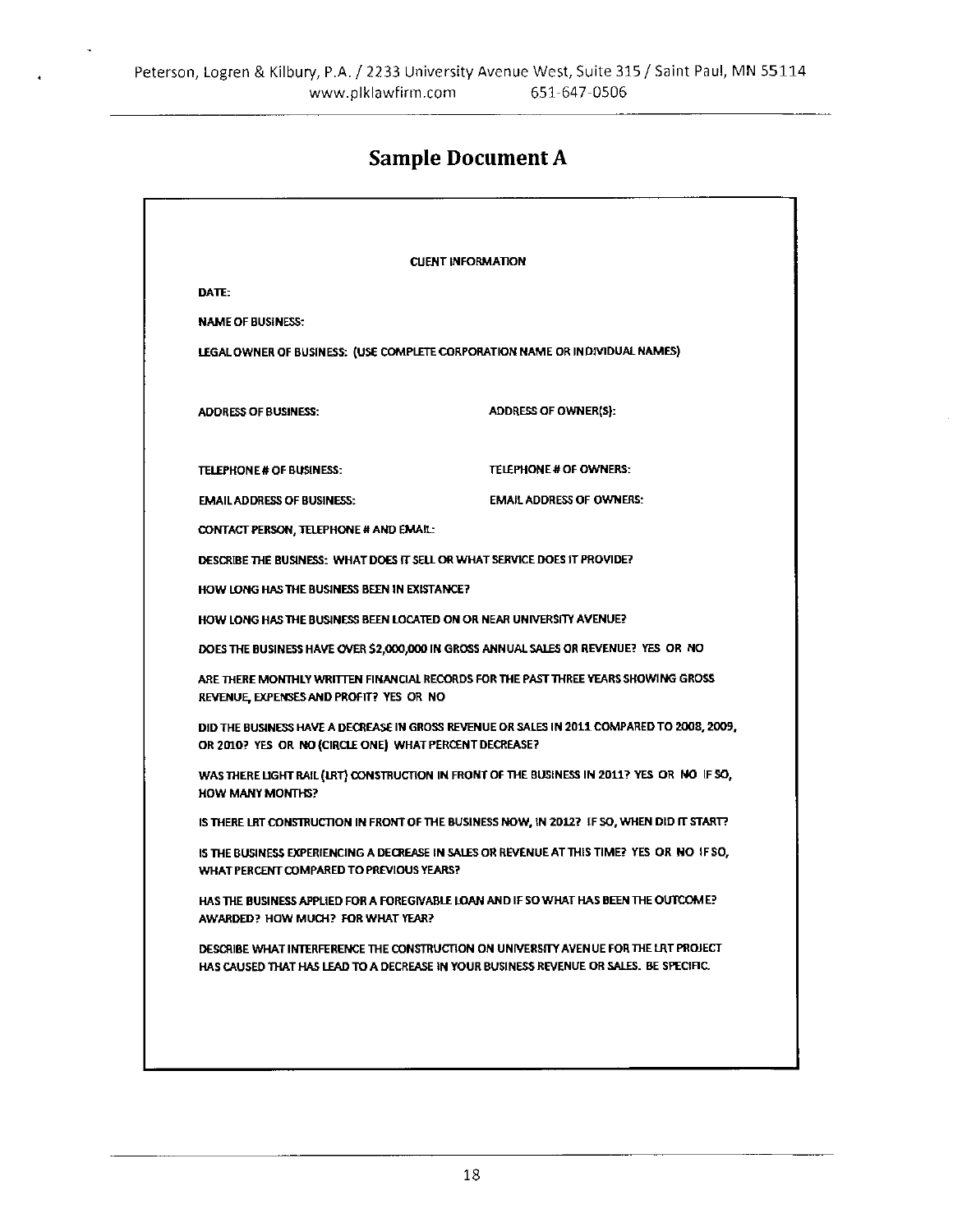# **Sample Document B**

| $\sigma_{\rm eff} = 0$<br>Electricity<br>Gas<br>Internet<br><b>Trash collection</b><br>Don't remember<br>Don't know<br>Use additional form (When? Did you receive any notice? Did you call hotline? Impact on business?) | Water<br>Phone<br>Cable Satellite<br>Mail delivery<br>Refused<br><b>NONE</b> | Sewer<br>Other<br>Nominal Impact        |
|--------------------------------------------------------------------------------------------------------------------------------------------------------------------------------------------------------------------------|------------------------------------------------------------------------------|-----------------------------------------|
| Dust/Air<br>Litter/Trash<br>Other<br><b>NONE</b><br>Nominal Impact                                                                                                                                                       | □ Noise/Vibration<br>Don't know                                              | Sewer grates<br>Refused                 |
| Sidewalk<br>Parking lot<br>2-way traffic on Univ<br>Other<br><b>NONE</b><br>Nominal Impact                                                                                                                               | Incoming deliveries<br>Don't remember<br>Don't know                          | Crosswalks<br>Handicap ramps<br>Refused |
| Have orange direction signs been kept up<br>4а.<br>to date for navigating this area?                                                                                                                                     |                                                                              |                                         |
| If not, please tell us what happened and<br>how that impacted your business.                                                                                                                                             |                                                                              |                                         |
| Have you ever called the hotline about<br>this? Talked to a construction coordinator<br>about this? If yes to either, please tell us<br>the result.                                                                      |                                                                              |                                         |
| b. Have you been able to ensure people know<br>you are open for business? What is helpful<br>to ensure customers find your business?                                                                                     |                                                                              |                                         |
| □ Orange Construction signs<br>□ Personally made signs (How many? __ Cost: __ )<br>□ "Open for Business" signs<br>Met Council marketing (Mod & Co)<br>□ U7 tech assistance                                               |                                                                              |                                         |
| □ Little Mekong support<br>□ Talking to customers on phone<br>$\Box$ Providing maps to customers                                                                                                                         |                                                                              |                                         |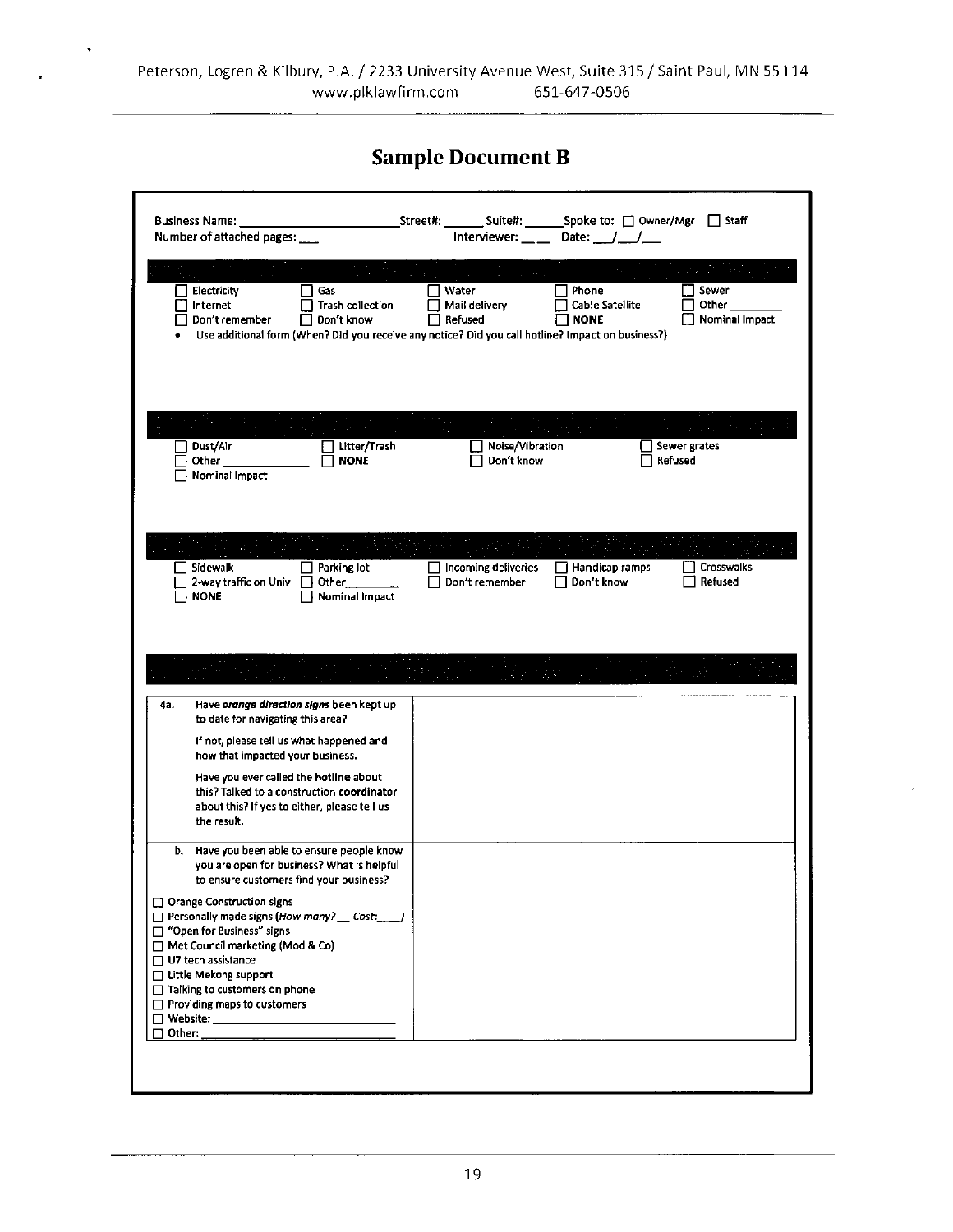| Yes          | $\square$ No                                      |                  |  |                                         |
|--------------|---------------------------------------------------|------------------|--|-----------------------------------------|
| Comments:    |                                                   |                  |  |                                         |
|              |                                                   |                  |  |                                         |
|              |                                                   |                  |  |                                         |
| $\Box$ Email | How would you prefer to receive notices?<br>Phone | $\Box$ in person |  | □ Notes on the door □ NO EMAIL □ Others |
|              |                                                   |                  |  |                                         |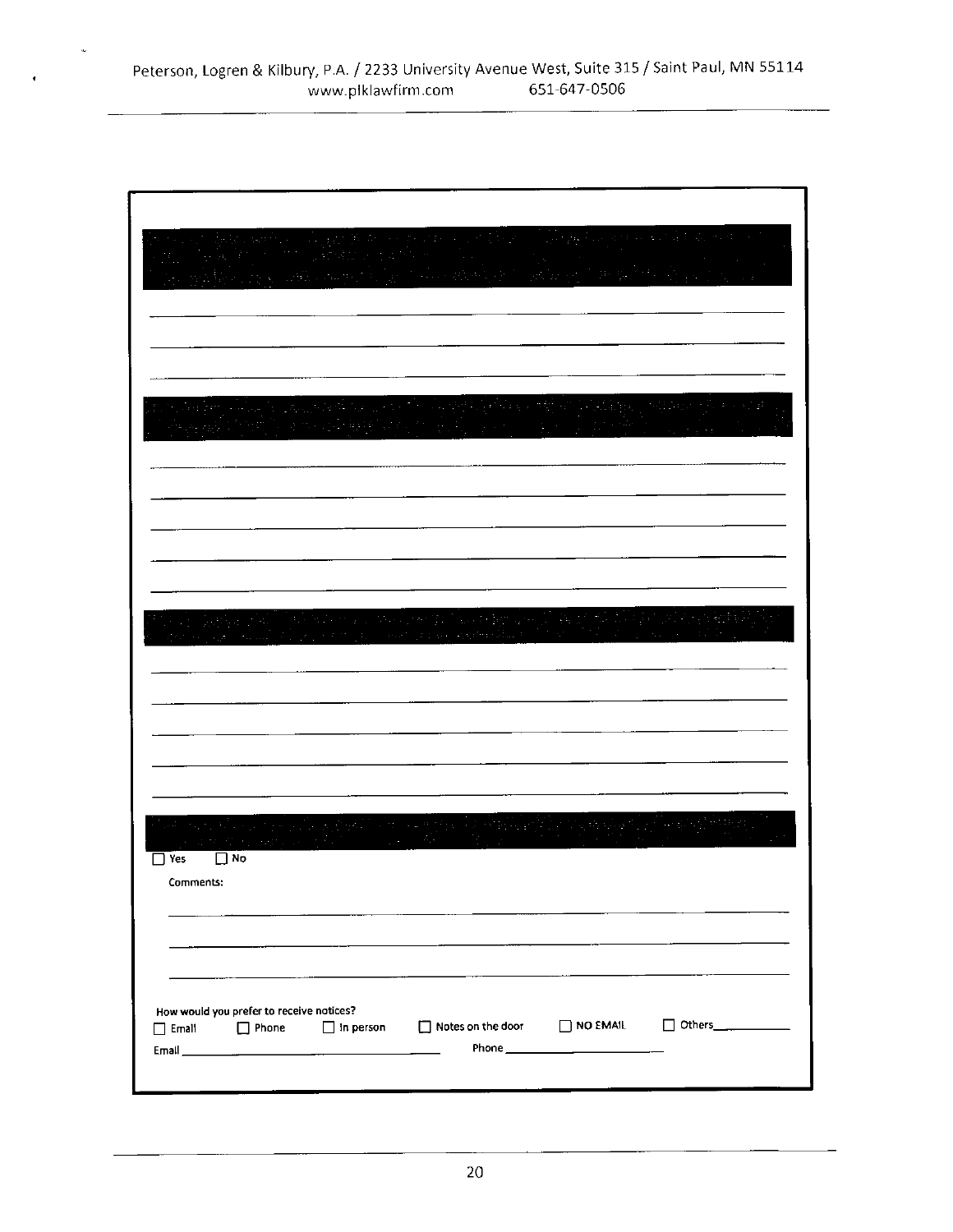$\bar{\mathcal{A}}$ 

 $\bullet$ 

| Number of attached pages: ___ | Interviewer: _ _ Date: _ _/ _ _/ ___                                                                                                                                                                                                                                                                                                                       |
|-------------------------------|------------------------------------------------------------------------------------------------------------------------------------------------------------------------------------------------------------------------------------------------------------------------------------------------------------------------------------------------------------|
|                               |                                                                                                                                                                                                                                                                                                                                                            |
| Notice:                       | How many days advance notice did you receive? $\Box$ None $\Box$ same day $\Box$ # day(s)<br>How did you get notice? $\Box$ No notice $\Box$ (e-)Mail $\Box$ Verbal (name $\Box$ ) $\Box$ Other $\Box$                                                                                                                                                     |
| Hotline:                      | Response Time: □ No response □ _ Day(s) _ _ Hours                                                                                                                                                                                                                                                                                                          |
|                               | Business Impact / Cost of Impact (lost sales/customers? Staff expenses? Add'I costs to overcome issue?): [7] Min. Impact<br>and the contract of the company of the contract of the contract of the contract of the contract of the contract of the contract of the contract of the contract of the contract of the contract of the contract of the contrac |
|                               | the control of the control of the control of the control of the control of<br>$\overline{\phantom{a}}$                                                                                                                                                                                                                                                     |
| Notice:                       | How many days advance notice did you receive? $\Box$ None $\Box$ same day $\Box \Box$ # day(s)<br>How did you get notice? $\Box$ No notice $\Box$ (e-)Mail $\Box$ Verbal (name $\Box$ ) $\Box$ Other $\Box$                                                                                                                                                |
| Hotline:                      | Called? No Ses Why/why not?<br>Response Time: No response D____ Day(s) ______ Hours<br>Result: North Commission of the Commission of the Commission of the Commission of the Commission of the Commission of the Commission of the Commission of the Commission of the Commission of the Commission of the Commission                                      |
|                               | Business Impact / Cost of Impact (lost sales/customers? Staff expenses? Additional costs to overcome issue/disruption?):                                                                                                                                                                                                                                   |
|                               |                                                                                                                                                                                                                                                                                                                                                            |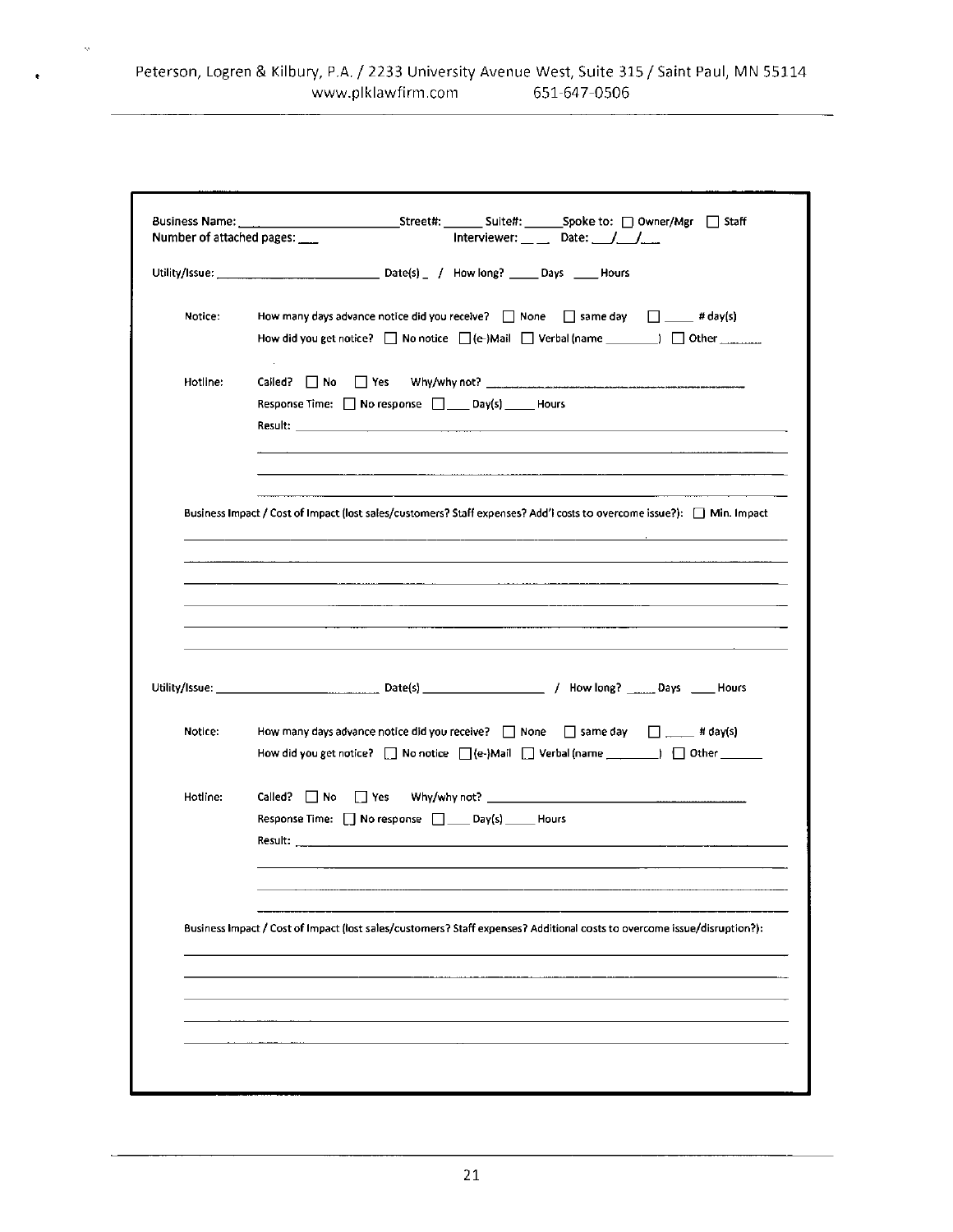$\ddot{\phantom{a}}$ 

# **APPENDIX 3**

# (INTERVIEWS)

The following are summaries of the interviews, signed by the interviewees. They are the primary support for section 4, supra.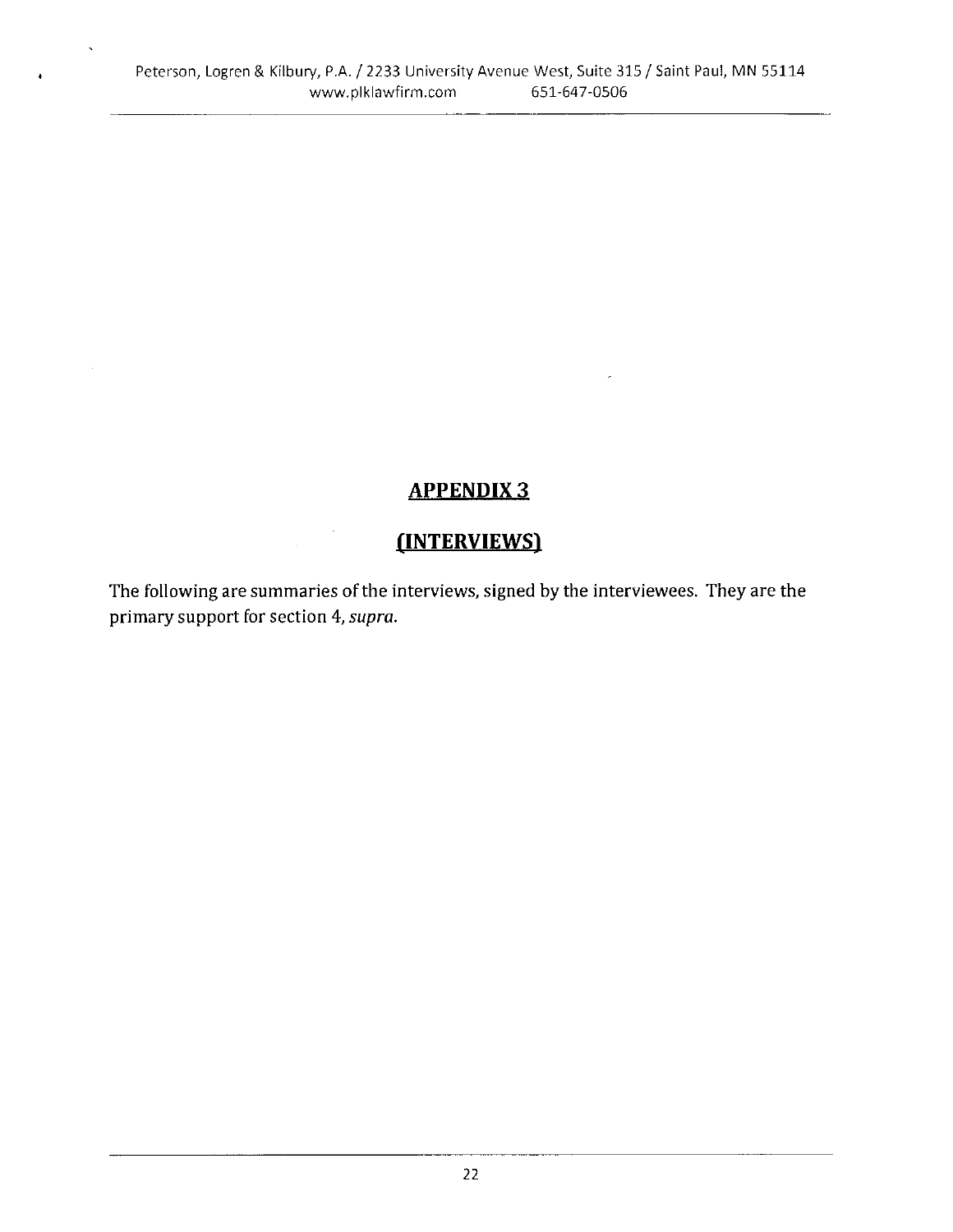| <b>Business A</b> |  |
|-------------------|--|
|-------------------|--|

|              | 08/03/2012.                                                                                                                                                                                                                                                                                                          |
|--------------|----------------------------------------------------------------------------------------------------------------------------------------------------------------------------------------------------------------------------------------------------------------------------------------------------------------------|
| interviewee: |                                                                                                                                                                                                                                                                                                                      |
|              | Sawie Nebo.                                                                                                                                                                                                                                                                                                          |
|              | What is the name of your business, as it appears on financial records/tax information:                                                                                                                                                                                                                               |
|              | Dimitrius, Inc.                                                                                                                                                                                                                                                                                                      |
|              | <b>Address of business:</b>                                                                                                                                                                                                                                                                                          |
|              | 1451 University Avenue West, St. Paul, MN 55104.                                                                                                                                                                                                                                                                     |
|              | <b>Telephone number of business:</b>                                                                                                                                                                                                                                                                                 |
|              | 651-645-1645.                                                                                                                                                                                                                                                                                                        |
|              | Email address of business:                                                                                                                                                                                                                                                                                           |
| N/A          |                                                                                                                                                                                                                                                                                                                      |
|              | Describe the business (e.g., type of business, products, and services):<br>There are 2 businesses under the 1 company name. The first business is a beauty salon, which also                                                                                                                                         |
|              | sells products. The second business is a retail store.<br>How long has the business existed:<br>The businesses have existed for approximately 27 years.<br>How long has the business been located on or near University Avenue:<br>The businesses have been located on University Avenue for approximately 17 years. |
|              | Does the business make gross annual sales (revenue, not profit) over \$2,000,000:                                                                                                                                                                                                                                    |
| No.          |                                                                                                                                                                                                                                                                                                                      |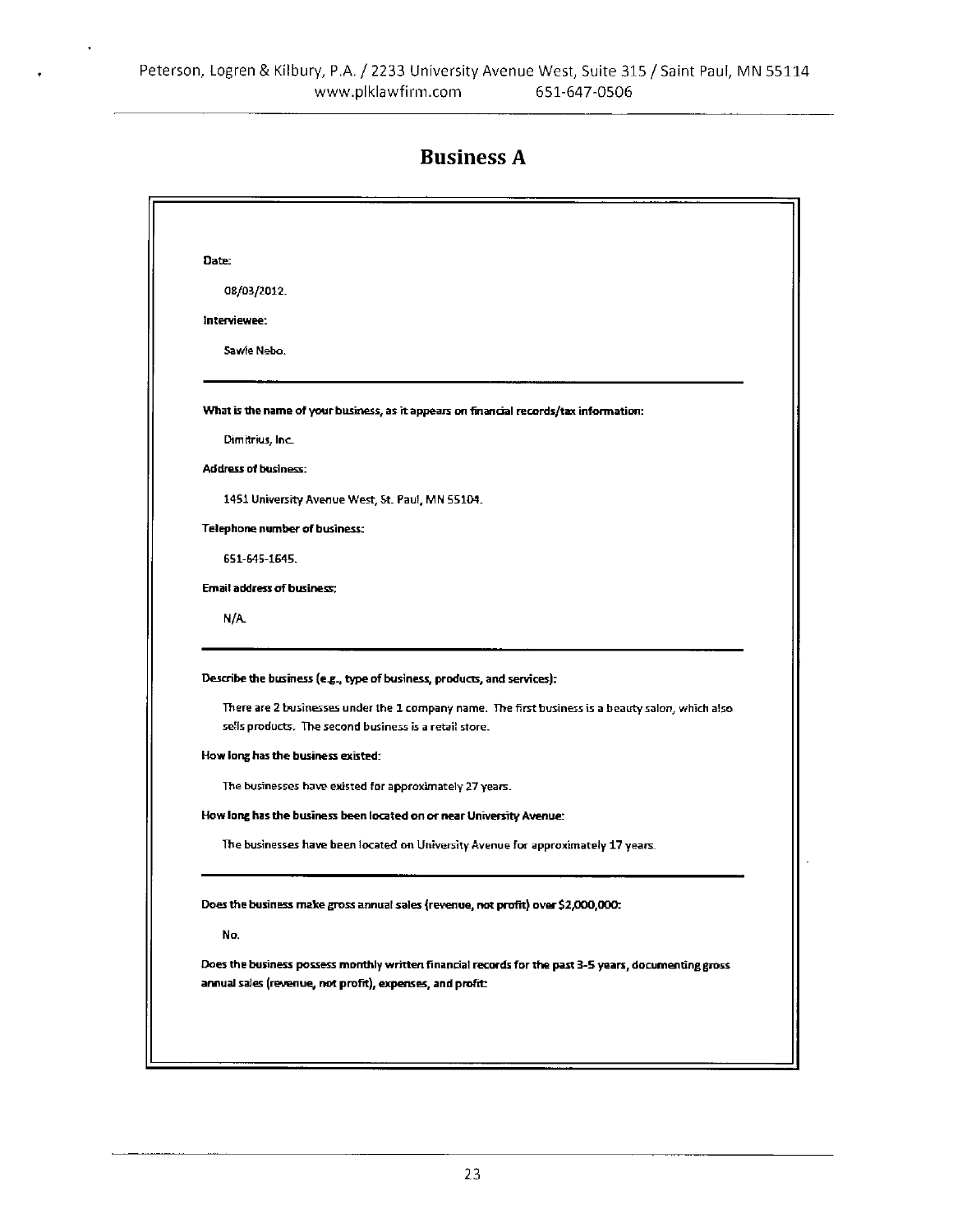|        | Yes. The businesses possess records dating back to its establishment.                                                                                                              |
|--------|------------------------------------------------------------------------------------------------------------------------------------------------------------------------------------|
|        | Was there light rail construction in front of the business in 2010 or 2011:                                                                                                        |
|        | Yes. Construction began approximately April of 2011.                                                                                                                               |
|        | [IF YES] Did the business have a decrease in gross annual sales (revenue, not profit) in 2010/2011                                                                                 |
|        | (depending on when construction began in the area) compared to the prior 2-3 years:                                                                                                |
| Yes.   |                                                                                                                                                                                    |
|        | [IF YES] What percent decrease in gross annual sales (revenue, not profit) did the business experience:                                                                            |
|        | Equal to or greater than 40 percent.                                                                                                                                               |
|        | [IF YES / LANDOWNING] Has the business experienced or been informed of any upcoming tax increases:                                                                                 |
| N/A.   |                                                                                                                                                                                    |
|        | lease increases:                                                                                                                                                                   |
|        | Yes. Rent increased by approximately 50 percent per store, as a result of property tax increases.                                                                                  |
|        | Has there been light rail construction in front of the business in 2012:                                                                                                           |
|        | Yes. Construction has been occurring for the entirety of 2012.                                                                                                                     |
|        | [IF YES] Thus far, in 2012, has the business experienced a decrease in gross sales (revenue, not profit), as<br>compared to the same terms in the 2-3 years prior to construction: |
| Yes.   |                                                                                                                                                                                    |
|        | [IF YES] What percent decrease in gross sales (revenue, not profit) has the business experienced:                                                                                  |
| saies. | The businesses have continued to experience the approximate 40 percent decrease in gross annual                                                                                    |
|        | [IF YES / LANDOWNING] Has the business experienced or been informed of any upcoming tax increases:                                                                                 |
| N/A.   |                                                                                                                                                                                    |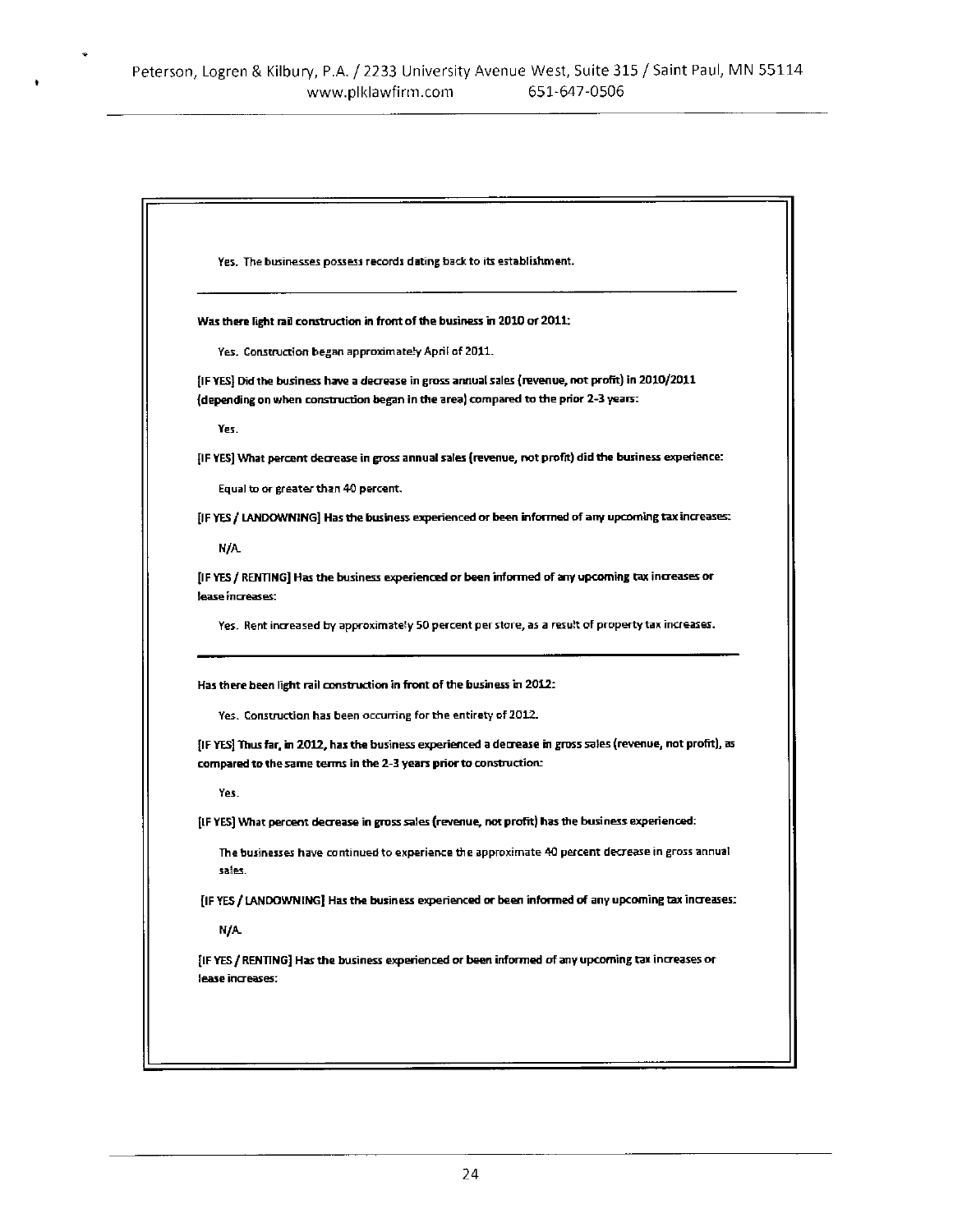$\hat{\mathbf{r}}_i$ 

 $\pmb{\cdot}$ 

| No.                                                                                                                                                                                                                                                                                                      |
|----------------------------------------------------------------------------------------------------------------------------------------------------------------------------------------------------------------------------------------------------------------------------------------------------------|
| Describe what interference the construction on University Avenue (for the light rail construction) has<br>caused that has led to your reported decrease in gross sales (revenue, not profit):                                                                                                            |
| Access has to businesses has been greatly reduced periodically, by the construction. The level of<br>access reduction has varied and resulted in proportional decreases in traffic. The greatest<br>reductions took place in 2011.                                                                       |
| What type of traffic (pedestrian and vehicle) has decreased:                                                                                                                                                                                                                                             |
| Vehicle traffic (which supplies 90 percent of the business' income) has decreased by varying<br>amounts between 30 percent at slower construction times and 100 percent during University<br>Avenue dosures. Pedestrian and bus traffic has also decrease, particularly when the sidewalk has<br>closed. |
| Has the business experienced any trouble with the following utilities:                                                                                                                                                                                                                                   |
| Electricity (include when, timeframe, notice, impact, and use of hotline):                                                                                                                                                                                                                               |
| Yes. The business faces an electrical outage, in September of 2011. No notice was been<br>provided for the electrical outage. The electrical outages lasted for a few hours, during which<br>the businesses were forced to shut down. The business did not contact the hotline.                          |
| Gas (include when, timeframe, notice, impact, and use of hotline):                                                                                                                                                                                                                                       |
| Yes. Notice was provided. The outage occurred in the moming, prior to business operation.                                                                                                                                                                                                                |
| Water (include when, timeframe, notice, impact, and use of hotfine).                                                                                                                                                                                                                                     |
| Yes. Notice was provided. The outage occurred in the morning, for a short period of time.                                                                                                                                                                                                                |
| Phone (include when, timeframe, notice, impact, and use of hotline):                                                                                                                                                                                                                                     |
| No.                                                                                                                                                                                                                                                                                                      |
| Sewer (include when, timeframe, notice, impact, and use of hotline):                                                                                                                                                                                                                                     |
| Yes. Notice was given.                                                                                                                                                                                                                                                                                   |
| Trash collection (include when, timeframe, notice, impact, and use of hotline):                                                                                                                                                                                                                          |
| No.                                                                                                                                                                                                                                                                                                      |
| Mail delivery/pickup (include when, timeframe, notice, impact, and use of hotline):                                                                                                                                                                                                                      |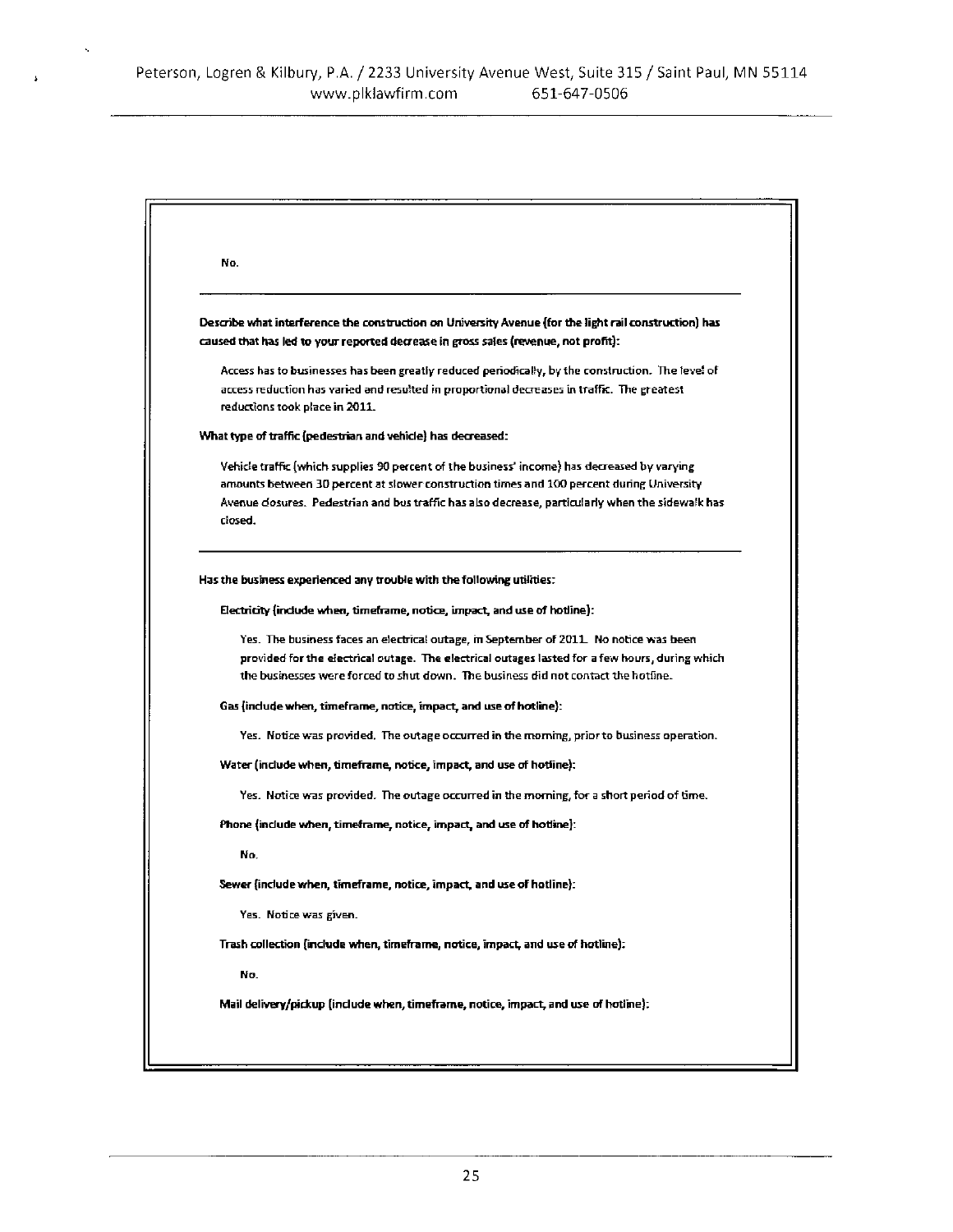$\cdot$ 

| No.                                                                                                                                                                                                                                                                                                 |
|-----------------------------------------------------------------------------------------------------------------------------------------------------------------------------------------------------------------------------------------------------------------------------------------------------|
| Internet (include when, timeframe, notice, impact, and use of hotline):                                                                                                                                                                                                                             |
| No.                                                                                                                                                                                                                                                                                                 |
| Cable/satellite (include when, timeframe, notice, impact, and use of hotline):                                                                                                                                                                                                                      |
| No.                                                                                                                                                                                                                                                                                                 |
| [DID THE INTERVIEWEE REMEMBER, KNOW, OR REFUSE TO ANSWER THESE QUESTIONS]                                                                                                                                                                                                                           |
| Has any of the following impacted the business during the light rail construction:                                                                                                                                                                                                                  |
| Dust/air (include when, impact, and use of hotline):                                                                                                                                                                                                                                                |
| Yes. The businesses have dealt with large amounts of dust, which has reduced the quality of<br>inventory, and the attractiveness of the businesses. As a result, the businesses have had to<br>spend money for deaning and washing (washing products that cannot be cleaned from dusting<br>alone). |
| Litter/trash (include when, impact, and use of hotline).                                                                                                                                                                                                                                            |
| No.                                                                                                                                                                                                                                                                                                 |
| Noise/vibration (include when, impact, and use of hotline):                                                                                                                                                                                                                                         |
| Yes. There is constant vibration, which has resulted in a broken door and a broken window. The<br>door has been replaced, but the window is too expensive to replace immediately. As a result,<br>the businesses street-front appeal has been reduced and decreased customer traffic.               |
| Sewer grates (include when, impact, and use of hotline):                                                                                                                                                                                                                                            |
| No.                                                                                                                                                                                                                                                                                                 |
| [DID THE INTERVIEWEE REMEMBER, KNOW, OR REFUSE TO ANSWER THESE QUESTIONS]                                                                                                                                                                                                                           |
| Has the business experienced any of the following access issues:                                                                                                                                                                                                                                    |
| Sidewalk (include when, timeframe, impact, and use of hotfine):                                                                                                                                                                                                                                     |
| During intense construction the University Avenue sidewalk was closed off. There was no notice<br>for the closure and it lasted for a full day. During that time, no temporary walkways were made<br>available to pedestrians.                                                                      |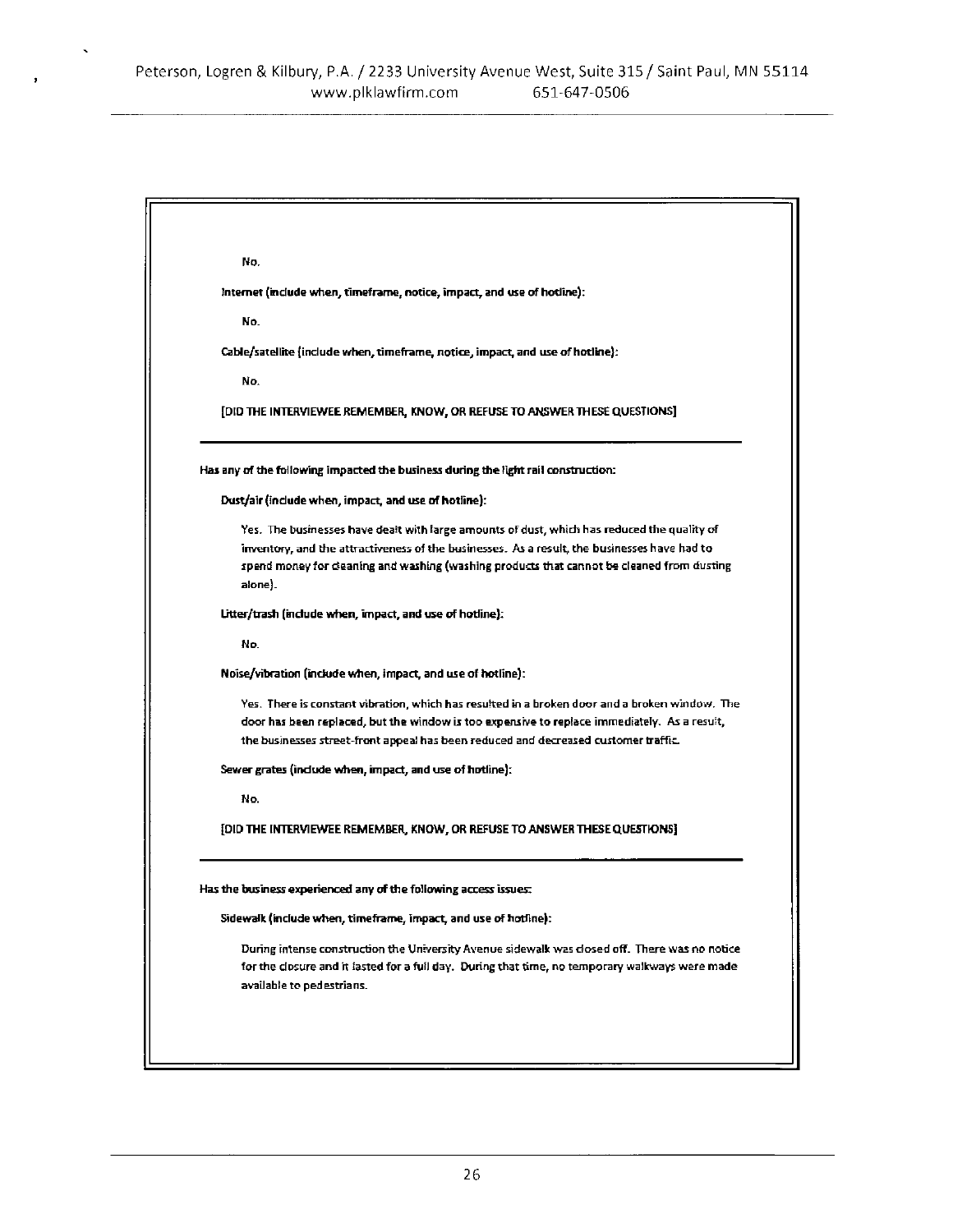$\ddot{\phantom{0}}$ 

 $\mathbf{r}$ 

| Parking fot (include when, timetrame, impact, and use of hotline).                                                                                                                                  |
|-----------------------------------------------------------------------------------------------------------------------------------------------------------------------------------------------------|
| Street parking was removed. The businesses have been forced to lease parking space from the                                                                                                         |
| City of St. Paul to increase access to customers.                                                                                                                                                   |
| incoming deliveries (include when, timeframe, impact, and use of hotline):                                                                                                                          |
| No.                                                                                                                                                                                                 |
| Handicap ramps (include when, timeframe, impact, and use of hotline):                                                                                                                               |
| Yes. The handicap ramp located by the parking lot, leased from the City of St. Paul, was closed.                                                                                                    |
| Crosswalks (include when, timeframe, impact, and use of hotline):                                                                                                                                   |
| Yes. During intense construction the crosswalks at the intersection of University Avenue and                                                                                                        |
| North Pascal Street were closed. No temporary walkways were created for pedestrians. No                                                                                                             |
| notice was provided to the businesses. The business did not contact the hotline.                                                                                                                    |
| 2-way traffic on University Avenue (include when, timeframe, impact, and use of hotline):                                                                                                           |
| Yes. During intense construction, University Avenue was closed for approximately 2 to 3                                                                                                             |
| months. No notice was received by the businesses.                                                                                                                                                   |
| [DID THE INTERVIEWEE REMEMBER, KNOW, OR REFUSE TO ANSWER THESE QUESTIONS]                                                                                                                           |
|                                                                                                                                                                                                     |
|                                                                                                                                                                                                     |
| Have you been able to ensure that people know your business is open:                                                                                                                                |
| No.                                                                                                                                                                                                 |
|                                                                                                                                                                                                     |
|                                                                                                                                                                                                     |
| Describe the business' experience with customer's finding your business, during the light rail<br>construction:                                                                                     |
|                                                                                                                                                                                                     |
| Customers have complained about the difficulty navigating the roads, while construction has been<br>going on. Additionally, customers have had difficulty reaching the business even when they were |
| familiar with the routes.                                                                                                                                                                           |
| Have any of the following helped with customer awareness and location of the business:                                                                                                              |
| Orange construction signs:                                                                                                                                                                          |
| No.                                                                                                                                                                                                 |
| Personally made signs (include how many and costs):                                                                                                                                                 |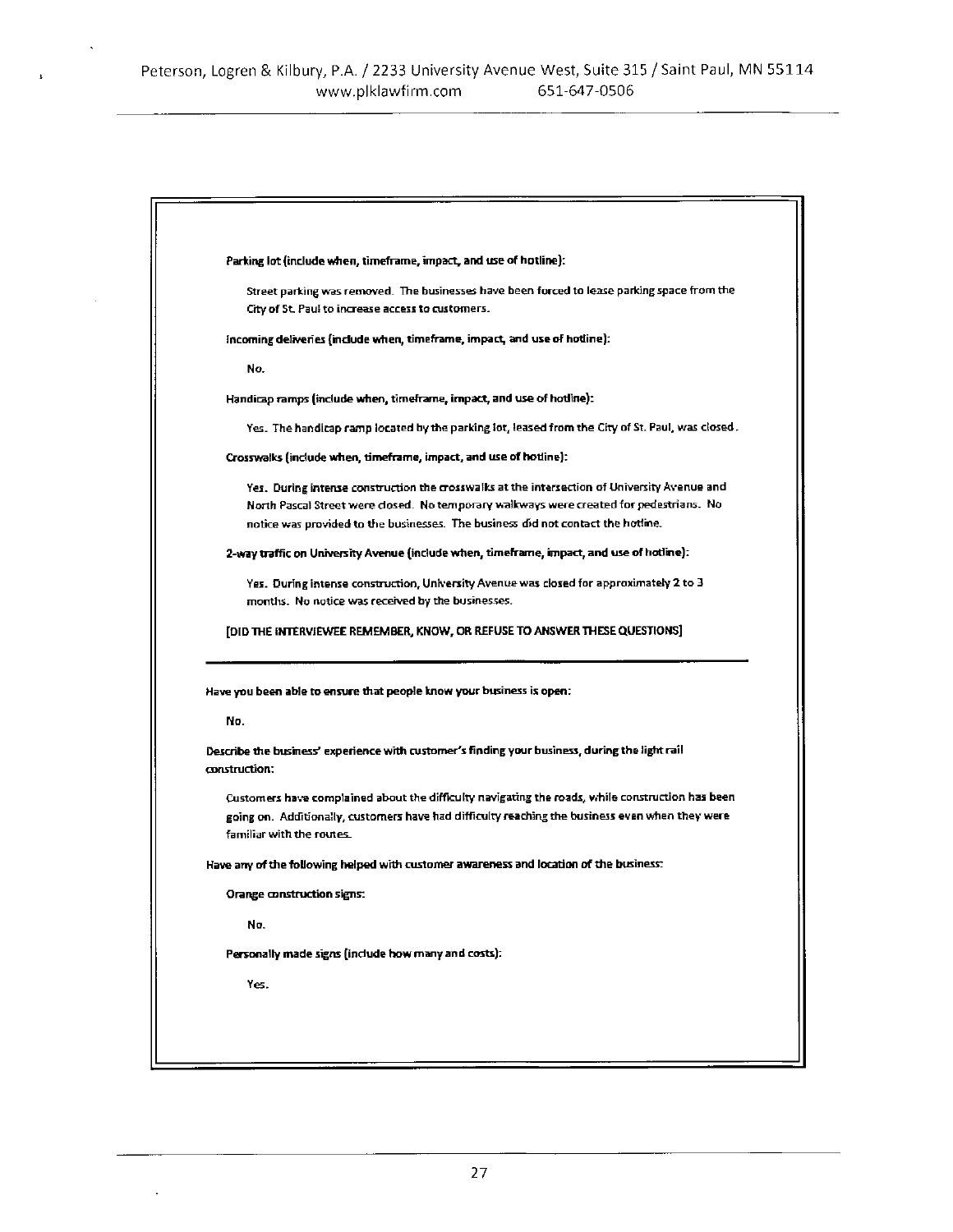$\ddot{\phantom{0}}$ 

| "Open for Business" signs:                                                                                                                                                                                                                                                                                                           |
|--------------------------------------------------------------------------------------------------------------------------------------------------------------------------------------------------------------------------------------------------------------------------------------------------------------------------------------|
| Yes. The company has purchase multiple signs, totaling approximately \$500.                                                                                                                                                                                                                                                          |
| Met Council marketing (Mod & Co):                                                                                                                                                                                                                                                                                                    |
| N/A.                                                                                                                                                                                                                                                                                                                                 |
| U7 tech assistance:                                                                                                                                                                                                                                                                                                                  |
| There is pending assistance. However, the business' expected assistance has been delayed by<br>over 1 year.                                                                                                                                                                                                                          |
| Little Mekong support:                                                                                                                                                                                                                                                                                                               |
| No.                                                                                                                                                                                                                                                                                                                                  |
| Talking to customers by phone:                                                                                                                                                                                                                                                                                                       |
| The businesses have spoken with customers, in store, to assure them that the business is not<br>closing during construction.                                                                                                                                                                                                         |
| Providing maps to customers:                                                                                                                                                                                                                                                                                                         |
| Signs have been used to help direct customers.                                                                                                                                                                                                                                                                                       |
| Website:                                                                                                                                                                                                                                                                                                                             |
| No.                                                                                                                                                                                                                                                                                                                                  |
| Has the company experienced any real property damage due to the light rail construction:<br>Yes. The vibrations caused a door to break. The replacement for the door cost approximately \$700.<br>Additionally, one of the street-front windows was cracked by vibrations of the construction. The<br>window has yet to be replaced. |
| Has the company experienced any personal property damage due to the light rail construction:                                                                                                                                                                                                                                         |
| No. Damage to personal property has been remedied by the businesses (cleaning and maintaining<br>equipment and products).                                                                                                                                                                                                            |
| Aside from customer access and property damage, what have been other challenges has the business<br>faced during the light rail construction:                                                                                                                                                                                        |
| N/A.                                                                                                                                                                                                                                                                                                                                 |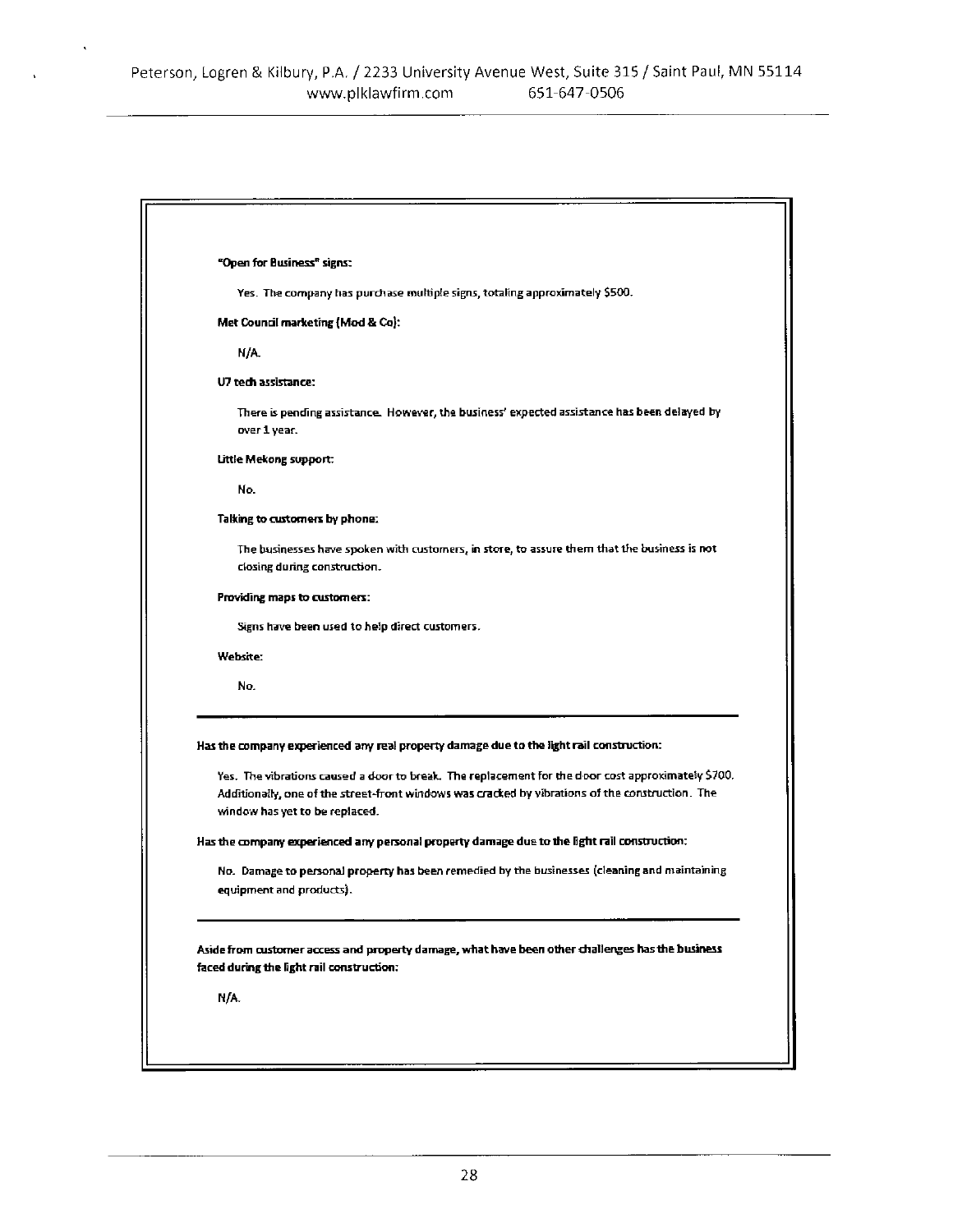$\ddot{\phantom{a}}$ 

| [IF APPLICABLE] What can or could prevent or reduce these challenges:                                       |
|-------------------------------------------------------------------------------------------------------------|
| Notice has been the greatest issue. With the exceptions listed above (see gas, water, and sewer), no        |
| notice has been provided for closures and disruptions in utilities.                                         |
| Has the company experienced any safety concerns due to the light rail construction (i.e., unmarked          |
| holes, heavy loads being hauled overhead, flooding, etc):                                                   |
| While the sidewalks were closed, the temporary walkways were just planks set across trenches.               |
| There were no railings along these temporary walkways, only fences.                                         |
| [IF YES] Have you taken any actions (including calling the hotline) in connection to these safety concerns: |
| The businesses have used the hotline, and emails to the mayor and city council.                             |
|                                                                                                             |
|                                                                                                             |
| Has the business made any strategic responses to business impact from the light rail construction:          |
| Staffing:                                                                                                   |
| The businesses have reduced their staffing by approximately 10 percent.                                     |
| Overhead:                                                                                                   |
| Overhead has increased by \$250 per month for use of the parking lot, leased from the City of St.           |
| Paut.                                                                                                       |
| Reduced/increased store size:                                                                               |
| No.                                                                                                         |
| Marketing:                                                                                                  |
| The businesses have implemented discount cards. The initial cost of the cards was \$500, plus               |
| charges of \$.25 per transaction. In addition, the businesses are suffering the necessary                   |
| discounts that they use to bring customers in.                                                              |
| <b>Hours of operation:</b>                                                                                  |
| Ho.                                                                                                         |
| Services offered:                                                                                           |
| No.                                                                                                         |
| <b>Products offered:</b>                                                                                    |
|                                                                                                             |
|                                                                                                             |
|                                                                                                             |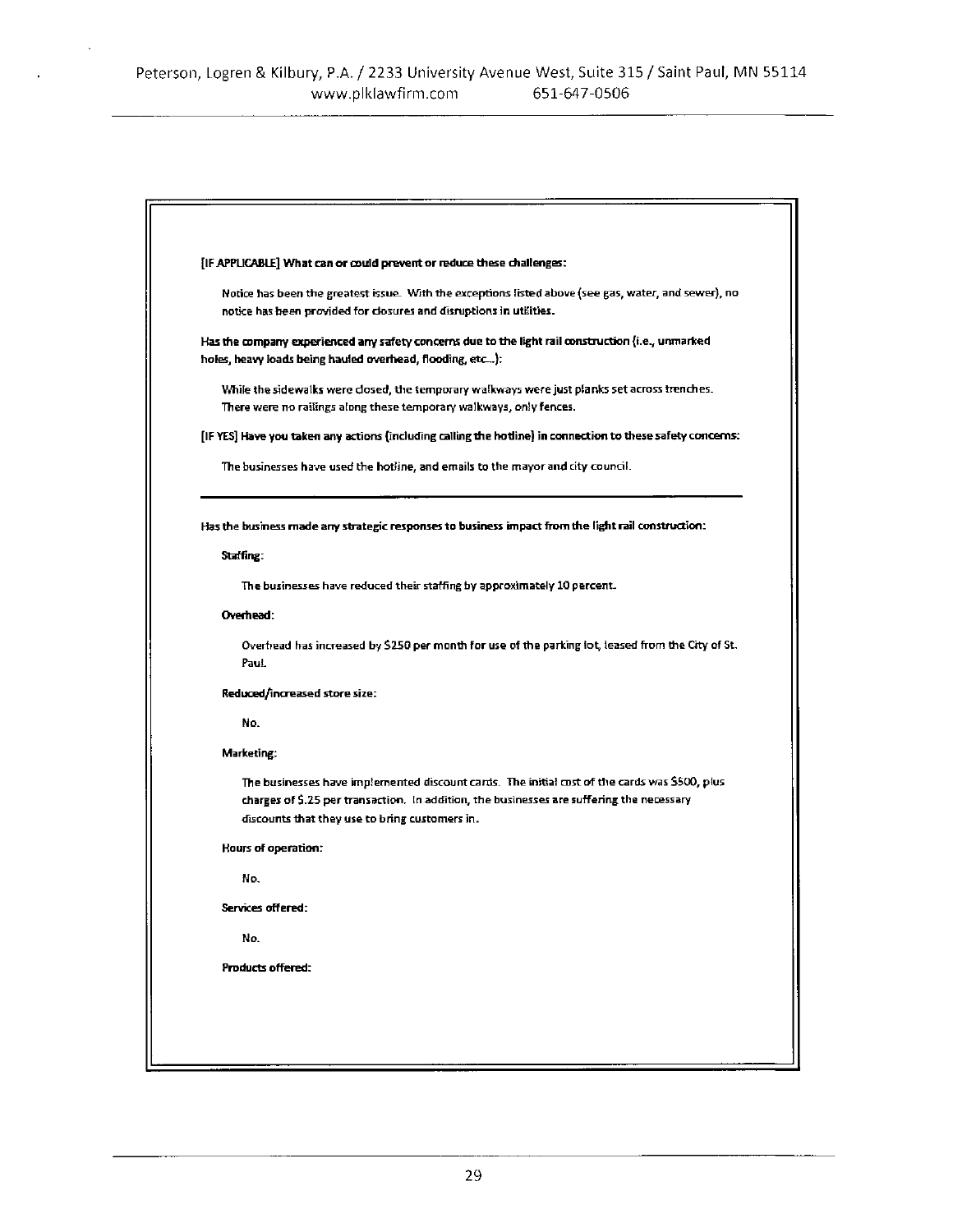|           | The businesses have reduced their inventory, because the products are not moving quickly<br>enough.                                                                                                                                                                          |
|-----------|------------------------------------------------------------------------------------------------------------------------------------------------------------------------------------------------------------------------------------------------------------------------------|
|           | Other:                                                                                                                                                                                                                                                                       |
|           | N/A.                                                                                                                                                                                                                                                                         |
|           | Has the business applied for a forgivable loan:                                                                                                                                                                                                                              |
|           | Yes. The business applied in 2011. The businesses are also applying for a facade loan.                                                                                                                                                                                       |
|           | What was the outcome of the application (e.g., awarded/not, how much, and what year):                                                                                                                                                                                        |
|           | The businesses were awarded \$20,000 loan in 2011. However, because the businesses are both run.<br>under the same company name, they were not allowed to apply for 2 loans. The businesses have<br>not reapplied for a forgivable loan in 2012. The facade loan is pending. |
|           | Have you made any calls to the hotline (include date, response time, and result):                                                                                                                                                                                            |
|           | Yes. The business has made multiple calls to no effect.                                                                                                                                                                                                                      |
|           | What would you say or show to the Metropolitan Council, in regards to the impact and process of the<br>light rail construction:                                                                                                                                              |
|           |                                                                                                                                                                                                                                                                              |
|           | You cannot explain the effects that this project is having on businesses. Without the salon, the<br>beauty supply store would be out of business.                                                                                                                            |
|           | Do you feel the light rail construction provides sufficient notice of activities that will directly affect your                                                                                                                                                              |
| business: | No.                                                                                                                                                                                                                                                                          |
|           | In the future, how would you prefer to receive notice from the Metropolitan Council:                                                                                                                                                                                         |
|           | Email:                                                                                                                                                                                                                                                                       |
|           | No.                                                                                                                                                                                                                                                                          |
|           | Phone:                                                                                                                                                                                                                                                                       |
|           | No.                                                                                                                                                                                                                                                                          |
|           | in person or notice on door:                                                                                                                                                                                                                                                 |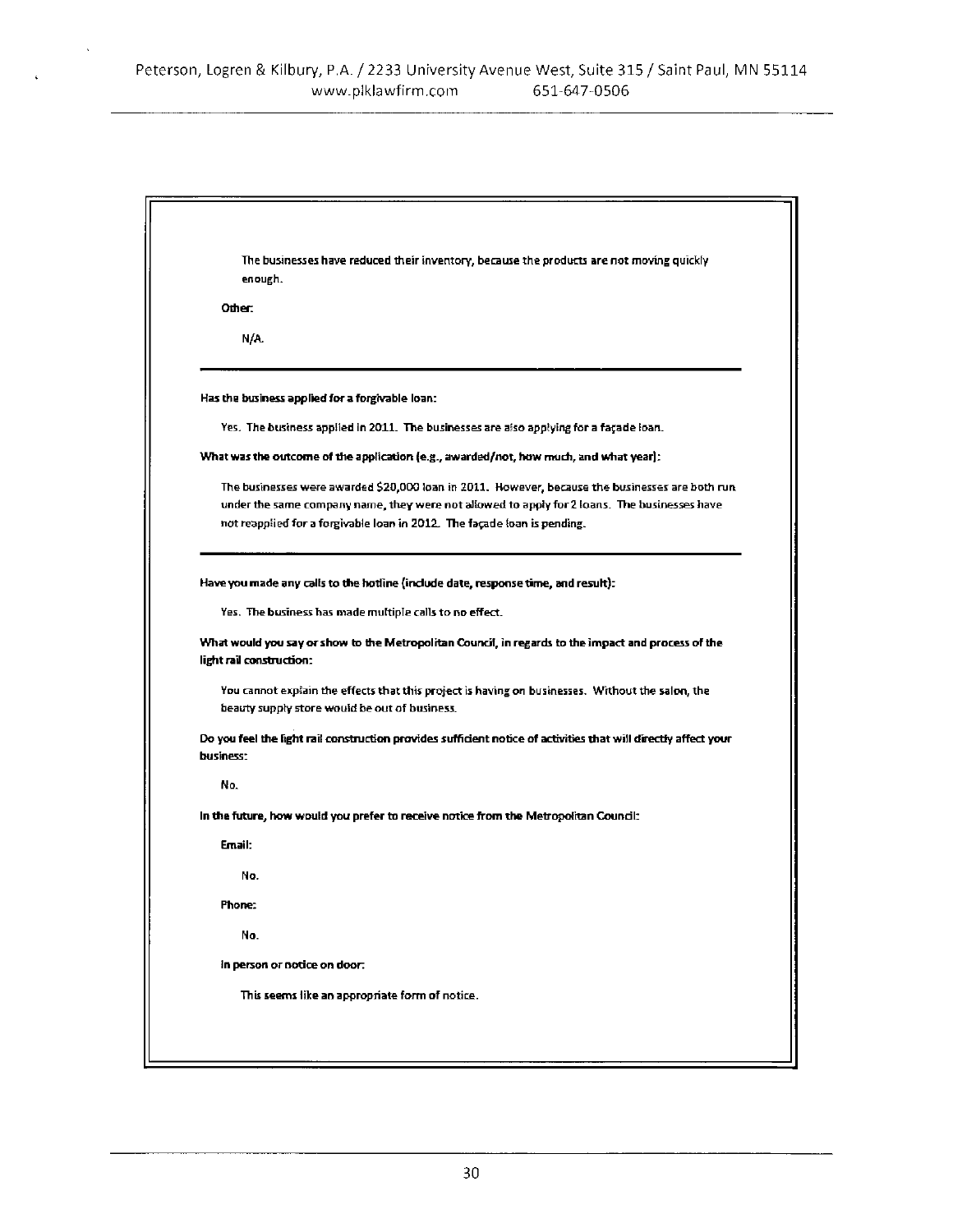$\bar{z}$ 

| Other:                     |                                                                                                                                                                                                |  |
|----------------------------|------------------------------------------------------------------------------------------------------------------------------------------------------------------------------------------------|--|
| N/A.                       |                                                                                                                                                                                                |  |
|                            | Any additional information to be shared:                                                                                                                                                       |  |
| circumstances.             | The forgivable loan was poorly developed. For businesses that operate under multiple stores, the<br>impact is twice what it would otherwise be. Offering one loan is insufficient, under these |  |
| <b>Statement of Truth:</b> |                                                                                                                                                                                                |  |
| knowledge and belief.      | I certify that the above statements are a true and accurate reflection of the facts, to the best of my                                                                                         |  |
|                            |                                                                                                                                                                                                |  |
|                            |                                                                                                                                                                                                |  |
|                            |                                                                                                                                                                                                |  |
|                            |                                                                                                                                                                                                |  |
|                            |                                                                                                                                                                                                |  |
|                            |                                                                                                                                                                                                |  |
|                            |                                                                                                                                                                                                |  |
|                            |                                                                                                                                                                                                |  |
|                            |                                                                                                                                                                                                |  |
|                            |                                                                                                                                                                                                |  |
|                            |                                                                                                                                                                                                |  |
|                            |                                                                                                                                                                                                |  |
|                            |                                                                                                                                                                                                |  |
|                            |                                                                                                                                                                                                |  |
|                            |                                                                                                                                                                                                |  |
|                            |                                                                                                                                                                                                |  |
|                            |                                                                                                                                                                                                |  |
|                            |                                                                                                                                                                                                |  |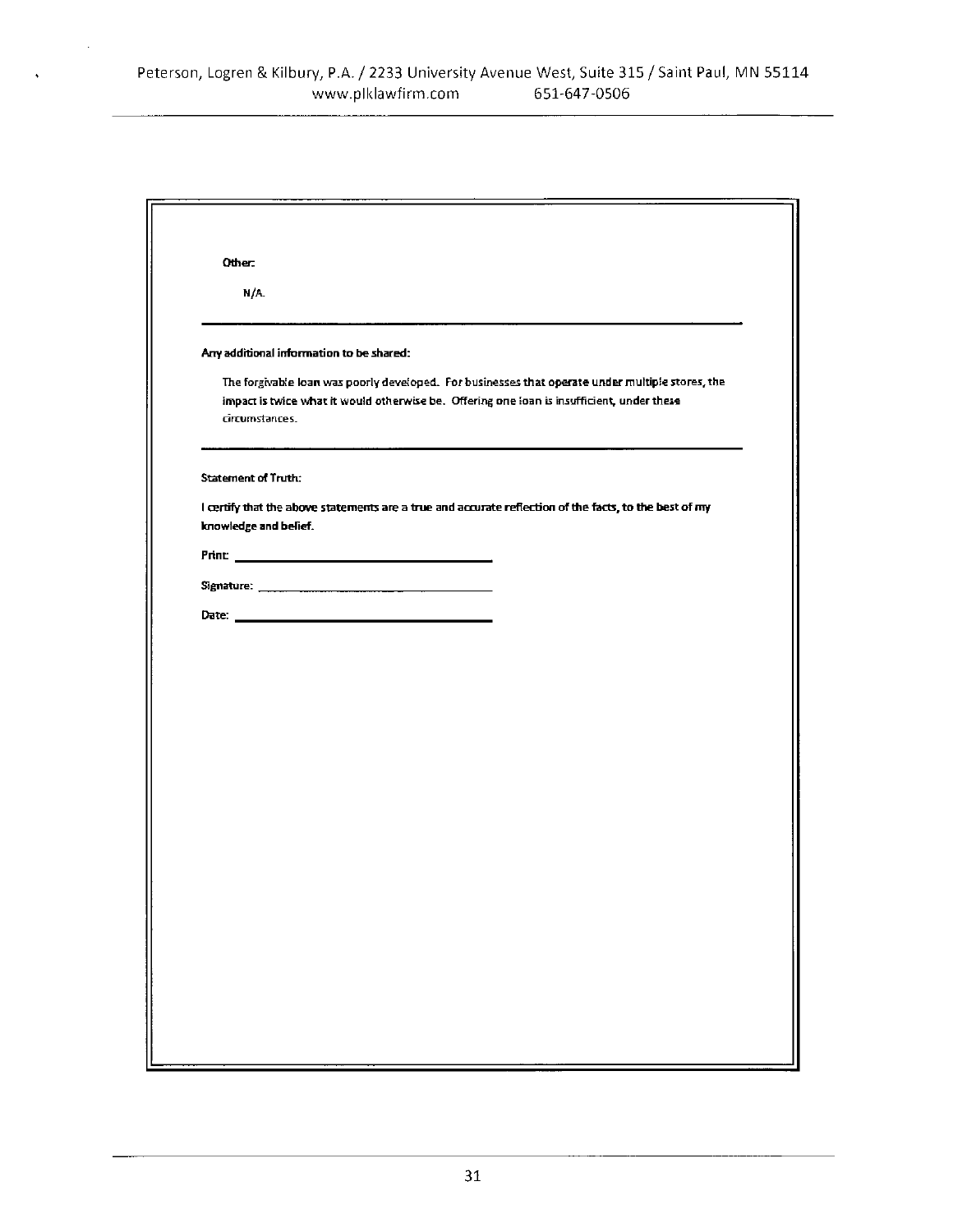,

#### **Business B**

| Date: |                                                                                                                                                                                                                                                                                                                                                                                                                      |
|-------|----------------------------------------------------------------------------------------------------------------------------------------------------------------------------------------------------------------------------------------------------------------------------------------------------------------------------------------------------------------------------------------------------------------------|
|       | 08/06/2012.                                                                                                                                                                                                                                                                                                                                                                                                          |
|       | Interviewee:                                                                                                                                                                                                                                                                                                                                                                                                         |
|       | Ryan Wilson.                                                                                                                                                                                                                                                                                                                                                                                                         |
|       | What is the name of your business, as it appears on financial records/tax information:                                                                                                                                                                                                                                                                                                                               |
|       | Swill Corporation.                                                                                                                                                                                                                                                                                                                                                                                                   |
|       | <b>Address of business:</b>                                                                                                                                                                                                                                                                                                                                                                                          |
|       | 1360 University Avenue West, St. Paul, MN 55104.                                                                                                                                                                                                                                                                                                                                                                     |
|       | <b>Telephone number of business:</b>                                                                                                                                                                                                                                                                                                                                                                                 |
|       | 651-642-5972.                                                                                                                                                                                                                                                                                                                                                                                                        |
|       | <b>Email address of business:</b>                                                                                                                                                                                                                                                                                                                                                                                    |
|       | store2105@theupsstore.com.                                                                                                                                                                                                                                                                                                                                                                                           |
|       | Describe the business (e.g., type of business, products, and services):<br>Customer service and retail store.<br>How long has the business existed:<br>UPS has existed for approximately 100 years. This franchise has existed for approximately 13 years.<br>How long has the business been located on or near University Avenue:<br>The business has been iocated on University Avenue for approximately 13 years. |
|       | Does the business make gross annual sales (revenue, not profit) over \$2,000,000:<br>No.                                                                                                                                                                                                                                                                                                                             |
|       | Does the business possess monthly written financial records for the past 3-5 years, documenting gross<br>annual sales (revenue, not profit), expenses, and profit:                                                                                                                                                                                                                                                   |
|       | The business possesses record dating back to its establishment in December of 1999.                                                                                                                                                                                                                                                                                                                                  |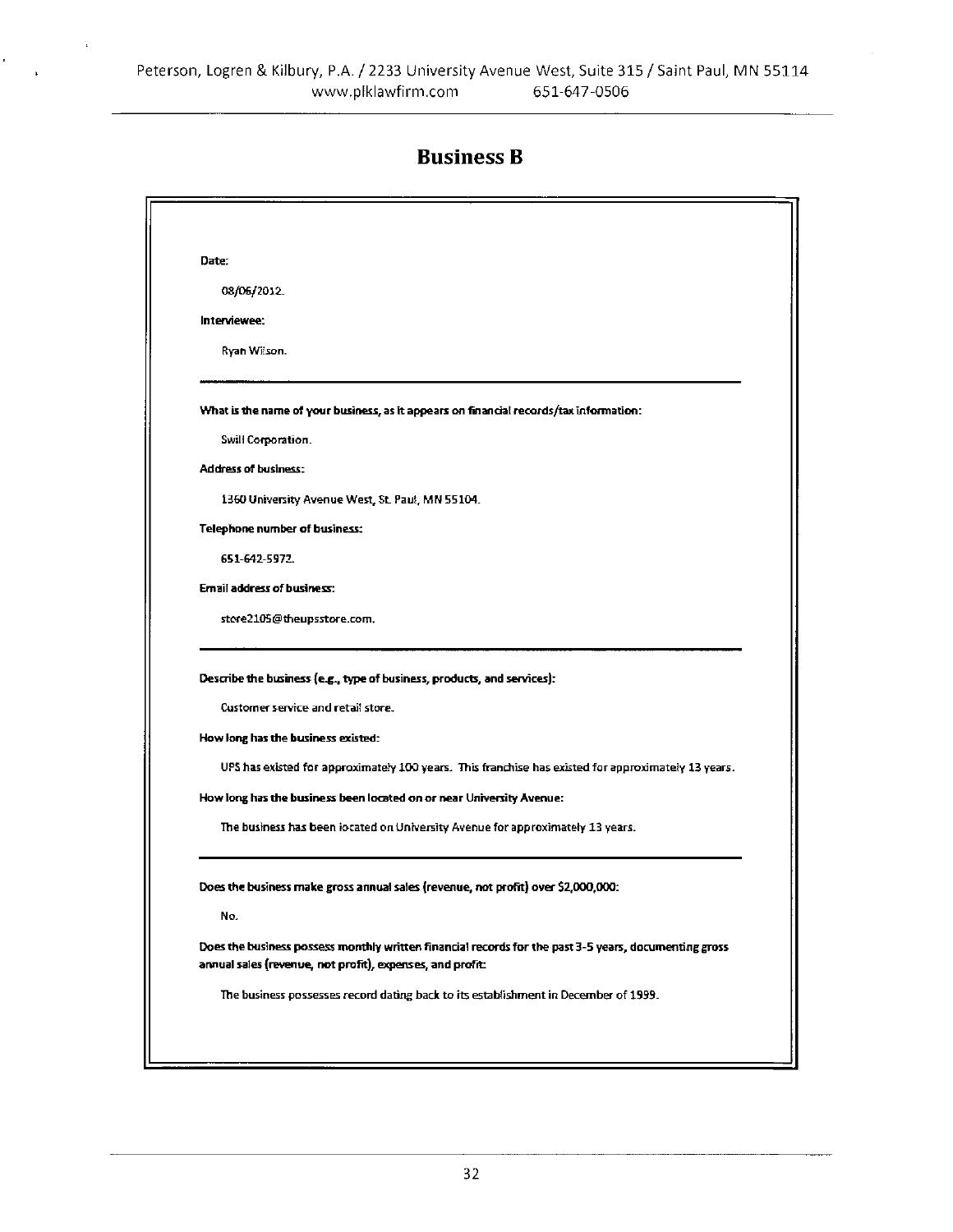| Was there light rail construction in front of the business in 2010 or 2011:                                                                                                                                                                         |
|-----------------------------------------------------------------------------------------------------------------------------------------------------------------------------------------------------------------------------------------------------|
| Yes. Construction began approximately April of 2011 to approximately December of 2011.                                                                                                                                                              |
| [IF YES] Did the business have a decrease in gross annual sales (revenue, not profit) in 2010/2011<br>(depending on when construction began in the area) compared to the prior 2-3 years:                                                           |
| Yes.                                                                                                                                                                                                                                                |
| [iF YES] What percent decrease in gross annual sales (revenue, not profit) did the business experience:                                                                                                                                             |
| Approximately 8 percent. Also note that during this time, statewide and nationwide records showed<br>approximately an 8 percent increase in gross annual sales. This indicates a probable decrease of<br>approximately 16 percent.                  |
| [IF YES / LANDOWNING] Has the business experienced or been informed of any upcoming tax increases:                                                                                                                                                  |
| N/A                                                                                                                                                                                                                                                 |
| [IF YES / RENTING] Has the business experienced or been informed of any upcoming tax increases or<br>lease increases:<br>Periodic rent increases, but no indication of relation to tax increases.                                                   |
| Has there been light rail construction in front of the business in 2012:                                                                                                                                                                            |
| Yes. Construction has been occurring since March of 2012. This is in direct conflict with promises<br>made to the business by various officials at the Metropolitan Council. The business was told that<br>construction would be completed in 2011. |
| [IF YES] Thus far, in 2012, has the business experienced a decrease in gross sales (revenue, not profit), as<br>compared to the same terms in the 2-3 years prior to construction:                                                                  |
| Yes (2012 finances are only compared to 2010 finances).                                                                                                                                                                                             |
| (IF YES) What percent decrease in gross sales (revenue, not profit) has the business experienced:                                                                                                                                                   |
| The business has suffered a compounded decrease in gross annual sales from the decrease suffered<br>in 2011. The decrease for the term of January to August of 2012 from the term of January to August<br>of 2011 is 2 percent.                     |
| [IF YES / LANDOWNING] Has the business experienced or been informed of any upcoming tax increases:                                                                                                                                                  |
| N/A                                                                                                                                                                                                                                                 |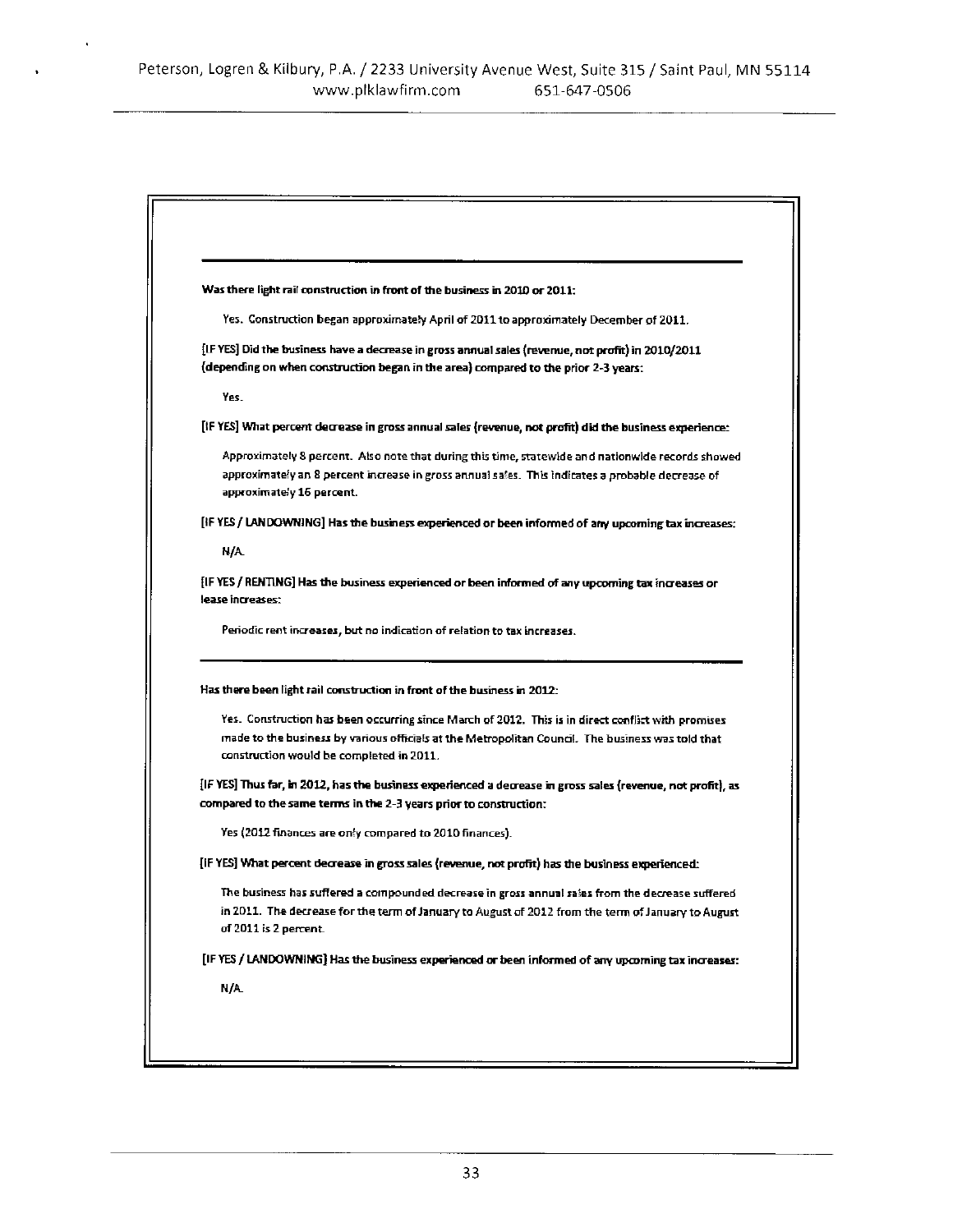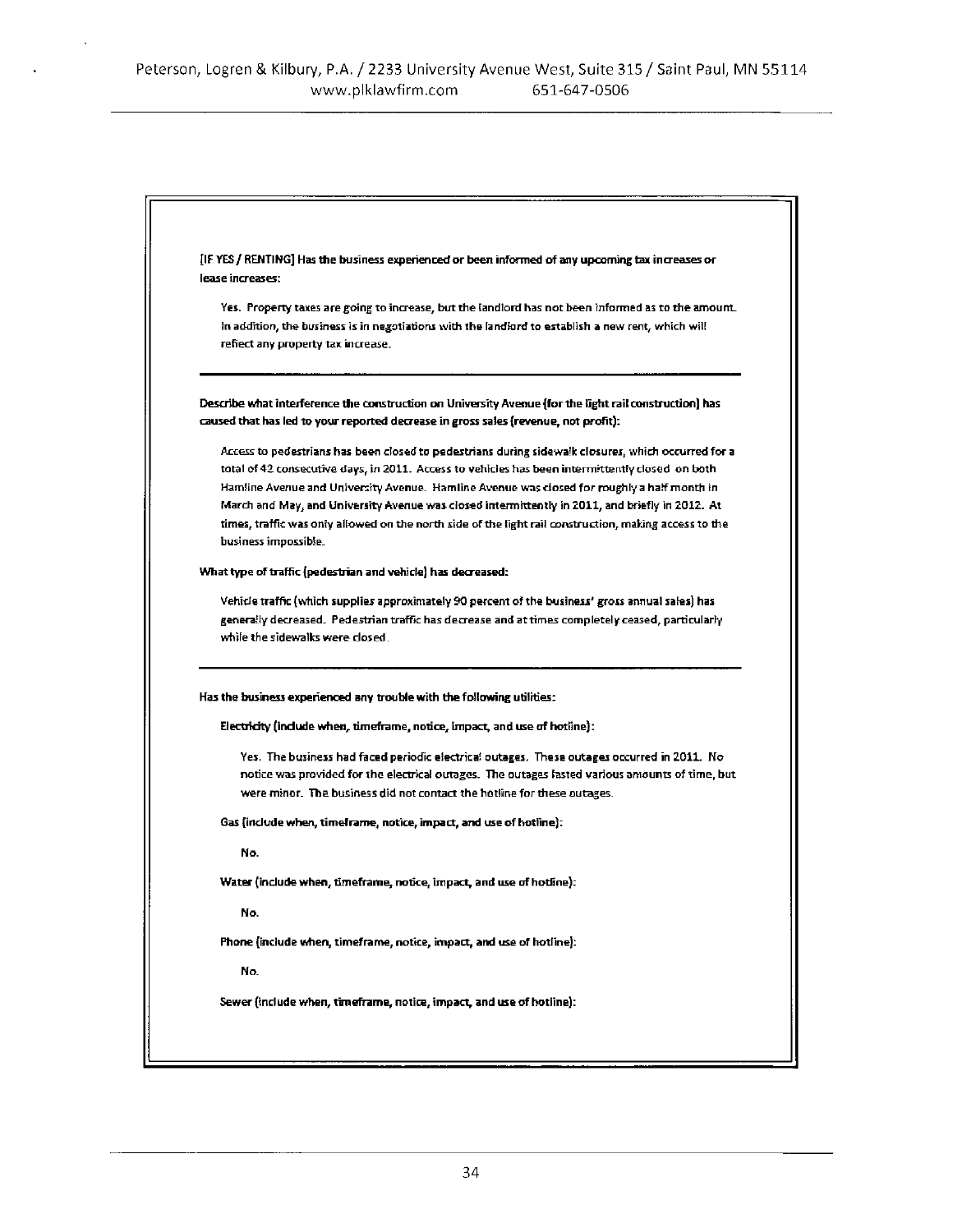| No.                                                                                                                                                                                                                                                 |
|-----------------------------------------------------------------------------------------------------------------------------------------------------------------------------------------------------------------------------------------------------|
| Trash collection (include when, timeframe, notice, impact, and use of hotline);                                                                                                                                                                     |
| No.                                                                                                                                                                                                                                                 |
| Mail delivery/pickup (include when, timeframe, notice, impact, and use of hotline):                                                                                                                                                                 |
| Yes.The business has had daily delays in mail delivery and pickup.These delays occurred in<br>2011. No notice was provided for these delays. The delays lasted typically a half hour. The<br>business did not contact the hotline for these delays. |
| internet (include when, timeframe, notice, impact, and use of hotline):                                                                                                                                                                             |
| No.                                                                                                                                                                                                                                                 |
| Cable/satellite (include when, timeframe, notice, impact, and use of hotline):                                                                                                                                                                      |
| No.                                                                                                                                                                                                                                                 |
|                                                                                                                                                                                                                                                     |
| [DID THE INTERVIEWEE REMEMBER, KNOW, OR REFUSE TO ANSWER THESE QUESTIONS]<br>Has any of the following impacted the business during the light rail construction:<br>Dust/air (include when, impact, and use of hotline):                             |
|                                                                                                                                                                                                                                                     |
| Yes. The business needs to clean its inventory to prevent dust buildup and maintain an<br>attractive store, thus costing the business in extra labor costs. Additionally, the business'                                                             |
| computer equipment has been replaced due to shutdowns from dust buildup, Lestly, leasing                                                                                                                                                            |
| agreements for technical equipment have included maintenance plans, which have been grossly                                                                                                                                                         |
| overused as a result of the dust. These maintenance and repair visits have been covered under                                                                                                                                                       |
| the lease agreements. The hotline was not contacted.                                                                                                                                                                                                |
| Litter/trash (include when, impact, and use of hotline):                                                                                                                                                                                            |
| Yes. The business has faced large amounts of litter and trash, most heavily during construction.                                                                                                                                                    |
| in 2011. Trash collected along the fencing installed for the construction and was not removed in                                                                                                                                                    |
| any timely fashion, without the diligent objection from the business. In addition, the business                                                                                                                                                     |
| has faced lack of care for the landscaping along the curb. The eventual care that did occur was a                                                                                                                                                   |
| result of the diligent objection from the business, as well. The effect of these problems was                                                                                                                                                       |
| reduced pedestrian traffic, which during portions of the construction was the only way of access                                                                                                                                                    |
| to the business. The hotline was contacted for this. No results were achieved.                                                                                                                                                                      |
| Noise/vibration (include when, impact, and use of hotline):                                                                                                                                                                                         |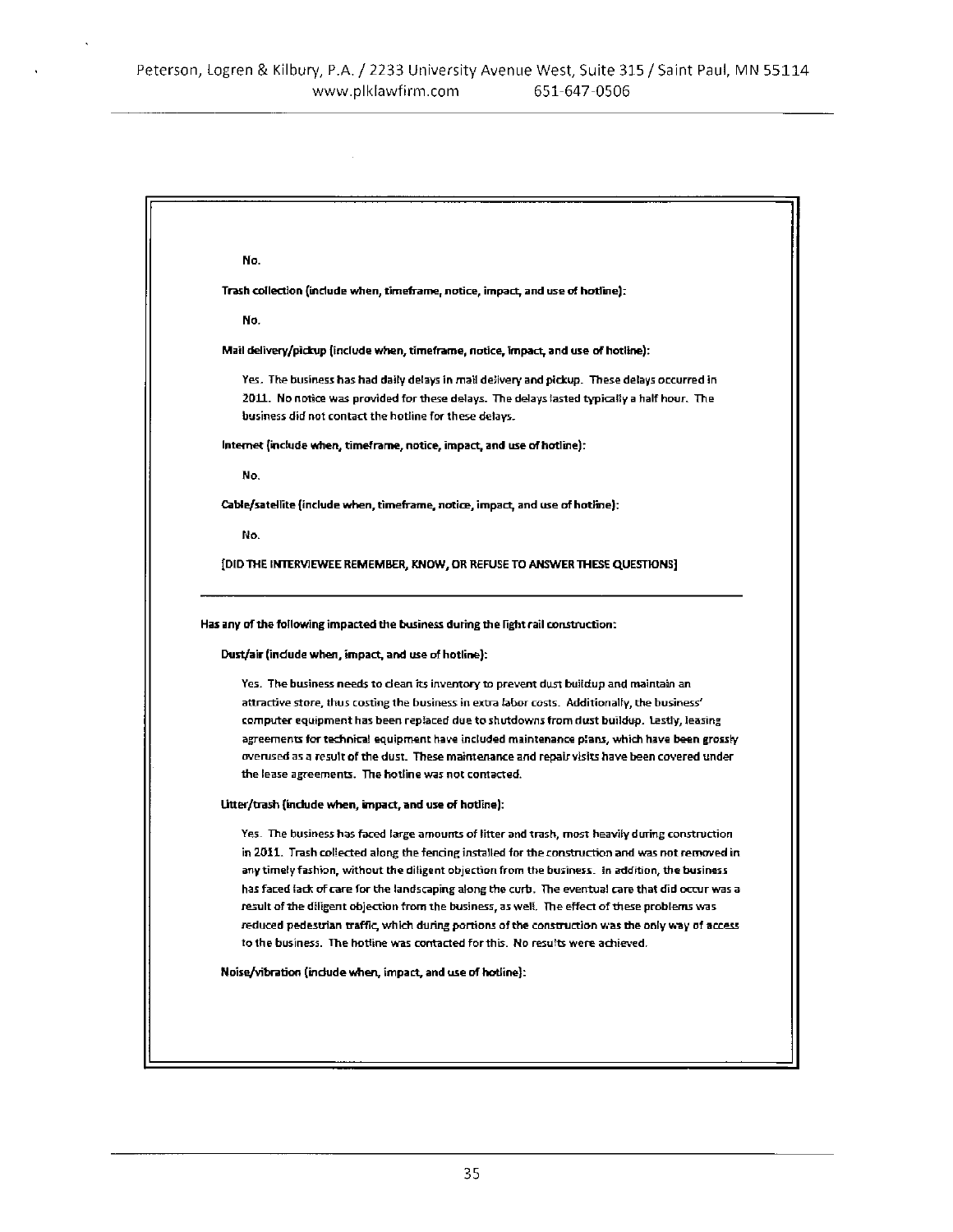| Yes. There is constant vibration, which disrupts the businesses computer equipment and has                                                                                                    |
|-----------------------------------------------------------------------------------------------------------------------------------------------------------------------------------------------|
| forced the business to replace all of its computers.                                                                                                                                          |
| Sewer grates (include when, impact, and use of hotline):                                                                                                                                      |
| No.                                                                                                                                                                                           |
| [DID THE INTERVIEWEE REMEMBER, KNOW, OR REFUSE TO ANSWER THESE QUESTIONS]                                                                                                                     |
| Has the business experienced any of the following access issues:                                                                                                                              |
| Sidewalk (include when, timeframe, impact, and use of hodine):                                                                                                                                |
| Yes. University Avenue and Hamline Avenue were both closed. For 21 days, the north side of                                                                                                    |
| the sidewalks was closed, and for the following 21 days, the south side of the sidewalks was                                                                                                  |
| closed. During that time, no temporary walkways were made available to pedestrians. The<br>business was only given 3 days notice for this closure.                                            |
| Parking lot (include when, timeframe, impact, and use of hotline):                                                                                                                            |
| Street parking was taken. The business' private parking lot has not been taken. However,                                                                                                      |
| Walsh Construction has parked vehicles in the business' private lot, without the business'                                                                                                    |
| permission. The hotline was called for these events, and the business was told that it was not                                                                                                |
| the Metropolitan Council's responsibility to have the vehicle towed. The business was told it<br>would have to police its parking lot.                                                        |
| Incoming deliveries (include when, timeframe, impact, and use of hotline):                                                                                                                    |
| No. Only delays in deliveries.                                                                                                                                                                |
| Handicap ramps (include when, timeframe, impact, and use of hotline):                                                                                                                         |
| No.                                                                                                                                                                                           |
| Crosswalks (include when, timeframe, impact, and use of hotline):                                                                                                                             |
| Yes. The crosswalks were closed from the middle of March to the end of March and from the                                                                                                     |
| beginning of May to the middle of May.  Temporary walkways were created.  The reduced                                                                                                         |
| pedestrian access impacted the businesses gross sales (revenue, not profit).                                                                                                                  |
| 2-way traffic on University Avenue (include when, timeframe, impact, and use of hotine):                                                                                                      |
| Yes. Hamline Avenue was closed from the middle of March to the end of March and from the                                                                                                      |
| beginning of May to the middle of May. 3 days notice was given the first time the road was<br>closed. After business complaint, appropriate notice was given the second time the road closed. |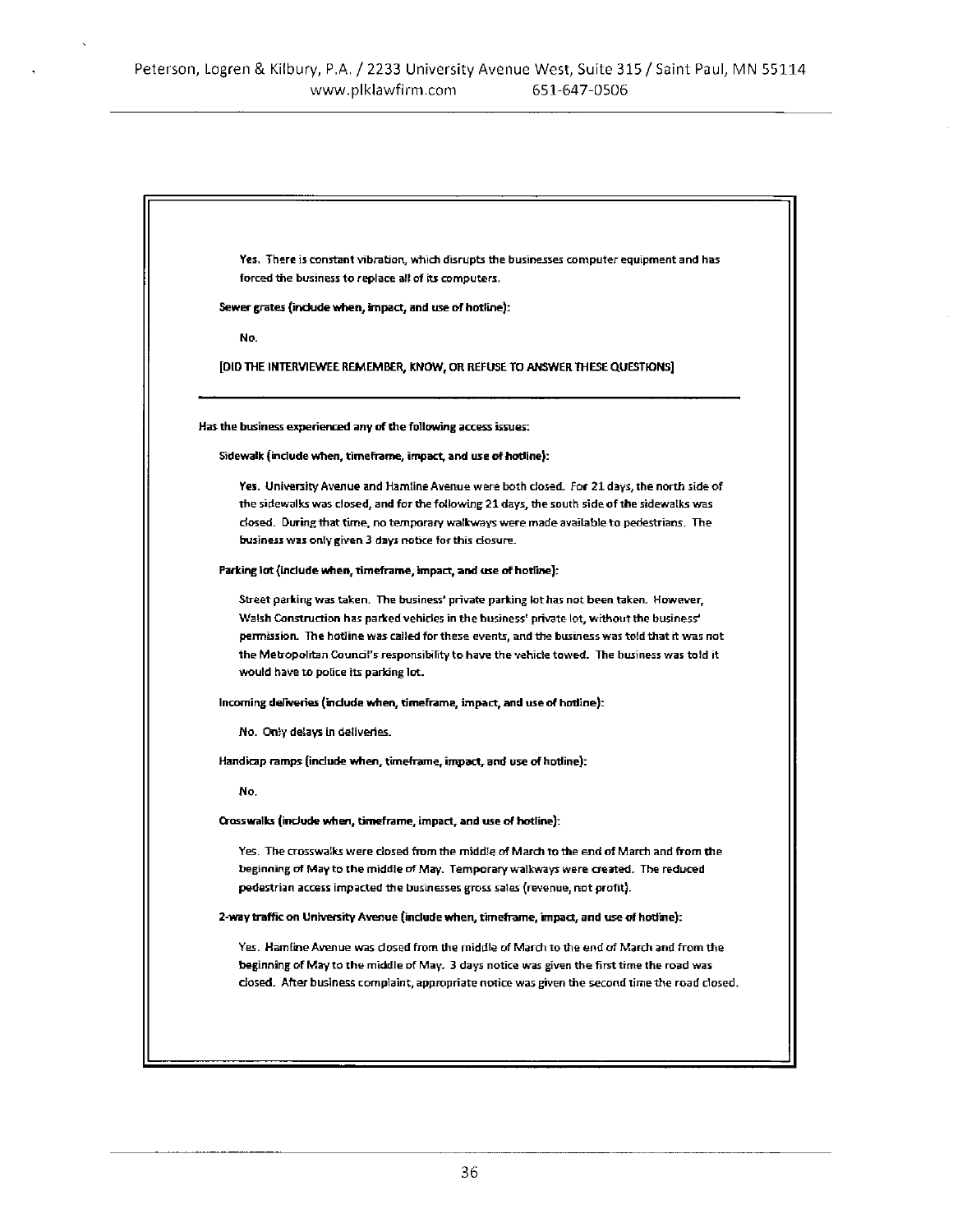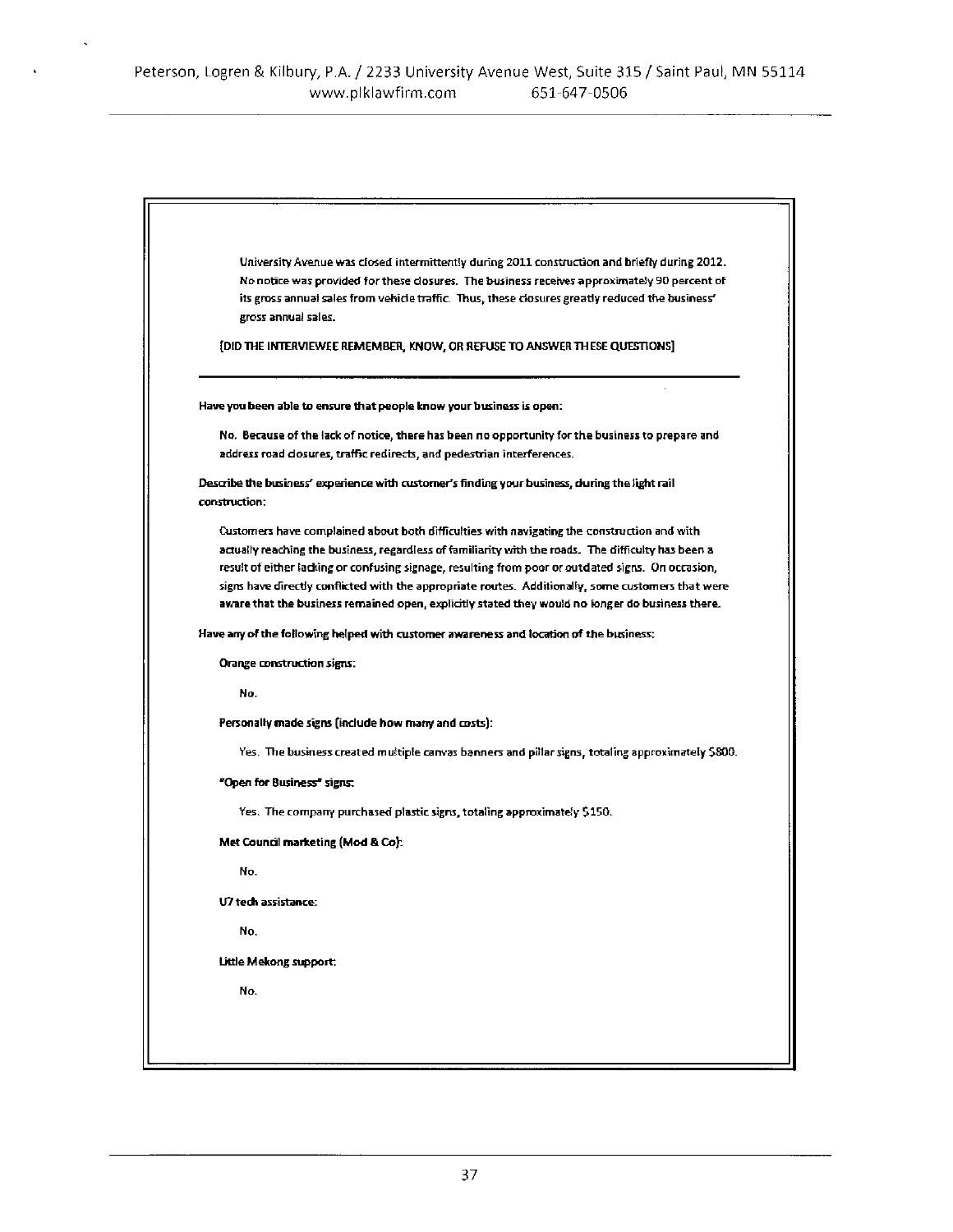$\ddot{\phantom{1}}$ 

| Talking to customers by phone:                                                                                                                                                                                                                                                                                                                                                                                                                                                                        |
|-------------------------------------------------------------------------------------------------------------------------------------------------------------------------------------------------------------------------------------------------------------------------------------------------------------------------------------------------------------------------------------------------------------------------------------------------------------------------------------------------------|
| Yes. The business has used email and coupon mailings to reach out to customers.                                                                                                                                                                                                                                                                                                                                                                                                                       |
| Providing maps to customers:                                                                                                                                                                                                                                                                                                                                                                                                                                                                          |
| No.                                                                                                                                                                                                                                                                                                                                                                                                                                                                                                   |
| Website:                                                                                                                                                                                                                                                                                                                                                                                                                                                                                              |
| No.                                                                                                                                                                                                                                                                                                                                                                                                                                                                                                   |
| Has the company experienced any real property damage due to the light rail construction:                                                                                                                                                                                                                                                                                                                                                                                                              |
| No.                                                                                                                                                                                                                                                                                                                                                                                                                                                                                                   |
| Has the company experienced any personal property damage due to the light rail construction:                                                                                                                                                                                                                                                                                                                                                                                                          |
| The dust and vibrations has caused damage to the business' computer equipment and other<br>technical equipment. The business has had to replace all of its computers, totaling approximately<br>\$10,000. Additionally, other technical equipment (such as copy machines) has required extremely<br>high levels of maintenance and repair. This maintenance and repair has been covered under lease<br>agreements with the providers of the equipment, but has cost the business time of operability. |
| Aside from customer access and property damage, what have been other challenges has the business<br>faced during the light rail construction:                                                                                                                                                                                                                                                                                                                                                         |
| The biggest issue has been navigating lacking information, misinformation, and dishonest<br>communication.                                                                                                                                                                                                                                                                                                                                                                                            |
| [IF APPLICABLE] What can or could prevent or reduce these challenges:                                                                                                                                                                                                                                                                                                                                                                                                                                 |
| The biggest solution to the business' issues would be good, open, and honest communication.<br>Follow-through with the promises made would also be of great benefit to the business.                                                                                                                                                                                                                                                                                                                  |
| Has the company experienced any safety concerns due to the light rail construction (i.e., unmarked<br>holes, heavy loads being hauled overhead, flooding, etc):                                                                                                                                                                                                                                                                                                                                       |
| No.                                                                                                                                                                                                                                                                                                                                                                                                                                                                                                   |
| [IF YES] Have you taken any actions (including calling the hotline) in connection to these safety concerns:                                                                                                                                                                                                                                                                                                                                                                                           |
| N/A.                                                                                                                                                                                                                                                                                                                                                                                                                                                                                                  |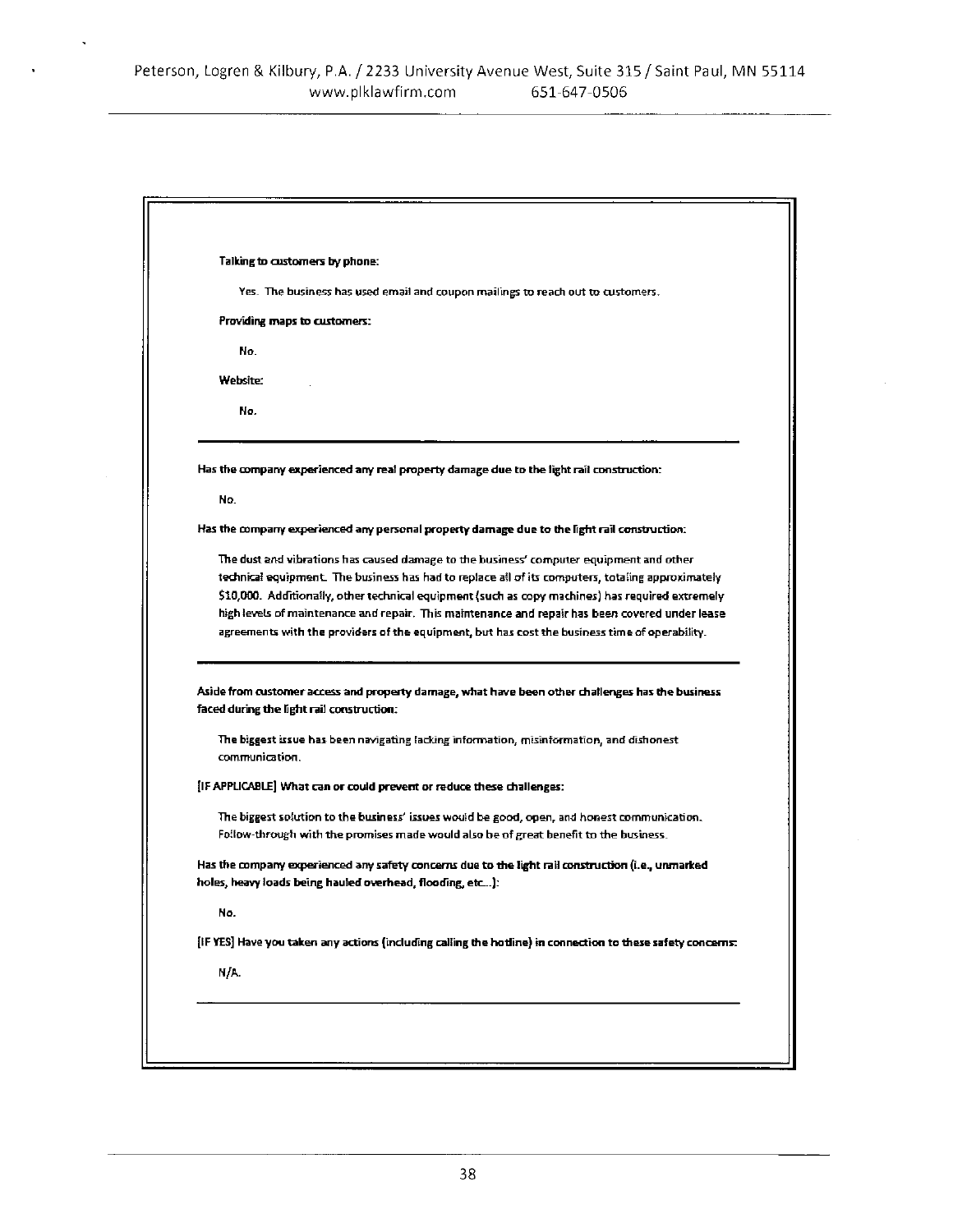| Has the business made any strategic responses to business impact from the light rail construction:                                                                                             |
|------------------------------------------------------------------------------------------------------------------------------------------------------------------------------------------------|
| Staffing:                                                                                                                                                                                      |
| The business has decreased its staffing from 4 employees to 1 employee (a 75 percent decrease.                                                                                                 |
| Overhead:                                                                                                                                                                                      |
| As a result of the construction, many costs have gone up. To combat these cost increases, the<br>company is "running lien." Overhead expenses are being cut wherever possible.                 |
| Reduced/increased store size:                                                                                                                                                                  |
| No.                                                                                                                                                                                            |
| Marketing:                                                                                                                                                                                     |
| Marketing has had to decrease by 5 percent, due to lacking funds.                                                                                                                              |
| <b>Hours of operation:</b>                                                                                                                                                                     |
| No.                                                                                                                                                                                            |
| Services offered:                                                                                                                                                                              |
| The business has not cut services, however it has begun to offer discounts, where it would not<br>have in the past. These discounts are a direct response to the reduced traffic in the store. |
| <b>Products offered:</b>                                                                                                                                                                       |
| The business has increased the number of products it offers. However, the company has<br>reduced its inventory, due to the extended time it takes to move its products.                        |
| Other:                                                                                                                                                                                         |
| N/A.                                                                                                                                                                                           |
| Has the business applied for a forgivable loan:                                                                                                                                                |
| Yes. The business applied in 2011.                                                                                                                                                             |
| What was the outcome of the application (e.g., awarded/not, how much, and what year):                                                                                                          |
| The business was awarded the full \$20,000 loan in 2011. The business has inquired about applying                                                                                              |
| for another ioan in 2012 (because construction has continued), but it has been turned away,                                                                                                    |
| because they already received a loan. Note that the construction was supposed to be completed in                                                                                               |
| 2011. Thus, the forgivable loan was only intended to help with 2011.                                                                                                                           |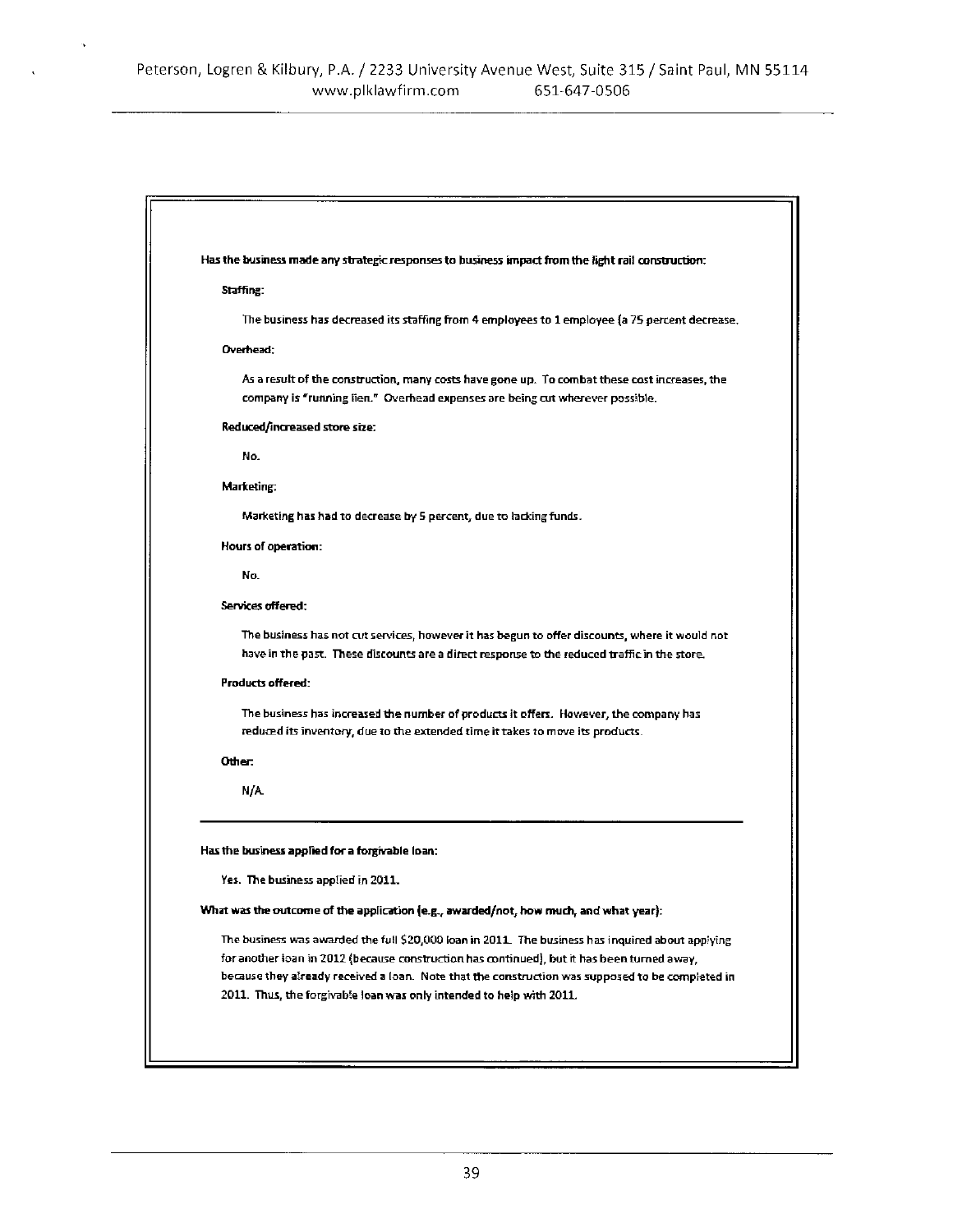| Have you made any calls to the hotline (include date, response time, and result):                                                                                                          |
|--------------------------------------------------------------------------------------------------------------------------------------------------------------------------------------------|
| Yes. The business has made multiple calls, including at least 1 in March or May of 2012. The                                                                                               |
| process was ineffective and often placed responsibility on the business to resolve its own problems.                                                                                       |
| What would you say or show to the Metropolitan Council, in regards to the impact and process of the<br>light rail construction:                                                            |
| The business would show the Metropolitan Council records of its decreased customer counts and<br>gross annual sales.                                                                       |
| This was very poorly thought out. The last thought about this project was the businesses. How<br>come it costs the business owning families so much, when it is benefitting everyone else? |
| The Metropolitan Council infiltrated the affected chambers of commerce, who then spoke positively<br>of the project. This was deceptive.                                                   |
| Do you feel the light rail construction provides sufficient notice of activities that will directly affect your<br>business:                                                               |
| Not at all.                                                                                                                                                                                |
| In the future, how would you prefer to receive notice from the Metropolitan Council:                                                                                                       |
| Email:                                                                                                                                                                                     |
| No.                                                                                                                                                                                        |
| Phone:                                                                                                                                                                                     |
| No.                                                                                                                                                                                        |
| in person or notice on door:                                                                                                                                                               |
| The business would like in person notice.                                                                                                                                                  |
| <b>Other:</b>                                                                                                                                                                              |
| NΑ                                                                                                                                                                                         |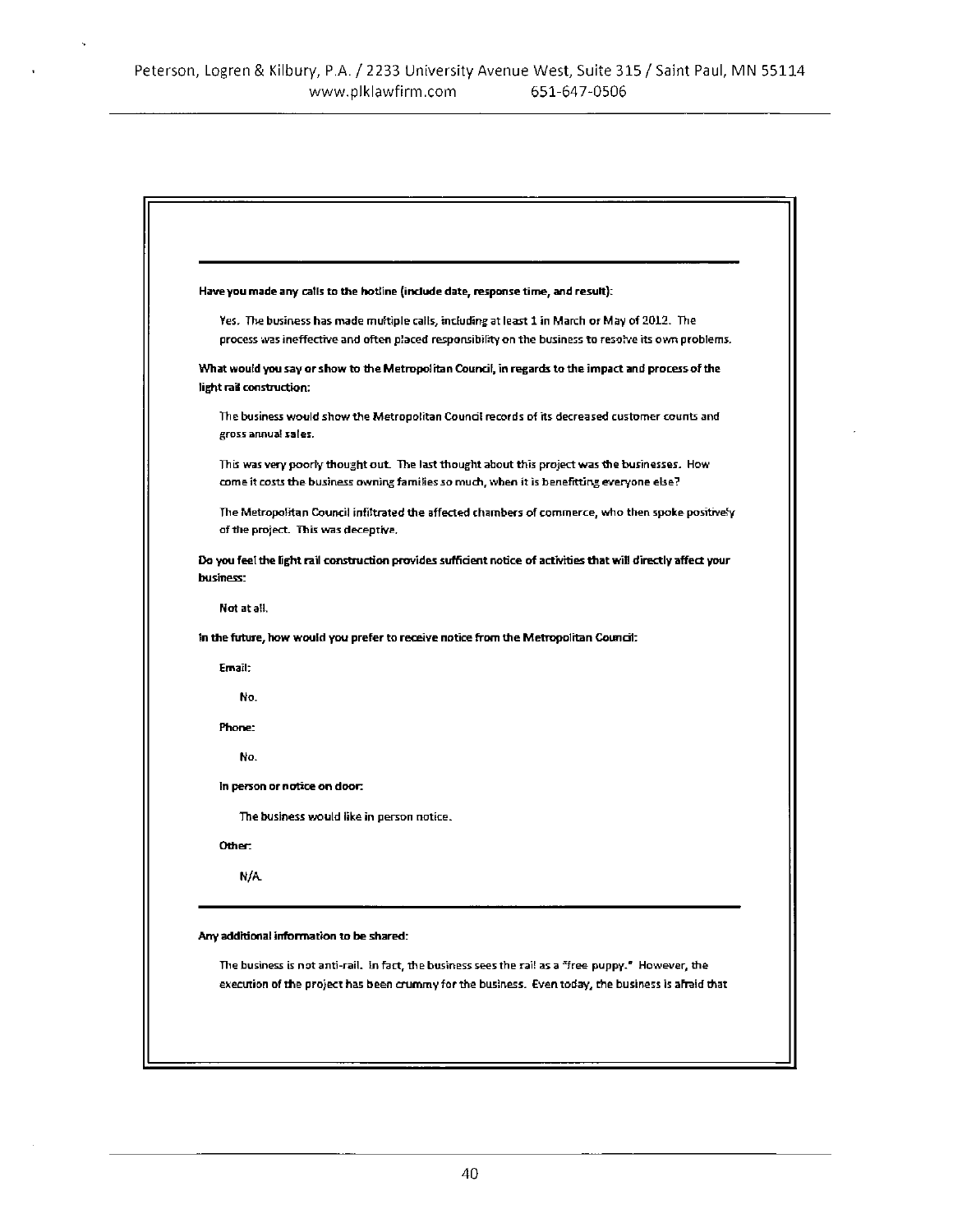$\lambda$ 

|                            | those issues will impact the business. |                                                                                                        |  |
|----------------------------|----------------------------------------|--------------------------------------------------------------------------------------------------------|--|
|                            |                                        | The business does not believe that this light rail should be produced again, in other locations.       |  |
| <b>Statement of Truth:</b> |                                        |                                                                                                        |  |
| knowledge and belief.      |                                        | I certify that the above statements are a true and accurate reflection of the facts, to the best of my |  |
|                            |                                        |                                                                                                        |  |
|                            |                                        |                                                                                                        |  |
|                            |                                        |                                                                                                        |  |
|                            |                                        |                                                                                                        |  |
|                            |                                        |                                                                                                        |  |
|                            |                                        |                                                                                                        |  |
|                            |                                        |                                                                                                        |  |
|                            |                                        |                                                                                                        |  |
|                            |                                        |                                                                                                        |  |
|                            |                                        |                                                                                                        |  |
|                            |                                        |                                                                                                        |  |
|                            |                                        |                                                                                                        |  |
|                            |                                        |                                                                                                        |  |
|                            |                                        |                                                                                                        |  |
|                            |                                        |                                                                                                        |  |
|                            |                                        |                                                                                                        |  |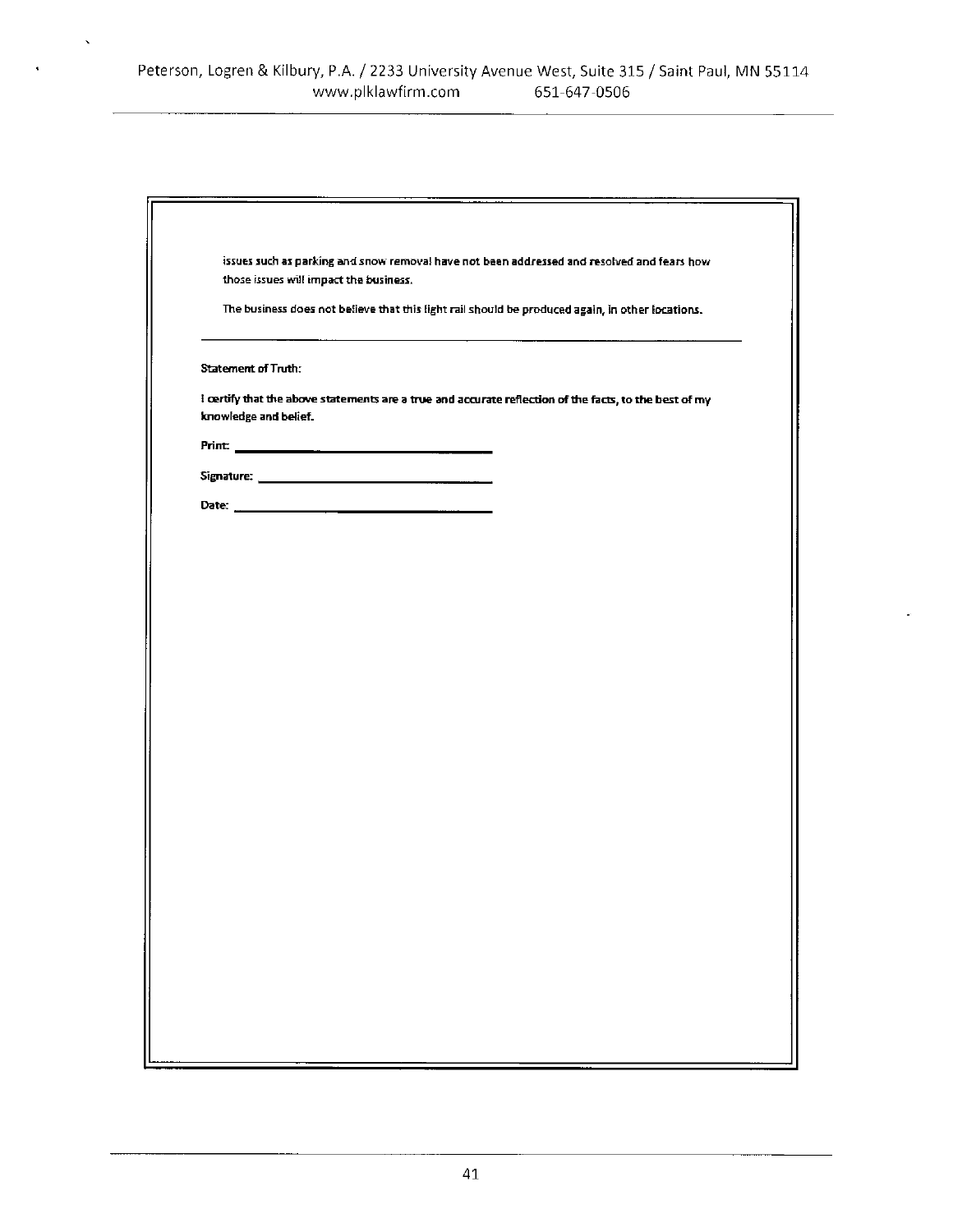# **Business C**

| Date: |                                                                                                                                                                                                                                                                                                                                                                                                                           |
|-------|---------------------------------------------------------------------------------------------------------------------------------------------------------------------------------------------------------------------------------------------------------------------------------------------------------------------------------------------------------------------------------------------------------------------------|
|       | 08/01/2012.                                                                                                                                                                                                                                                                                                                                                                                                               |
|       | interviewee:                                                                                                                                                                                                                                                                                                                                                                                                              |
|       | Khaled Alou!                                                                                                                                                                                                                                                                                                                                                                                                              |
|       | What is the name of your business, as it appears on financial records/tax information:                                                                                                                                                                                                                                                                                                                                    |
|       | Midway University & Hamline Properties LLC.                                                                                                                                                                                                                                                                                                                                                                               |
|       | <b>Address of business:</b>                                                                                                                                                                                                                                                                                                                                                                                               |
|       | 1347 University Avenue West, St. Paul, MN 55104.                                                                                                                                                                                                                                                                                                                                                                          |
|       | Telephone number of business:                                                                                                                                                                                                                                                                                                                                                                                             |
|       | 651-645-7161.                                                                                                                                                                                                                                                                                                                                                                                                             |
|       | Email address of business:                                                                                                                                                                                                                                                                                                                                                                                                |
|       | N/A                                                                                                                                                                                                                                                                                                                                                                                                                       |
|       | Describe the business (e.g., type of business, products, and services):<br>Gas station, convenience store, and car wash.<br>How long has the business existed:<br>Business has existed for approximately 20 years. Current owners purchased in January of 2010.<br>How long has the business been located on or near University Avenue:<br>The business has been located on University Avenue for approximately 20 years. |
|       | Does the business make gross annual sales (revenue, not profit) over \$2,000,000:<br>Yes.                                                                                                                                                                                                                                                                                                                                 |
|       | Does the business possess monthly written financial records for the past 3-5 years, documenting gross<br>annual sales (revenue, not profit), expenses, and profit.                                                                                                                                                                                                                                                        |
|       |                                                                                                                                                                                                                                                                                                                                                                                                                           |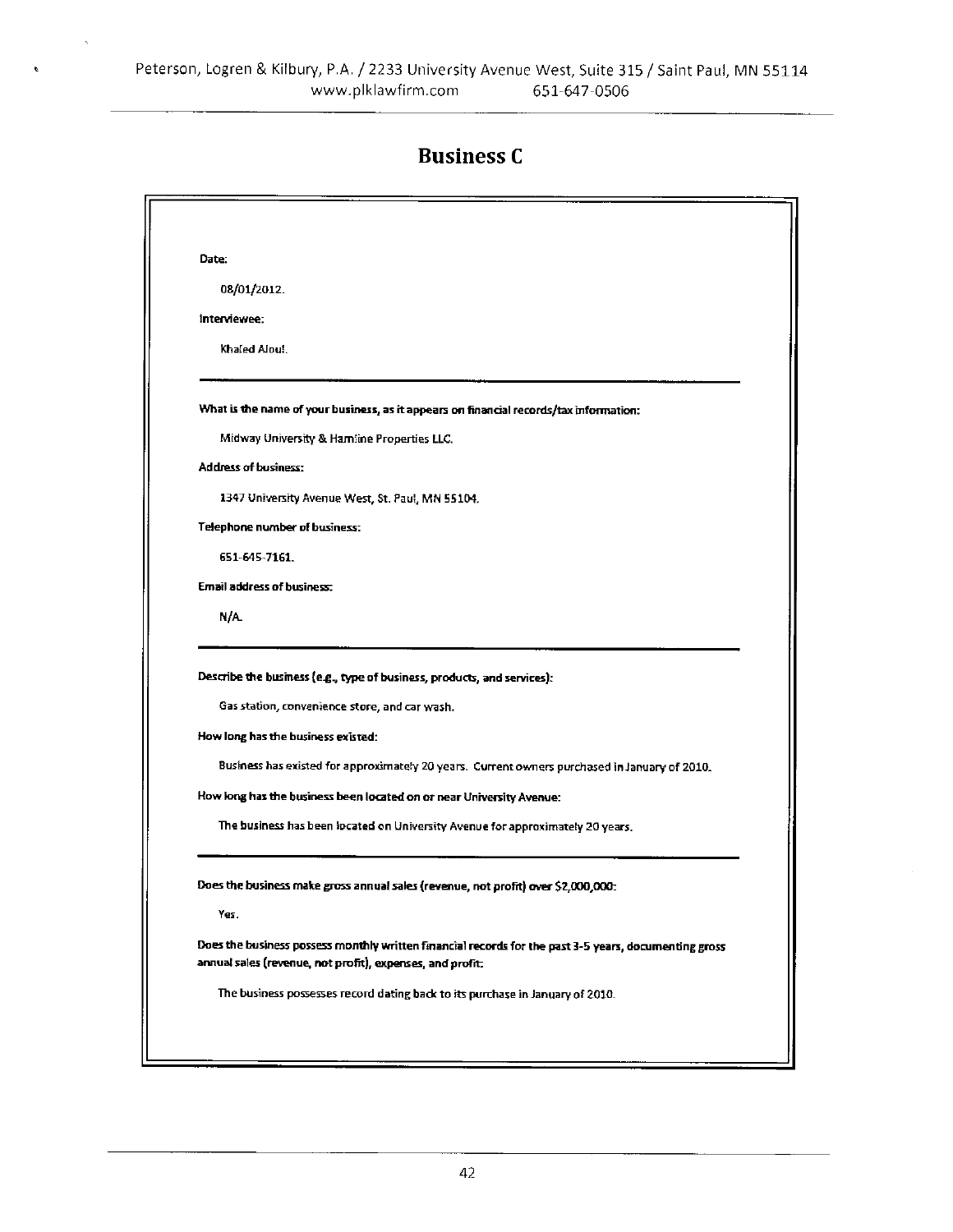$\hat{\mathbf{v}}$ 

 $\pmb{\hat{v}}$ 

| Was there light rail construction in front of the business in 2010 or 2011:                                                                                                                                                                           |
|-------------------------------------------------------------------------------------------------------------------------------------------------------------------------------------------------------------------------------------------------------|
| Yes. Construction began approximately February of 2011, until December 2011.                                                                                                                                                                          |
| IF YES] Did the business have a decrease in gross annual sales (revenue, not profit) in 2010/2011 [<br>(depending on when construction began in the area) compared to the prior 2-3 years;                                                            |
| Yes (2011 finances are only compared to 2010 finances).                                                                                                                                                                                               |
| [IF YES] What percent decrease in gross annual sales (revenue, not profit) did the business experience:                                                                                                                                               |
| Equal to or greater than 50 percent.                                                                                                                                                                                                                  |
| [IF YES / LANDOWNING] Has the business experienced or been informed of any upcoming tax increases:                                                                                                                                                    |
| Yes,Property taxes have increased by over 100 percent. In addition, the business has been<br>assessed fees for lighting, plumbing updates, and drainage updates.                                                                                      |
| [IF YES / RENTING] Has the business experienced or been informed of any upcoming tax increases or<br>lease increases:                                                                                                                                 |
| N/A                                                                                                                                                                                                                                                   |
|                                                                                                                                                                                                                                                       |
| Has there been light rail construction in front of the business in 2012:<br>Yes. Construction has been occurring since March of 2012.<br>[IF YES] Thus far, in 2012, has the business experienced a decrease in gross sales (revenue, not profit), as |
| compared to the same terms in the 2-3 years prior to construction:                                                                                                                                                                                    |
| Yes (2012 finances are only compared to 2010 finances).                                                                                                                                                                                               |
| [IF YES] What percent decrease in gross sales (revenue, not profit) has the business experienced:                                                                                                                                                     |
| Generally between 40 percent and 60 percent. Greater than 70 percent during intense construction<br>beginning approximately 3 months ago and lasting for approximately 2 months.                                                                      |
| [IF YES / LANDOWNING] Has the business experienced or been informed of any upcoming tax increase                                                                                                                                                      |
| Unsure of further property tax increases and assessments.                                                                                                                                                                                             |
| [IF YES / RENTING] Has the business experienced or been informed of any upcoming tax increases or<br>lease increases.                                                                                                                                 |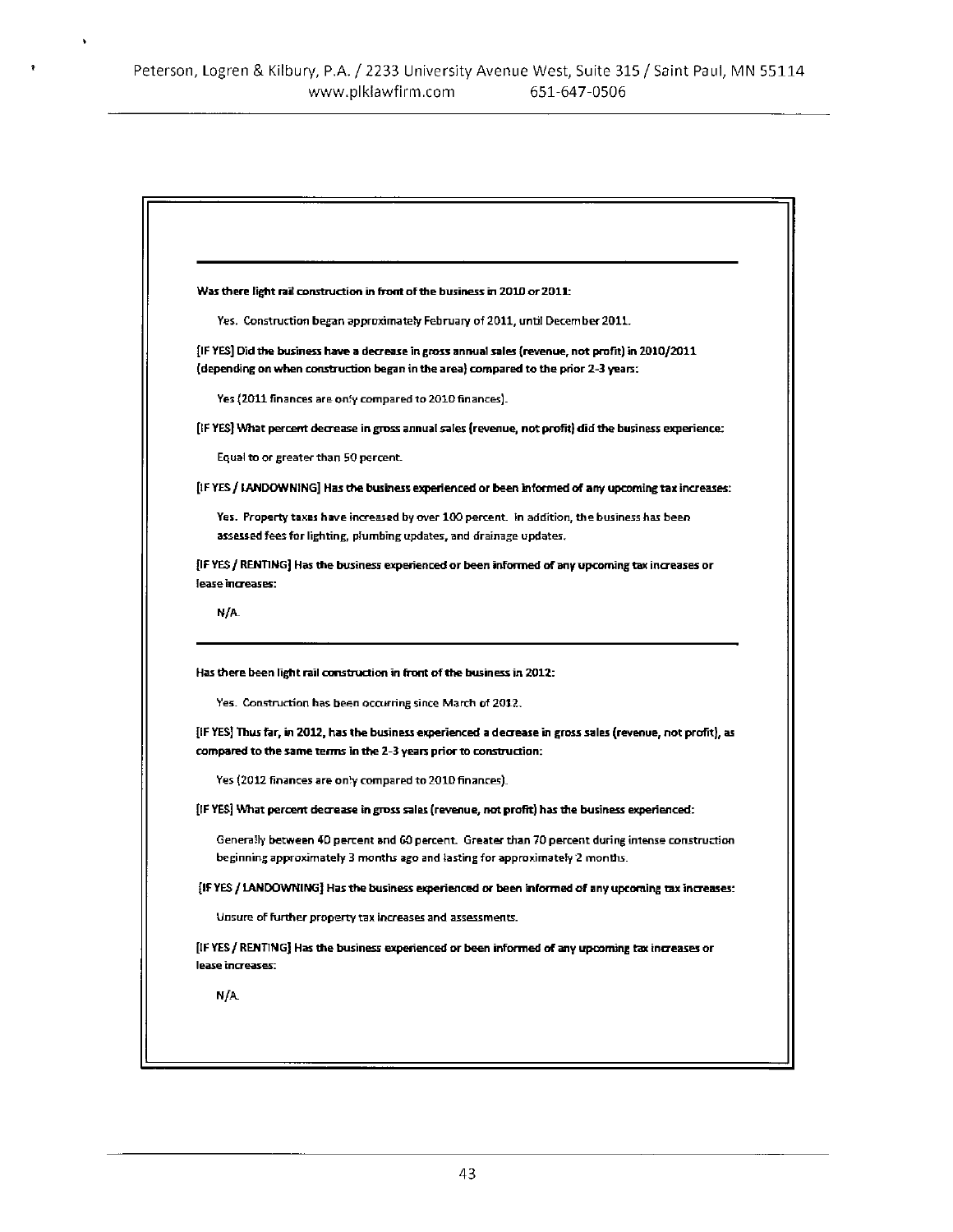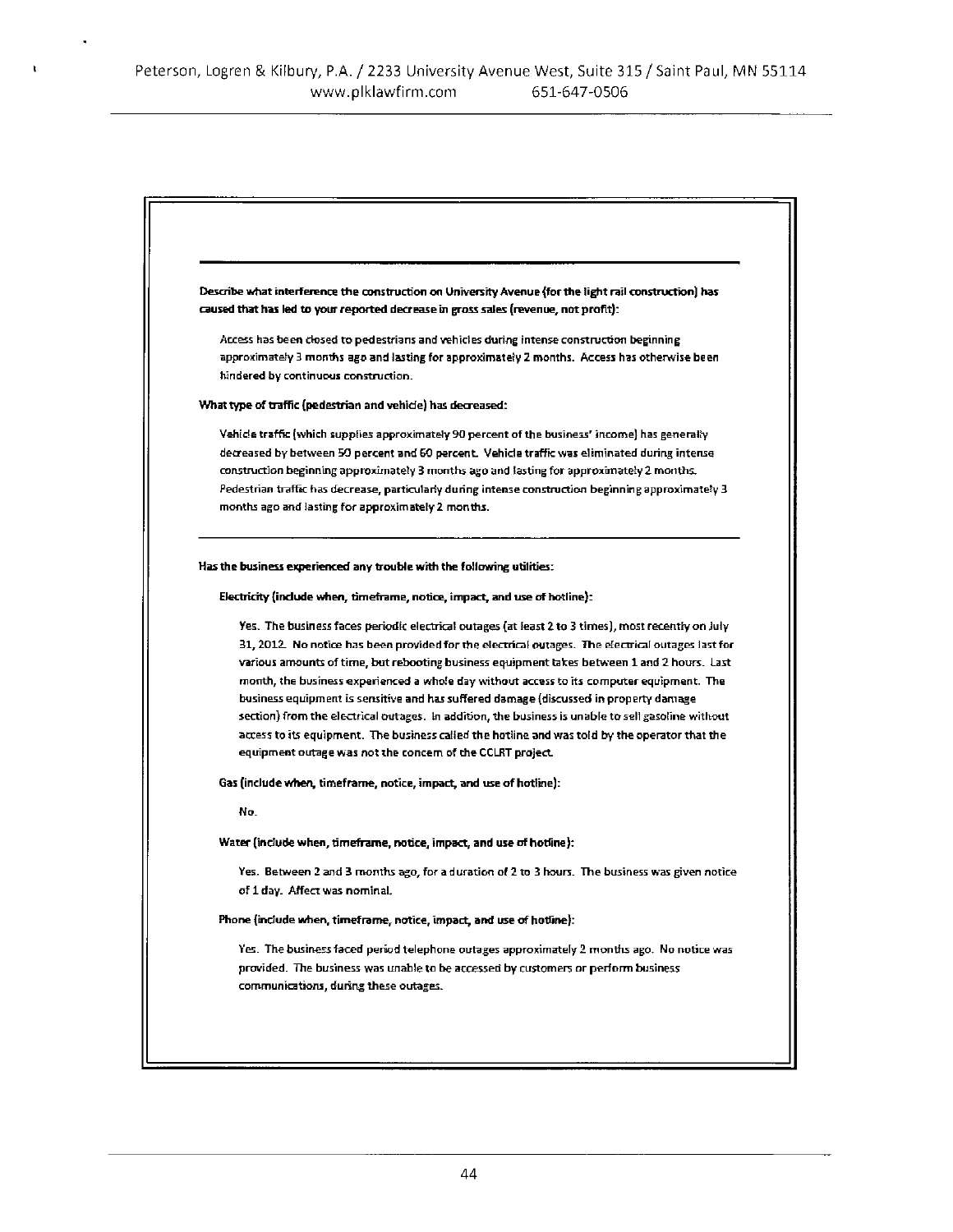$\ddot{\phantom{0}}$ 

| Sewer (include when, timeframe, notice, impact, and use of hotline):                                                                                                                                      |
|-----------------------------------------------------------------------------------------------------------------------------------------------------------------------------------------------------------|
| No.                                                                                                                                                                                                       |
|                                                                                                                                                                                                           |
| Trash collection (include when, timeframe, notice, impact, and use of hotline):                                                                                                                           |
| Trash collection was delayed by durations of 1 to 2 weeks during intense construction beginning.                                                                                                          |
| approximately 3 months ago and lasting for approximately 2 months. These delays were the<br>result of road closure. No notice was provided. The business was unable to properly dispose of                |
| its waste.                                                                                                                                                                                                |
| Mail delivery/pickup (include when, timeframe, notice, impact, and use of hotline):                                                                                                                       |
| No.                                                                                                                                                                                                       |
| internet (include when, timeframe, notice, impact, and use of hotline):                                                                                                                                   |
| No.                                                                                                                                                                                                       |
| Cable/satellite (include when, timeframe, notice, impact, and use of hotline):                                                                                                                            |
| No.                                                                                                                                                                                                       |
|                                                                                                                                                                                                           |
| [DID THE INTERVIEWEE REMEMBER, KNOW, OR REFUSE TO ANSWER THESE QUESTIONS]                                                                                                                                 |
| Has any of the following impacted the business during the light rail construction:                                                                                                                        |
| Dust/air (include when, impact, and use of hotline):                                                                                                                                                      |
| Yes. The business needs to clean its inventory roughly hourly to prevent dust buildup and                                                                                                                 |
| maintain an attractive store, thus costing the business in extra labor costs. Additionally, the<br>HVAC system has overheated as a result of dust buildup, requiring cleaning and associated<br>expenses. |
| Litter/trash (include when, impact, and use of hotline):                                                                                                                                                  |
| No.                                                                                                                                                                                                       |
| Noise/vibration (include when, impact, and use of hotline):                                                                                                                                               |
| Yes. There is constant vibration, which disrupts the businesses sensitive equipment and often                                                                                                             |
| forces the business to pay for repairs or replacements. The noise is periodic during times when                                                                                                           |
| construction requires machinery.                                                                                                                                                                          |
| Sewer grates (include when, impact, and use of hotline):                                                                                                                                                  |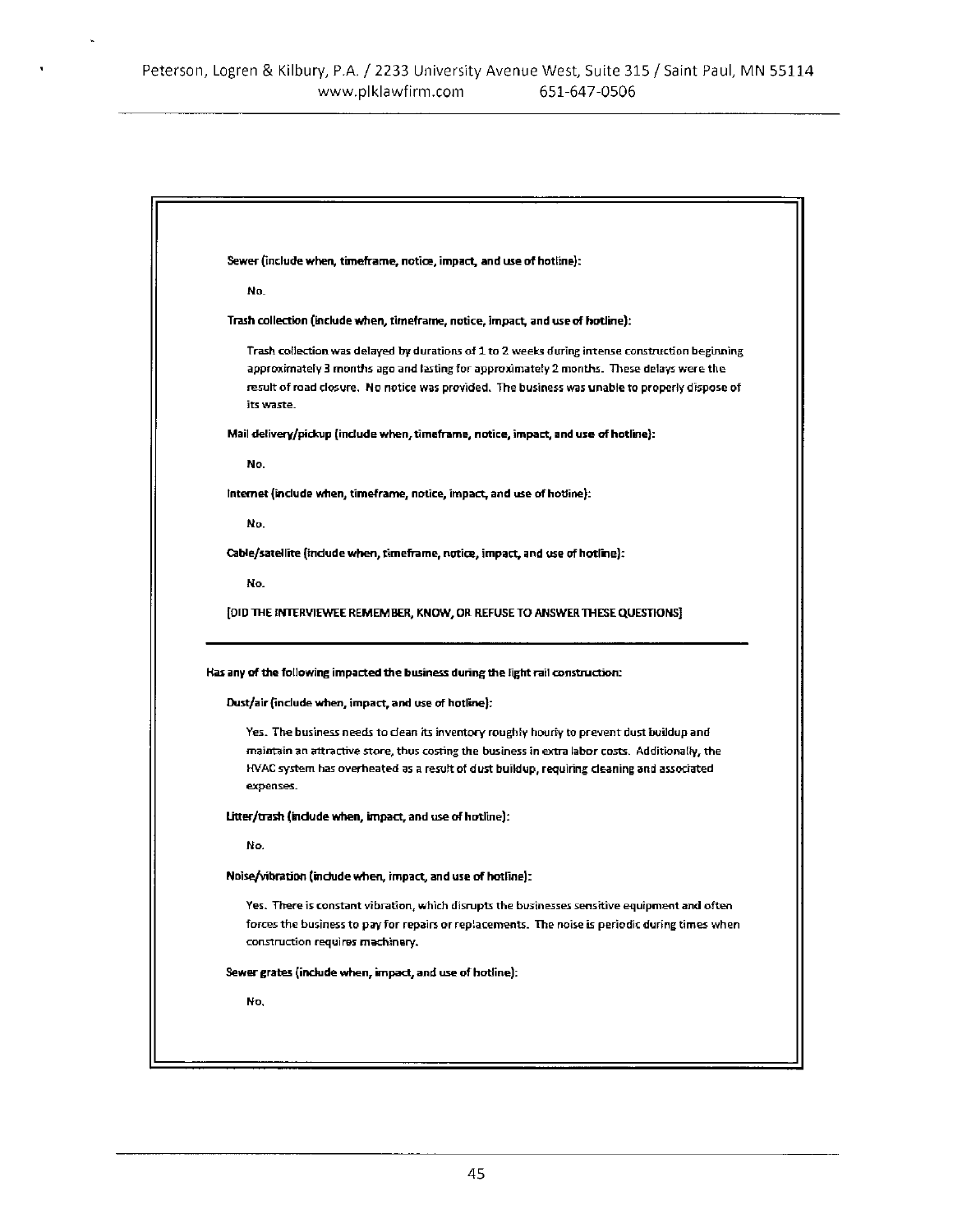ł,

| [DID THE INTERVIEWEE REMEMBER, KNOW, OR REFUSE TO ANSWER THESE QUESTIONS]                     |
|-----------------------------------------------------------------------------------------------|
| Has the business experienced any of the following access issues:                              |
| Sidewalk (include when, timeframe, impact, and use of hotline):                               |
| During intense construction beginning approximately 3 months ago and lasting for              |
| approximately 2 months, both University Avenue and Hamline Avenue sidewalks were closed       |
| off. During that time, no temporary walkways were made available to pedestrians. For the last |
| 2 weeks, the Hamiine Avenue sidewalk is closed off and no temporary walkway has been made     |
| available to pedestrians.                                                                     |
| Parking lot (include when, timeframe, impact, and use of hotline):                            |
| No.                                                                                           |
| incoming deliveries (include when, timeframe, impact, and use of hotline):                    |
| During intense construction beginning approximately 3 months ago and lasting for              |
| approximately 2 months, deliveries were delayed between 1 and 2 weeks. This resulted in a     |
| shortage or product, which was the businesses only form of income because cars could not      |
| access the gas pumps.                                                                         |
| Handicap ramps (include when, timeframe, impact, and use of hotline):                         |
| No.                                                                                           |
| Crosswalks (include when, timeframe, impact, and use of hotline):                             |
| During intense construction beginning approximately 3 months ago and lasting for              |
| approximately 2 months crosswalks across University Avenue and Hamline Avenue were closed.    |
| A temporary walkway was created across University Avenue, but no temporary walkway was        |
| made across Hamline Avenue. The reduced pedestrian access impacted the businesses gross       |
| sales (revenue, not profit) because no vehicle access was available, during that time.        |
| 2-way traffic on University Avenue (include when, timeframe, impact, and use of hotline):     |
| During intense construction beginning approximately 3 months ago and lasting for              |
| approximately 2 months the entire intersection of University Avenue and Hamline Avenue was    |
| shut down and inaccessible to vehicles. During this time, gross sales (revenue, not profit)   |
| decreased by greater than 70 percent.                                                         |
| [DID THE INTERVIEWEE REMEMBER, KNOW, OR REFUSE TO ANSWER THESE QUESTIONS]                     |
|                                                                                               |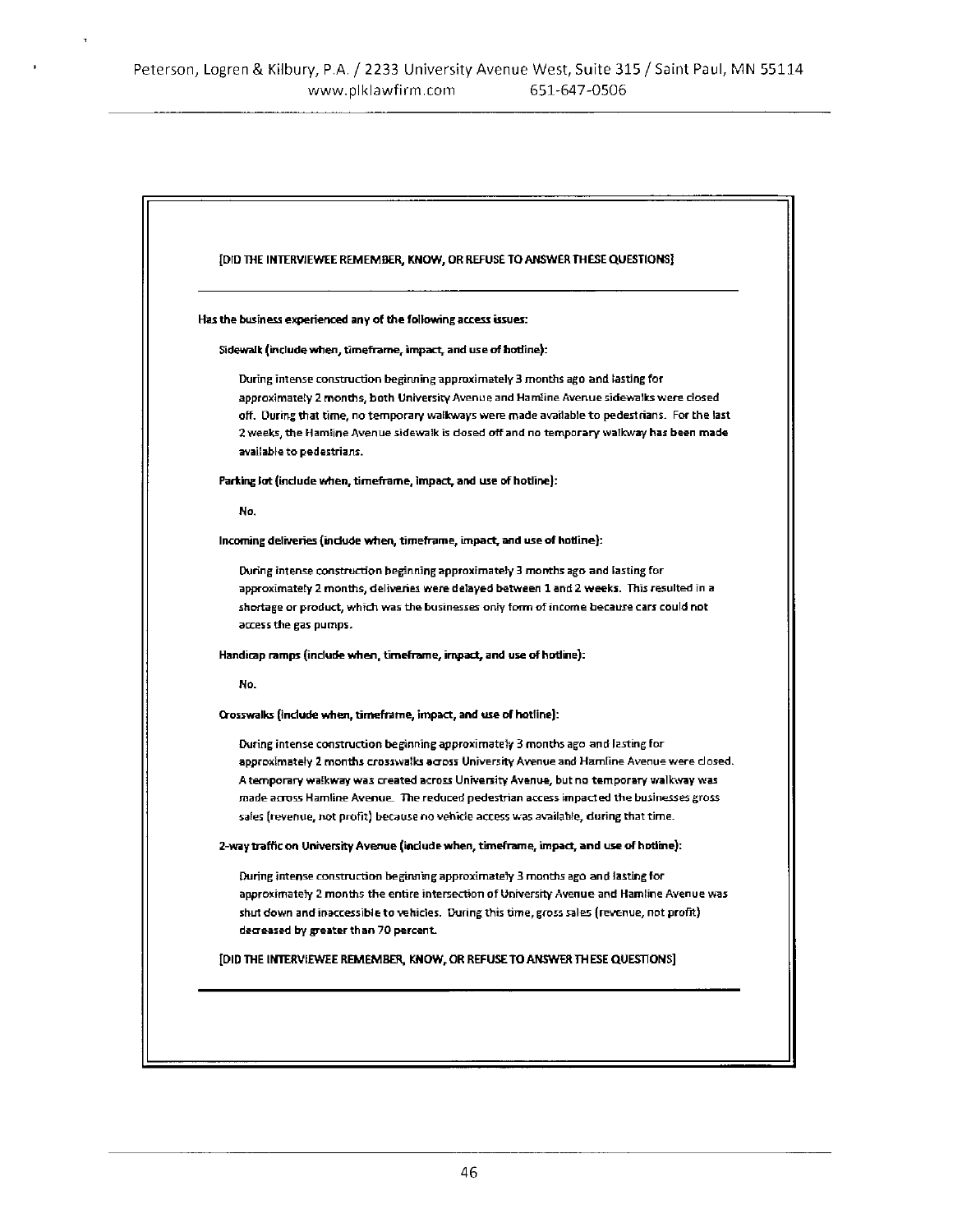$\ddot{\phantom{1}}$ 

 $\mathbf{t}$ 

| Have you been able to ensure that people know your business is open:                                                                                                            |
|---------------------------------------------------------------------------------------------------------------------------------------------------------------------------------|
| To some degree.                                                                                                                                                                 |
| Describe the business' experience with customer's finding your business, during the light rail<br>construction:                                                                 |
| Customers have complained about the difficulty getting onto the business premises. Customers<br>have informed the business that it is more convenient for them to go elsewhere. |
| Have any of the following helped with customer awareness and location of the business:                                                                                          |
| Orange construction signs:                                                                                                                                                      |
| No.                                                                                                                                                                             |
| Personally made signs (include how many and costs):                                                                                                                             |
| No.                                                                                                                                                                             |
| "Open for Business" signs:                                                                                                                                                      |
| Yes. The company has purchase 3 signs, totaling approximately \$600.                                                                                                            |
| Met Council marketing (Mod & Co):                                                                                                                                               |
| N/A                                                                                                                                                                             |
| U7 tech assistance:                                                                                                                                                             |
| No.                                                                                                                                                                             |
| Little Mekong support:                                                                                                                                                          |
| No.                                                                                                                                                                             |
| Talking to customers by phone:                                                                                                                                                  |
| Yes. Regular customers have been contacted.                                                                                                                                     |
| Providing maps to customers:                                                                                                                                                    |
| No.                                                                                                                                                                             |
| <b>Website:</b>                                                                                                                                                                 |
| No.                                                                                                                                                                             |
|                                                                                                                                                                                 |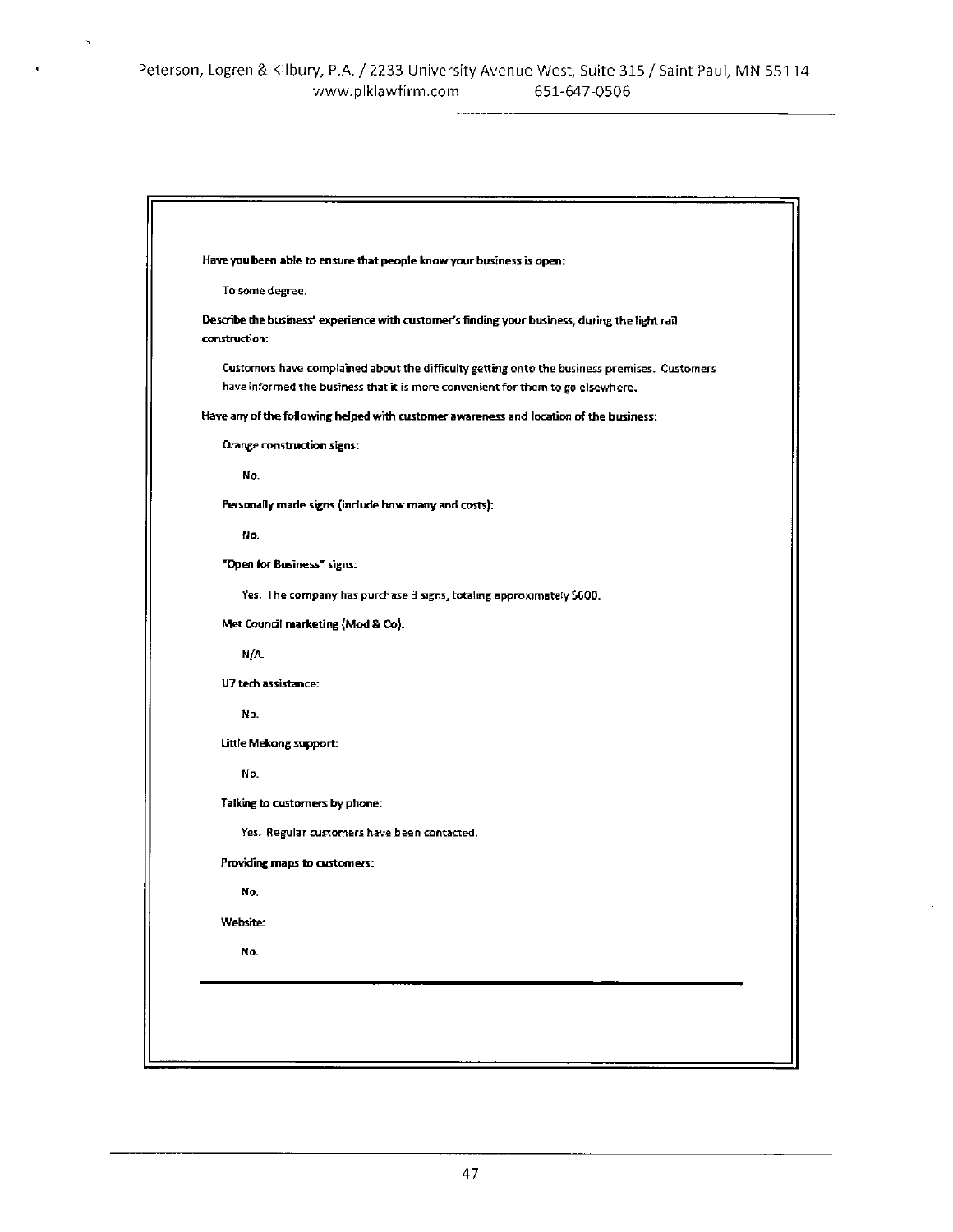$\ddot{\phantom{1}}$ 

| Has the company experienced any real property damage due to the light rail construction:                                                                                                                     |
|--------------------------------------------------------------------------------------------------------------------------------------------------------------------------------------------------------------|
| Yes. The underground gas tank cover was broken by a large truck, run by the construction crew.                                                                                                               |
| Because the cost to replace the gas tank cover would be approximately \$1,500, the tank cover has                                                                                                            |
| been replaced with an orange cone to prevent any accidents. Additionally, the HVAC system has                                                                                                                |
| overheated due to dust buildup. Cleaning the HVAC system has cost approximately \$1,200.                                                                                                                     |
| Has the company experienced any personal property damage due to the light rail construction:                                                                                                                 |
| The dust, vibrations, and electrical outages has caused damage to the business' computer                                                                                                                     |
| equipment, cash register, credit card system, and printer. Between replacements and repairs, these                                                                                                           |
| damages have cost \$3,800 to resolve. Additionally, the freezer and one of the gas pumps has been                                                                                                            |
| shut down, due to the dust, vibration, and electrical outages. The pump was inspected for                                                                                                                    |
| approximately \$600 but neither the freezer nor pump have or will be fixed.                                                                                                                                  |
| Aside from customer access and property damage, what have been other challenges has the business                                                                                                             |
| faced during the light rail construction:                                                                                                                                                                    |
| Retaining employees and maintaining hours.                                                                                                                                                                   |
| [IF APPLICABLE] What can or could prevent or reduce these challenges:                                                                                                                                        |
| Access has been the greatest issue. Without access, there are no solutions.                                                                                                                                  |
| Has the company experienced any safety concerns due to the light rail construction (i.e., unmarked                                                                                                           |
| holes, heavy loads being hauled overhead, flooding, etc):                                                                                                                                                    |
| No.                                                                                                                                                                                                          |
| [IF YES] Have you taken any actions (including calling the hotline) in connection to these safety concerns:                                                                                                  |
| N/A                                                                                                                                                                                                          |
|                                                                                                                                                                                                              |
| Has the business made any strategic responses to business impact from the light rail construction:                                                                                                           |
| Staffing:                                                                                                                                                                                                    |
| The business has lost employees who have taken other jobs. Additionally, because of the need<br>for a security guard (see Hours of operation), the business has hired additional staff through<br>necessity. |
| Overhead:                                                                                                                                                                                                    |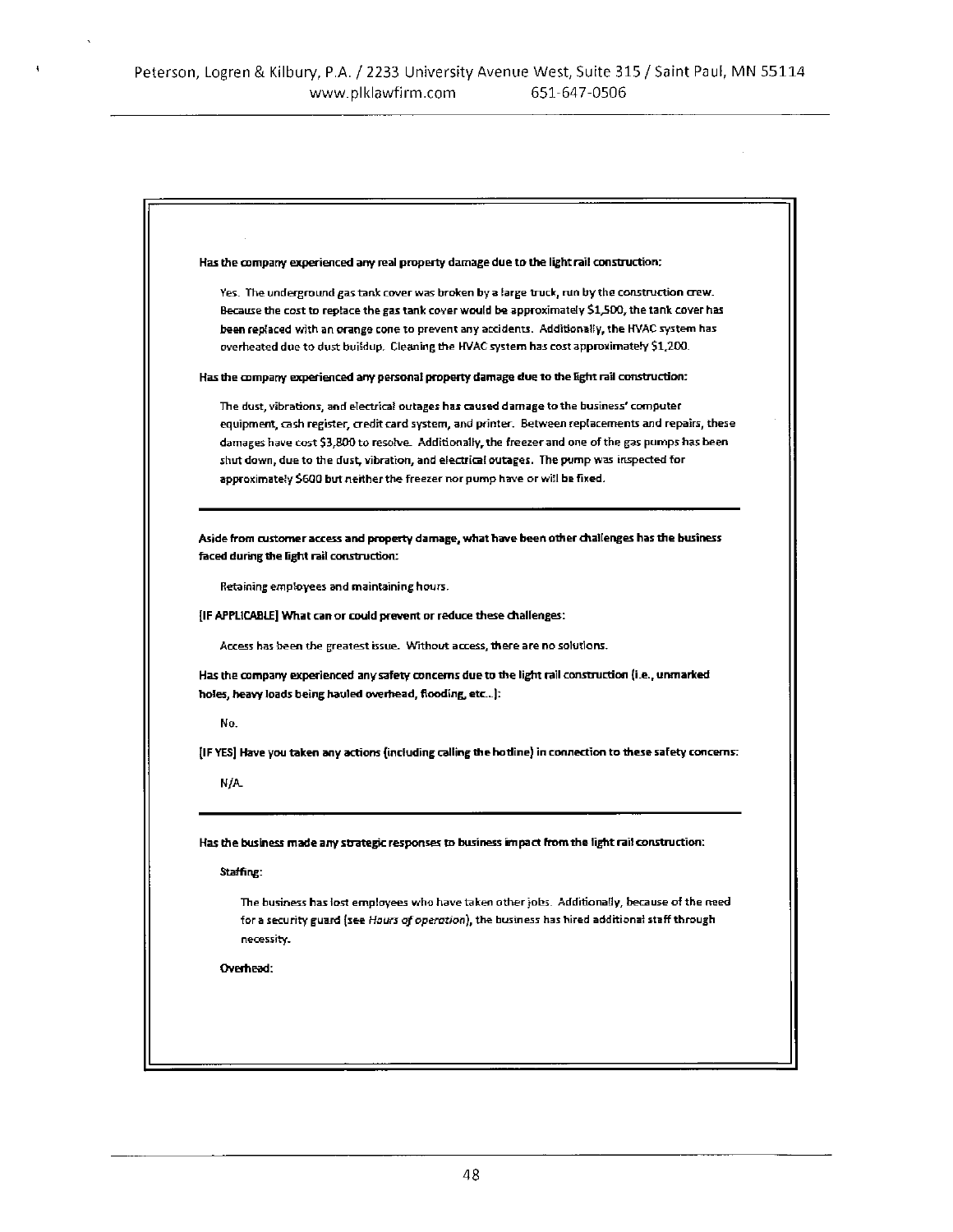$\pmb{\cdot}$ 

| Overhead has remained the same, with the exception of employing a security guard during<br>dosed hours.                                                                     |
|-----------------------------------------------------------------------------------------------------------------------------------------------------------------------------|
| Reduced/increased store size:                                                                                                                                               |
| No.                                                                                                                                                                         |
| Marketing:                                                                                                                                                                  |
| No.                                                                                                                                                                         |
| Hours of operation:                                                                                                                                                         |
| The company reduced its hours of operation from 24 hours a day to 6:00 am to 2:00 am.                                                                                       |
| Services offered:                                                                                                                                                           |
| The business has indefinitely closed its carwash, due to power outages and damage done to the                                                                               |
| carwash as a result. Additionally, the business has closed one of its pumps, which was<br>irreparably damaged by the construction, reducing its gas services by 25 percent. |
| <b>Products offered:</b>                                                                                                                                                    |
| The business has reduced its inventory, due to slowed sales. This is in response to the                                                                                     |
| accumulation of expired products that the business has not been able to distribute quickly                                                                                  |
| enough                                                                                                                                                                      |
| Other:                                                                                                                                                                      |
| N/A                                                                                                                                                                         |
|                                                                                                                                                                             |
| Has the business applied for a forgivable loan:                                                                                                                             |
| Yes. The business has just placed an application.                                                                                                                           |
| What was the outcome of the application (e.g., awarded/not, how much, and what year):                                                                                       |
| The response to the application is pending, but the business was informed that because it has gross                                                                         |
| sales (revenue, not profit) of over \$2,000,000, it will likely not qualify for the loan.                                                                                   |
|                                                                                                                                                                             |
| Have you made any calls to the hotline (include date, response time, and result):                                                                                           |
| Yes. The business has made mustiple calls, most recently in the last month. The operators have not                                                                          |
| offered adequate assistance and have essentially deflected responsibility onto the business.                                                                                |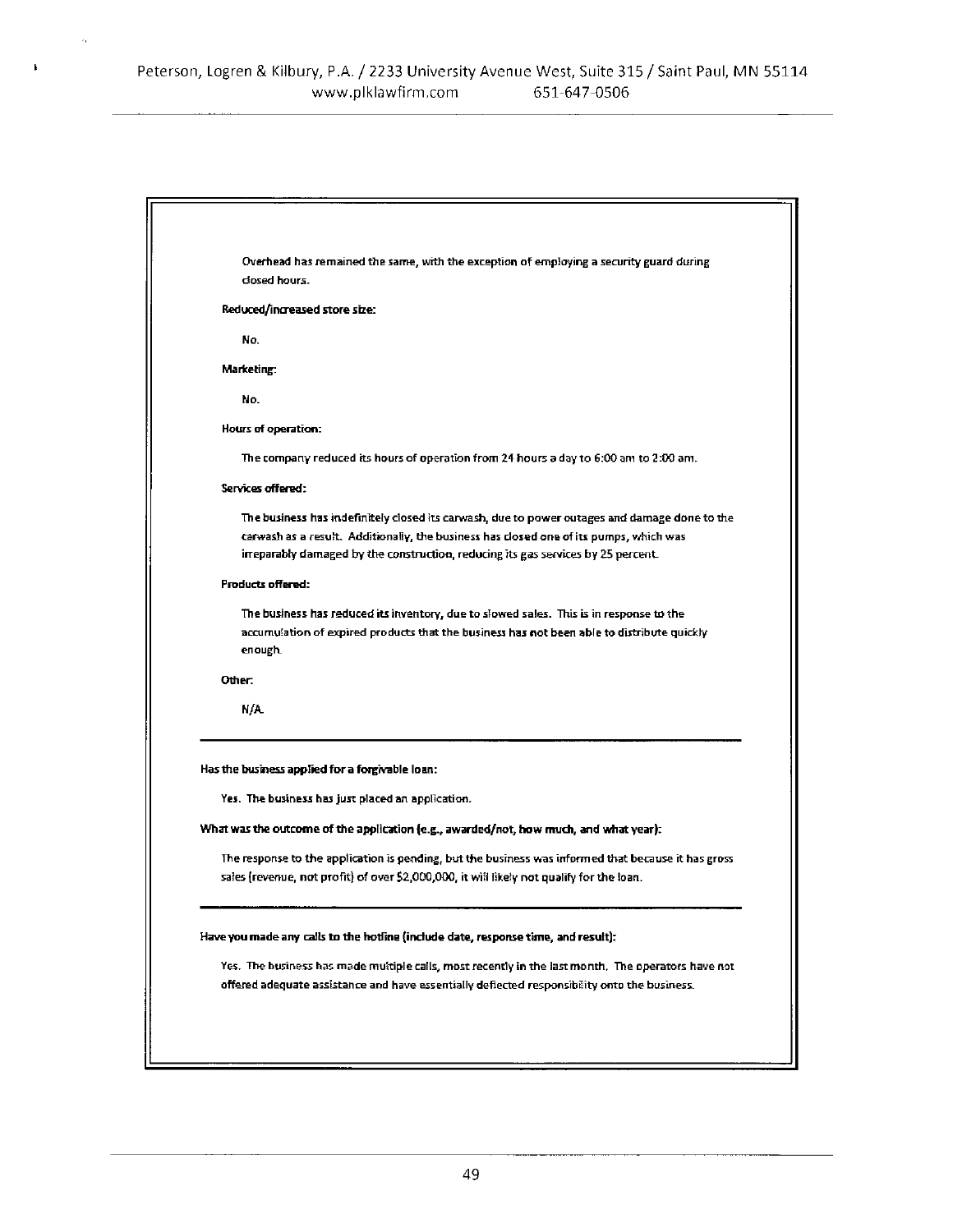$\tilde{\alpha}$ 

 $\lambda$ 

| What would you say or show to the Metropolitan Council, in regards to the impact and process of the<br>light rail construction;                                                                                                                                                                                                                                                |
|--------------------------------------------------------------------------------------------------------------------------------------------------------------------------------------------------------------------------------------------------------------------------------------------------------------------------------------------------------------------------------|
| The businesses are suffering the most from the CCLRT project, and even though the businesses are<br>what keeps the street alive, they are the last to be considered throughout this process.                                                                                                                                                                                   |
| Do you feel the light rail construction provides sufficient notice of activities that will directly affect your<br>business:                                                                                                                                                                                                                                                   |
| No notice has been received for closures of Hamline Avenue or its sidewalks. While notice has been<br>received for expected access and utilities disruptions on University Avenue, such notice has not<br>been received for unexpected access and utilities disruptions.                                                                                                       |
| In the future, how would you prefer to receive notice from the Metropolitan Council:                                                                                                                                                                                                                                                                                           |
| Email:                                                                                                                                                                                                                                                                                                                                                                         |
| This is the preferred method of notice.                                                                                                                                                                                                                                                                                                                                        |
| Phone:                                                                                                                                                                                                                                                                                                                                                                         |
| No.                                                                                                                                                                                                                                                                                                                                                                            |
| In person or notice on door:                                                                                                                                                                                                                                                                                                                                                   |
| No.                                                                                                                                                                                                                                                                                                                                                                            |
| Other:                                                                                                                                                                                                                                                                                                                                                                         |
| N/A                                                                                                                                                                                                                                                                                                                                                                            |
| Any additional information to be shared:                                                                                                                                                                                                                                                                                                                                       |
| The Metropolitan Council had forced the sale of an easement to place a sign onto the real property<br>of the business. Now the Metropolitan Council is requesting an extension of the time for the<br>easement (through an additional sale). The business is reluctant to agree to the easement, due to<br>the unexpected damages of the project and potential future damages. |
| Statement of Truth:                                                                                                                                                                                                                                                                                                                                                            |
| I certify that the above statements are a true and accurate reflection of the facts, to the best of my<br>knowledge and belief.                                                                                                                                                                                                                                                |
|                                                                                                                                                                                                                                                                                                                                                                                |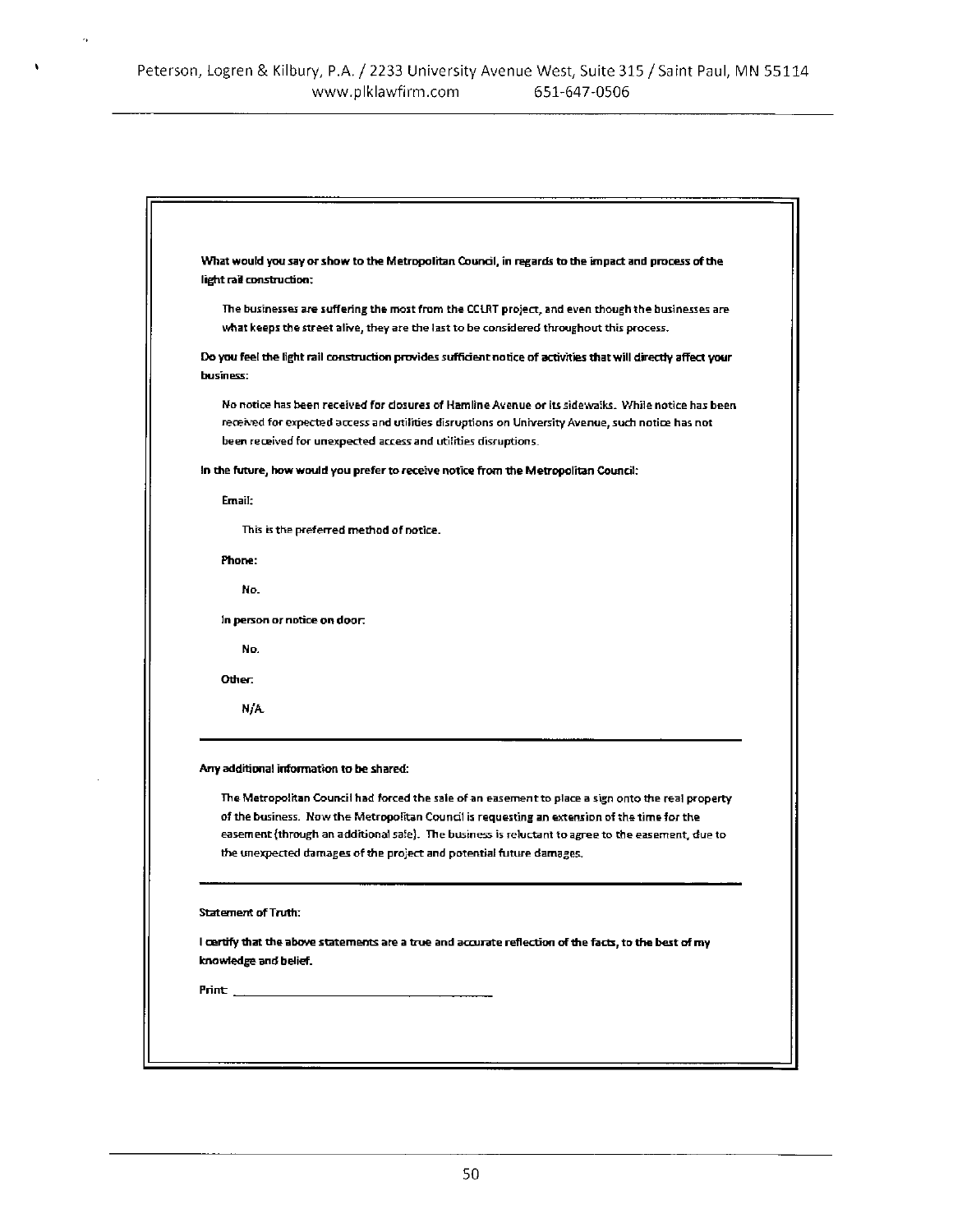$\hat{\mathbf{v}}$ 

 $\mathfrak{c}$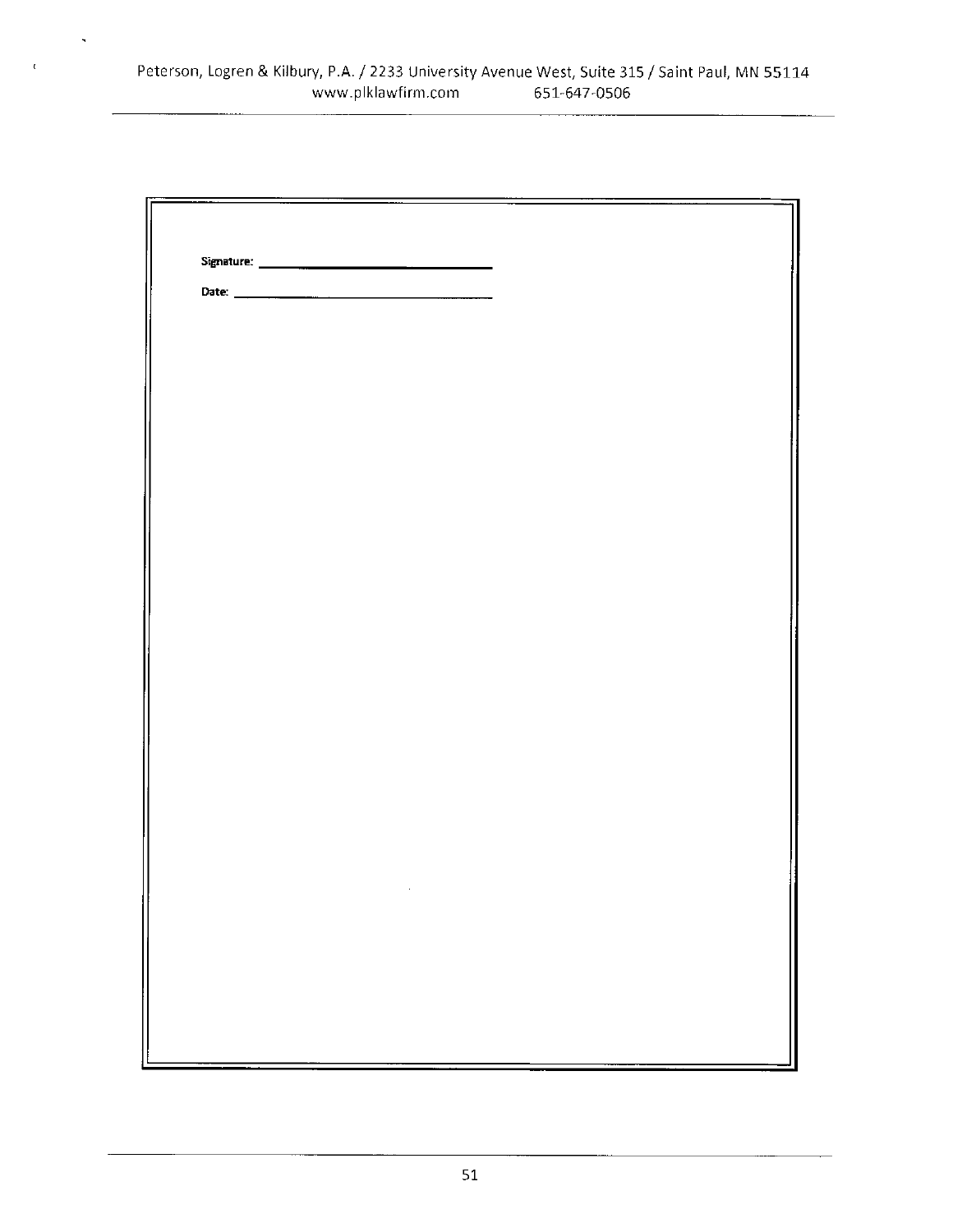$\hat{\mathbf{r}}$ 

#### **Business D**

| Date: |                                                                                                                                                                                                                                                                                                                                                           |
|-------|-----------------------------------------------------------------------------------------------------------------------------------------------------------------------------------------------------------------------------------------------------------------------------------------------------------------------------------------------------------|
|       | 08/06/2012.                                                                                                                                                                                                                                                                                                                                               |
|       | interviewee:                                                                                                                                                                                                                                                                                                                                              |
|       | <b>Russ Battisto.</b>                                                                                                                                                                                                                                                                                                                                     |
|       | What is the name of your business, as it appears on financial records/tax information:                                                                                                                                                                                                                                                                    |
|       | <b>AVAC Corporation.</b>                                                                                                                                                                                                                                                                                                                                  |
|       | <b>Address of business:</b>                                                                                                                                                                                                                                                                                                                               |
|       | 666 University Avenue West, St. Paul, MN 55104.                                                                                                                                                                                                                                                                                                           |
|       | <b>Telephone number of business:</b>                                                                                                                                                                                                                                                                                                                      |
|       | 651-222-6316                                                                                                                                                                                                                                                                                                                                              |
|       | <b>Email address of business:</b>                                                                                                                                                                                                                                                                                                                         |
|       | russ@A-Ivacuum.com.                                                                                                                                                                                                                                                                                                                                       |
|       | Describe the business (e.g., type of business, products, and services):<br>Vacuum retailer and service provider.<br>How long has the business existed:<br>The business was established in 1963.<br>How long has the business been located on or near University Avenue:<br>The business has been located on University Avenue for approximately 36 years. |
|       | Does the business make gross annual sales (revenue, not profit) over \$2,000,000:<br>No.                                                                                                                                                                                                                                                                  |
|       | Does the business possess monthly written financial records for the past 3-5 years, documenting gross<br>annual sales (revenue, not profit), expenses, and profit:                                                                                                                                                                                        |
|       | The business possesses record dating back approximately 6 years (or as its CPA advises).                                                                                                                                                                                                                                                                  |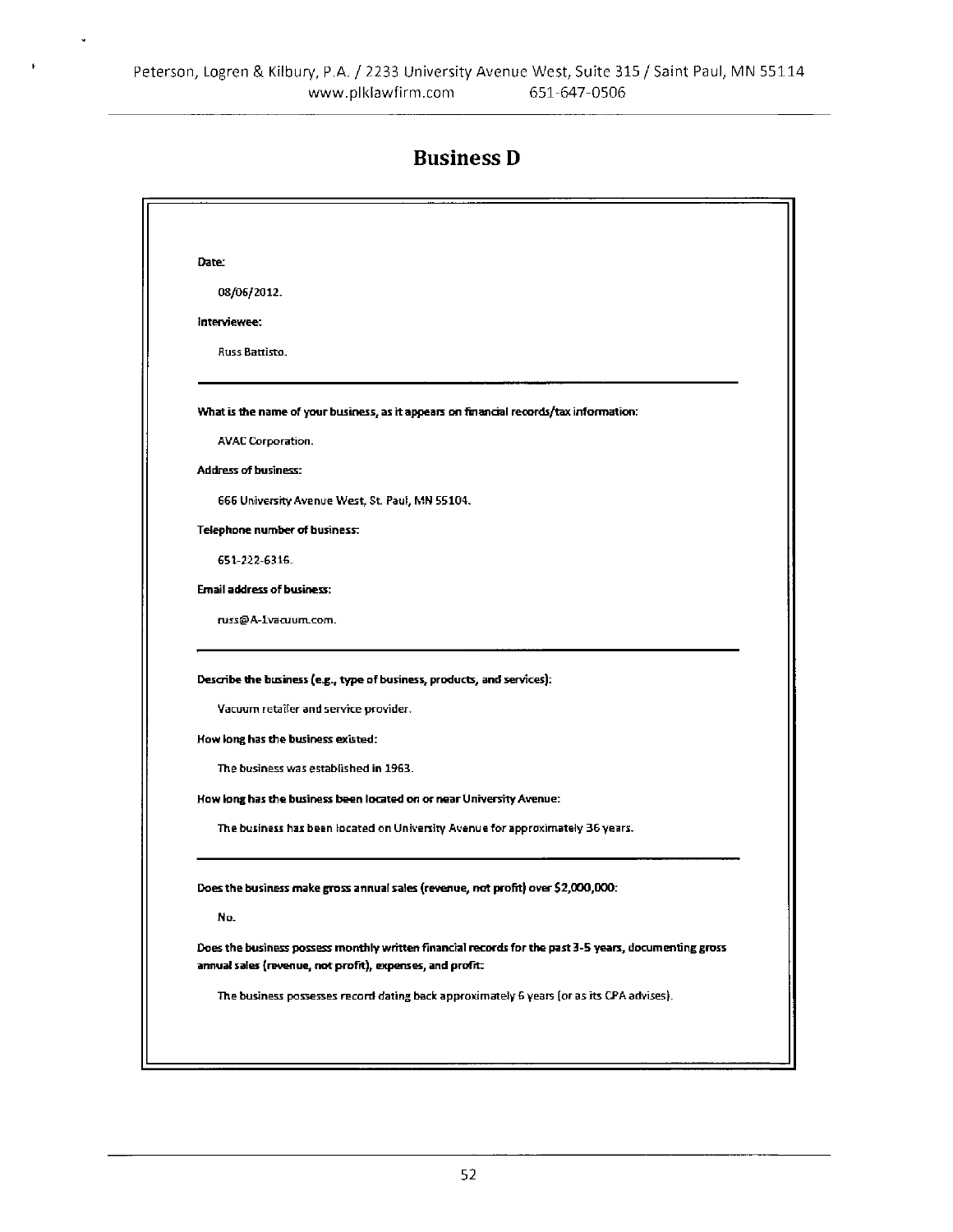|                  | Was there light rail construction in front of the business in 2010 or 2011:                                                                                                              |
|------------------|------------------------------------------------------------------------------------------------------------------------------------------------------------------------------------------|
| No.              |                                                                                                                                                                                          |
|                  | IF YES] Did the business have a decrease in gross annual sales (revenue, not profit) in 2010/2011<br>(depending on when construction began in the area) compared to the prior 2-3 years: |
| N/A              |                                                                                                                                                                                          |
|                  | [IF YES] What percent decrease in gross annual sales (revenue, not profit) did the business experience:                                                                                  |
| N/A              |                                                                                                                                                                                          |
|                  | [IF YES / LANDOWNING] Has the business experienced or been informed of any upcoming tax increases:                                                                                       |
| N/A              |                                                                                                                                                                                          |
|                  | [IF YES / RENTING] Has the business experienced or been informed of any upcoming tax increases or                                                                                        |
|                  |                                                                                                                                                                                          |
| N/A              | Has there been light rail construction in front of the business in 2012:                                                                                                                 |
|                  | Yes. Construction has been occurring since March 15 of 2012.<br>[IF YES] Thus far, in 2012, has the business experienced a decrease in gross sales (revenue, not profit), as             |
|                  | compared to the same terms in the 2-3 years prior to construction:                                                                                                                       |
| Yes.             |                                                                                                                                                                                          |
|                  | [IF YES] What percent decrease in gross sales (revenue, not profit) has the business experienced:                                                                                        |
| lease increases: | The decrease for the term of January to August of 2012 from the term of January to August of 2011<br>is approximately 11 percent.                                                        |
|                  | [IF YES / LANDOWNING] Has the business experienced or been informed of any upcoming tax increases:                                                                                       |
|                  | Yes. The property is facing a property tax increase of approximately 6 percent.                                                                                                          |
| lease increases: | [IF YES / RENTING] Has the business experienced or been informed of any upcoming tax increases or                                                                                        |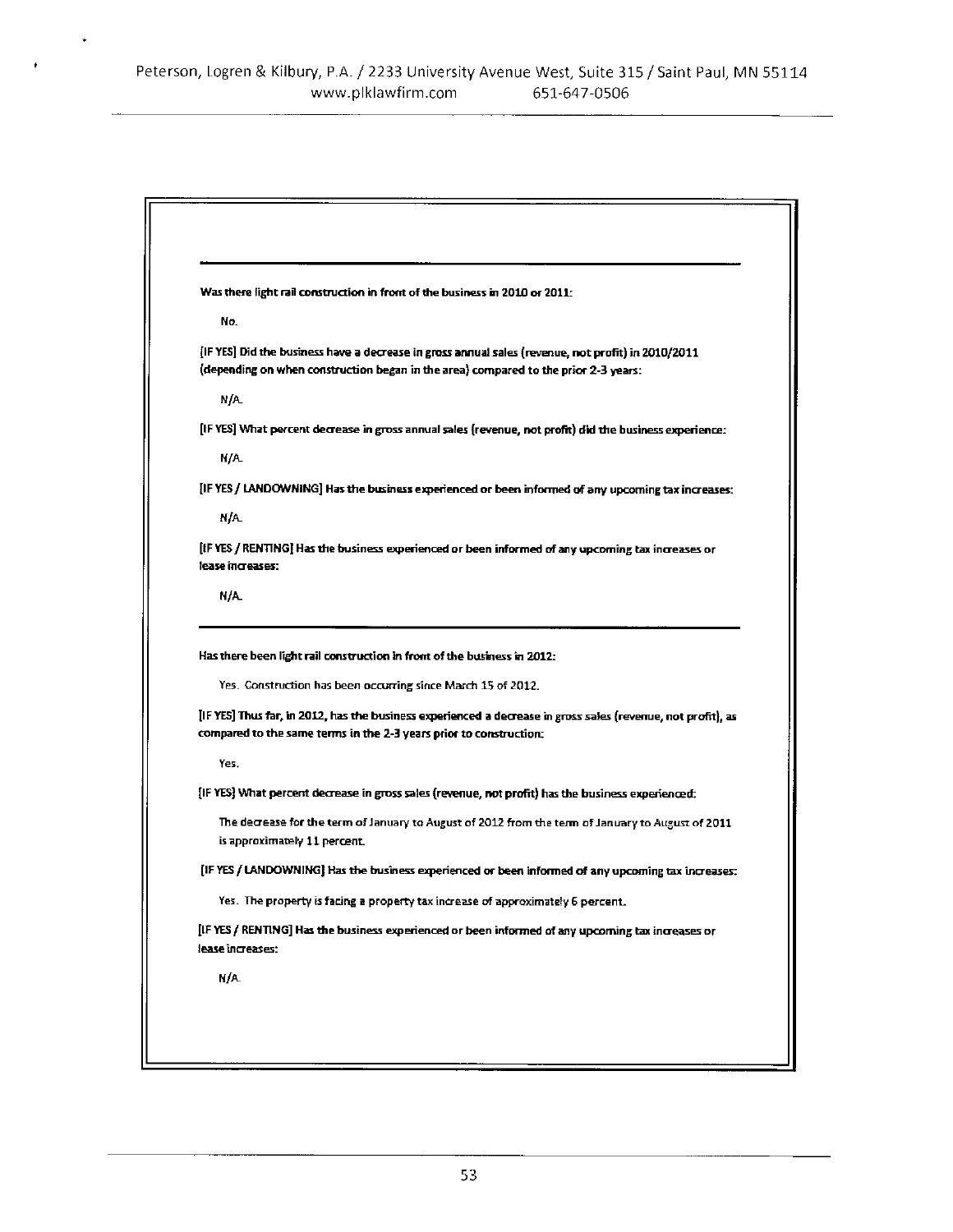$\mathcal{A}$ 

 $\bar{\epsilon}$ 

| Describe what interference the construction on University Avenue (for the light rail construction) has                                                                                                                                                                                                                                       |
|----------------------------------------------------------------------------------------------------------------------------------------------------------------------------------------------------------------------------------------------------------------------------------------------------------------------------------------------|
| caused that has led to your reported decrease in gross sales (revenue, not profit):                                                                                                                                                                                                                                                          |
| Acceess to traffic was greatly reduced for 3 months during a complete closure of University Avenue.                                                                                                                                                                                                                                          |
| What type of traffic (pedestrian and vehicle) has decreased:                                                                                                                                                                                                                                                                                 |
| Vehicle traffic (which supplies almost 100 percent of the business' gross annual sales) has generally<br>decreased.                                                                                                                                                                                                                          |
| Has the business experienced any trouble with the following utilities:                                                                                                                                                                                                                                                                       |
| Electricity (include when, timeframe, notice, impact, and use of hotline):                                                                                                                                                                                                                                                                   |
| Yes. The business had faced 1 electrical outage, which lasted for 3 hours. This outage occurred<br>on July 12 of 2012. No notice was provided for the electrical outage. The business did contact                                                                                                                                            |
| the hotline for these outages. No results from the hotline.                                                                                                                                                                                                                                                                                  |
| Gas finclude when, timeframe, notice, impact, and use of hotline):                                                                                                                                                                                                                                                                           |
| Yes. The gas service was disconnected in May of 2012 and has yet to be reconnected. The<br>business has been dealing directly with XCEL Energy, but has yet to receive a resolution. The<br>business suffered a delay in use of its new HVAC system, because the business could not pass<br>inspection without having proper gas connection. |
| Water (include when, timeframe, notice, impact, and use of hotline):                                                                                                                                                                                                                                                                         |
| Yes. The water was disconnected for a short period of time. Notice was provided to the<br>business. The business was content with how the outage was handled, and the impact was<br>minimal.                                                                                                                                                 |
| Phone (include when, timeframe, notice, impact, and use of hotline):                                                                                                                                                                                                                                                                         |
| No.                                                                                                                                                                                                                                                                                                                                          |
| Sewer (include when, timeframe, notice, impact, and use of hotline):                                                                                                                                                                                                                                                                         |
| Yes. The water was disconnected for a short period of time. Notice was provided to the<br>business. The business was content with how the outage was handled, and the impact was<br>minimai.                                                                                                                                                 |
| Trash collection (include when, timeframe, notice, impact, and use of hotline):                                                                                                                                                                                                                                                              |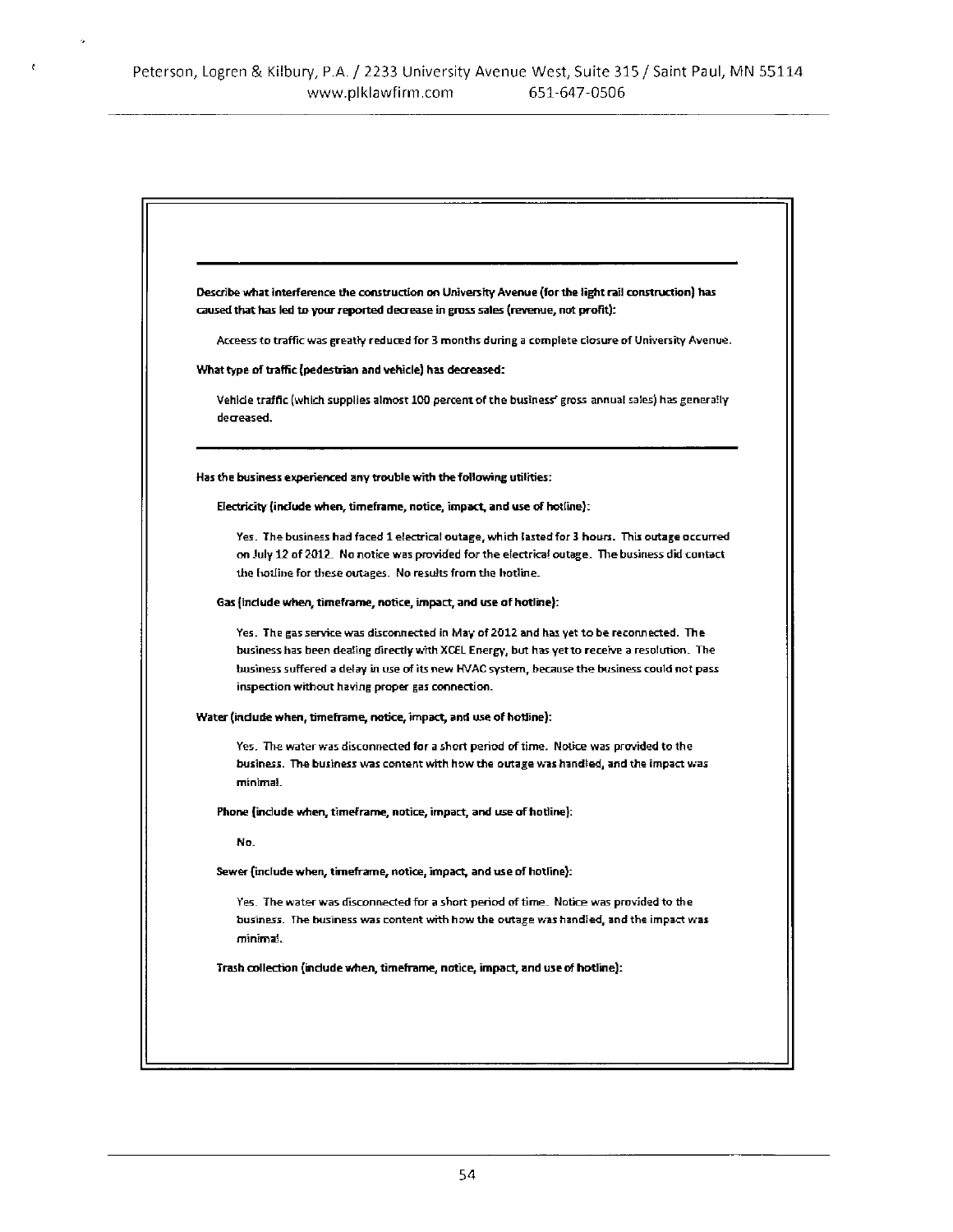$\bar{J}$ 

 $\mathbf{t}$ 

| No. However, the business has had to move its trash collection to the west side of the building,<br>rather than through the front access.                      |
|----------------------------------------------------------------------------------------------------------------------------------------------------------------|
| Mail delivery/pickup (include when, timeframe, notice, impact, and use of hotline):                                                                            |
| No. However, the business has received complaints from USPS, UPS, SPEEDEE, and other<br>delivery services regarding the difficulty in reaching the business.   |
| Internet (include when, timeframe, notice, impact, and use of hotline):                                                                                        |
| No.                                                                                                                                                            |
| Cable/satellite (include when, timeframe, notice, impact, and use of hotline):                                                                                 |
| No.                                                                                                                                                            |
| [DID THE INTERVIEWEE REMEMBER, KNOW, OR REFUSE TO ANSWER THESE QUESTIONS]                                                                                      |
| Has any of the following impacted the business during the light rail construction:                                                                             |
| Dust/air (include when, impact, and use of hotline):                                                                                                           |
| Yes. The business is constantly dealing with dust, which has impacted the business in a number                                                                 |
| of ways. The HVAC has broken due to dust build up and heavier use caused by the doors being<br>shut (a response to the dust and noise).                        |
| Litter/trash (include when, impact, and use of hotline):                                                                                                       |
| No.                                                                                                                                                            |
| Noise/vibration (include when, impact, and use of hotline):                                                                                                    |
| Yes. There is constant vibration and noise, which disrupts the business. The business attributes<br>the vibrations, in part, to the HVAC system breaking down. |
| Sewer grates (include when, impact, and use of hotline):                                                                                                       |
| No. Sewer has been replaced, and awaiting costs.                                                                                                               |
| [DID THE INTERVIEWEE REMEMBER, KNOW, OR REFUSE TO ANSWER THESE QUESTIONS]                                                                                      |
| Has the business experienced any of the following access issues:                                                                                               |
| Sidewalk (include when, timeframe, impact, and use of hotline);                                                                                                |
|                                                                                                                                                                |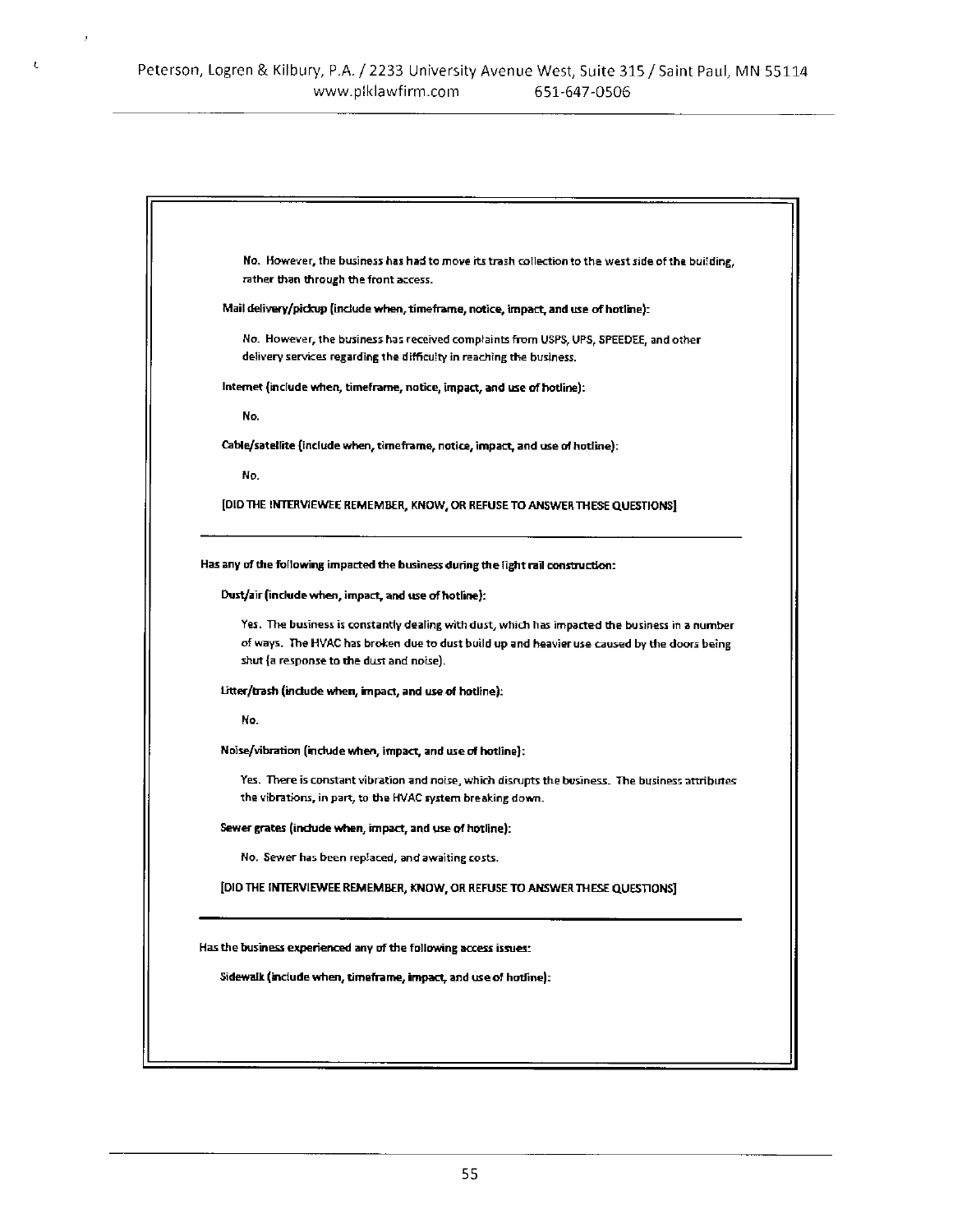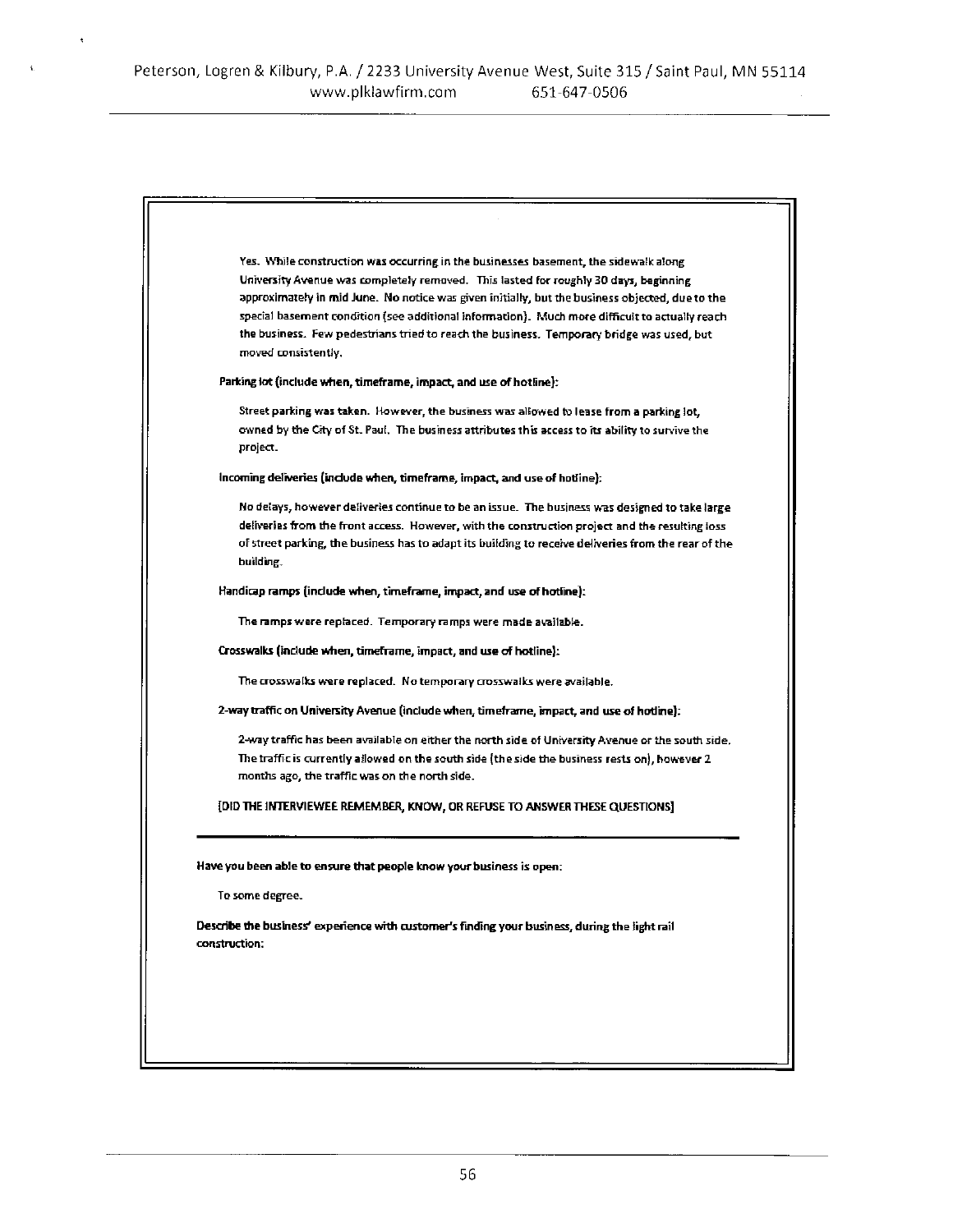ŀ,

| The business had multiple complaints with navigating and reaching the business. However, the<br>business has used signage and received compliments from multiple customers on ease of<br>navigation, as well. |
|---------------------------------------------------------------------------------------------------------------------------------------------------------------------------------------------------------------|
| Have any of the following helped with customer awareness and location of the business:                                                                                                                        |
| Orange construction signs:                                                                                                                                                                                    |
| No.                                                                                                                                                                                                           |
| Personally made signs (include how many and costs):                                                                                                                                                           |
| Yes. The business created multiple signs to direct traffic, totaling approximately \$300.                                                                                                                     |
| "Open for Business" signs:                                                                                                                                                                                    |
| None in response to the construction.                                                                                                                                                                         |
| Met Council marketing (Mod & Co):                                                                                                                                                                             |
| Not to date.                                                                                                                                                                                                  |
| U7 tech assistance:                                                                                                                                                                                           |
| No.                                                                                                                                                                                                           |
| Little Mekong support:                                                                                                                                                                                        |
| No.                                                                                                                                                                                                           |
| Talking to customers by phone:                                                                                                                                                                                |
| Yes. The business has contacted its customers by telephone. In addition, the business has used<br>print updates, and emails.                                                                                  |
| Providing maps to customers:                                                                                                                                                                                  |
| Yes. A map is available on the business Facebook page.                                                                                                                                                        |
| <b>Website:</b>                                                                                                                                                                                               |
| Yes (see maps).                                                                                                                                                                                               |
| Has the company experienced any real property damage due to the light rail construction:                                                                                                                      |
| Yes. The exterior structure has been damaged as a result of the vibrations. The business is<br>continuing to evaluate further damage to the property. The value of the damage is not currently                |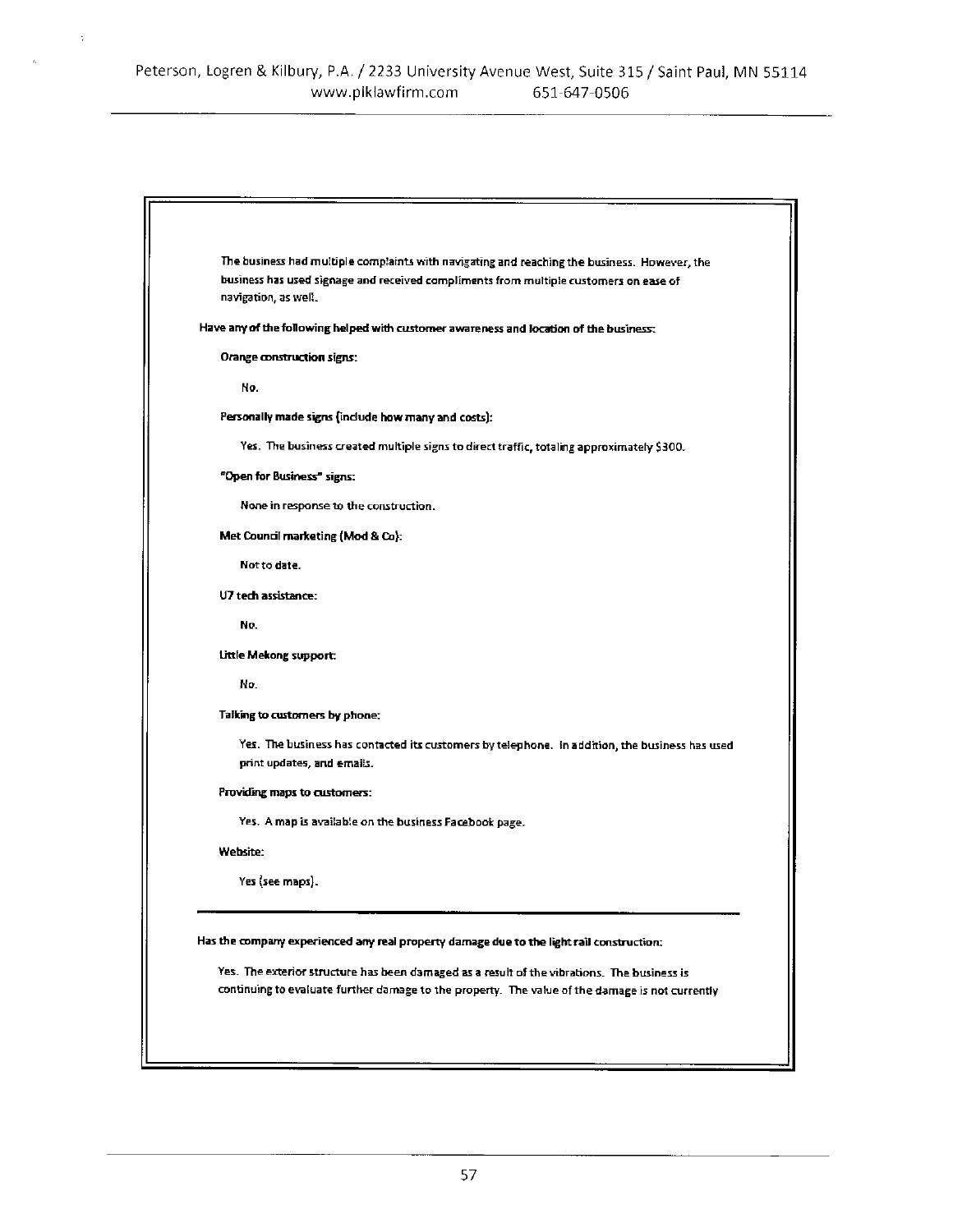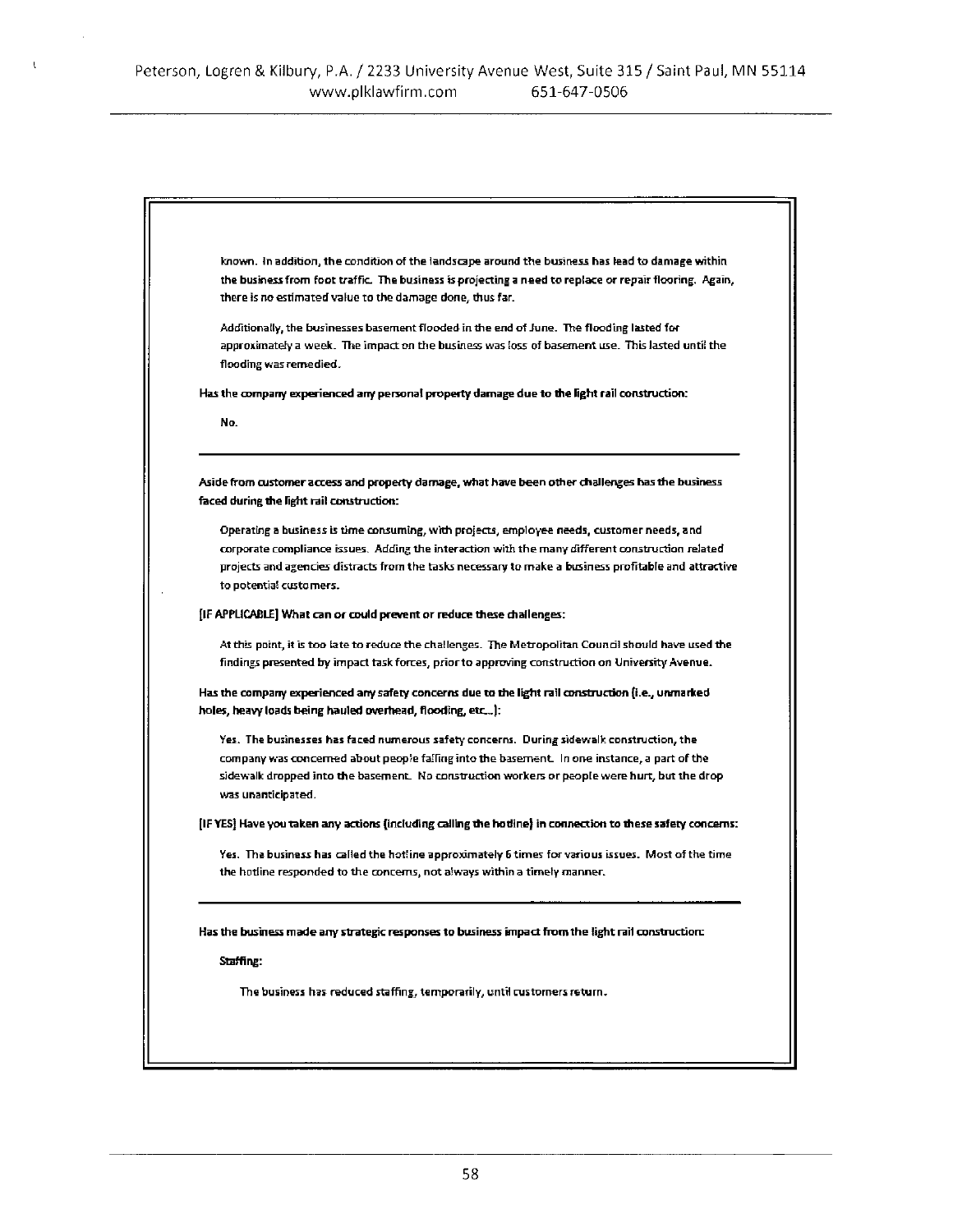| Overhead:                                                                                                                                                                                                                                                                                 |
|-------------------------------------------------------------------------------------------------------------------------------------------------------------------------------------------------------------------------------------------------------------------------------------------|
| Costs have gone up, overall, and so the business has tried to cut overhead expenses wherever<br>possible.                                                                                                                                                                                 |
| Reduced/increased store size:                                                                                                                                                                                                                                                             |
| No.                                                                                                                                                                                                                                                                                       |
| Marketing:                                                                                                                                                                                                                                                                                |
| Marketing has been severely reduced, temporarily.                                                                                                                                                                                                                                         |
| Hours of operation:                                                                                                                                                                                                                                                                       |
| No.                                                                                                                                                                                                                                                                                       |
| Services offered:                                                                                                                                                                                                                                                                         |
| No.                                                                                                                                                                                                                                                                                       |
| <b>Products offered:</b>                                                                                                                                                                                                                                                                  |
| No.                                                                                                                                                                                                                                                                                       |
| Other:                                                                                                                                                                                                                                                                                    |
| N/A                                                                                                                                                                                                                                                                                       |
| Has the business applied for a forgivable loan:<br>Yes. The business recently applied for the forgivable loan.<br>What was the outcome of the application (e.g., awarded/not, how much, and what year):<br>The application is in progress.                                                |
| Have you made any calls to the hotline (include date, response time, and result):<br>Yes. The business has made multiple calls, including at least 1 in March or May of 2012. The<br>process was ineffective and often placed responsibility on the business to resolve its own problems. |
| What would you say or show to the Metropolitan Council, in regards to the impact and process of the<br>light rail construction:                                                                                                                                                           |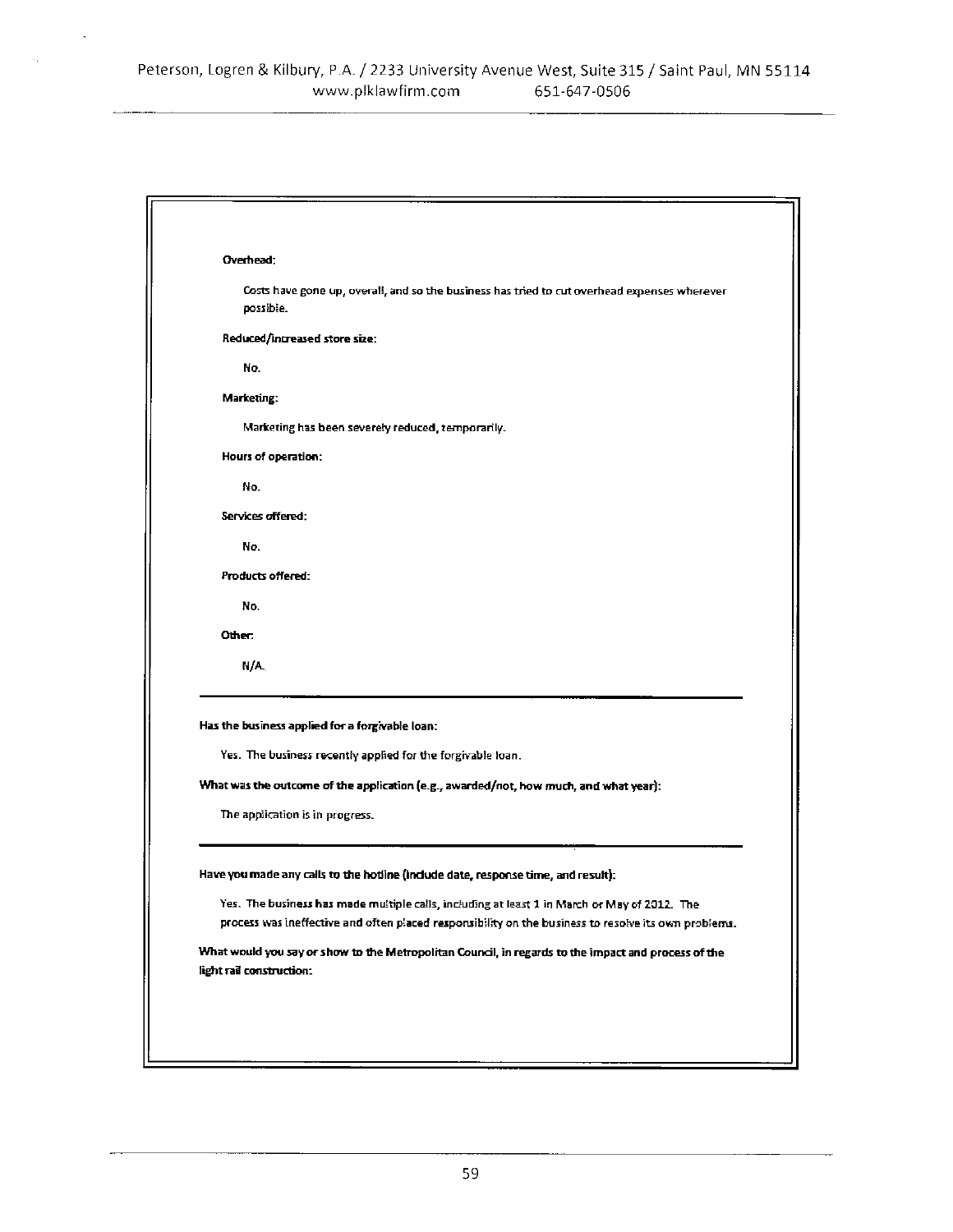$\sqrt{3}$ 

|       | The Metropolitan Council infiltrated the affected chambers of commerce, who then spoke positively                                                                                                       |
|-------|---------------------------------------------------------------------------------------------------------------------------------------------------------------------------------------------------------|
|       | of the project. This was deceptive.                                                                                                                                                                     |
|       | Do you feel the light rail construction provides sufficient notice of activities that will directly affect your<br>business:                                                                            |
|       | Not at all.                                                                                                                                                                                             |
|       | in the future, how would you prefer to receive notice from the Metropolitan Council:                                                                                                                    |
|       | Email:                                                                                                                                                                                                  |
|       | N/A                                                                                                                                                                                                     |
|       | Phone:                                                                                                                                                                                                  |
|       | N/A                                                                                                                                                                                                     |
|       | in person or notice on door:                                                                                                                                                                            |
|       | N/A.                                                                                                                                                                                                    |
|       | Other:                                                                                                                                                                                                  |
|       | The business does not care how it is contacted, just that it is contacted.                                                                                                                              |
|       | Any additional information to be shared:                                                                                                                                                                |
|       | The business' basement extends out under the sidewalk. As a result, the business suffered a greater<br>impact during construction, which concluded with the basement ceiling being lowered 4 inches and |
|       | the depth being reduced 4 inches. Additionally, the building had structural members added to it.                                                                                                        |
|       | <b>Statement of Truth:</b>                                                                                                                                                                              |
|       | I certify that the above statements are a true and accurate reflection of the facts, to the best of my                                                                                                  |
|       | knowledge and belief.                                                                                                                                                                                   |
| Print |                                                                                                                                                                                                         |
|       |                                                                                                                                                                                                         |
|       |                                                                                                                                                                                                         |
|       |                                                                                                                                                                                                         |
|       |                                                                                                                                                                                                         |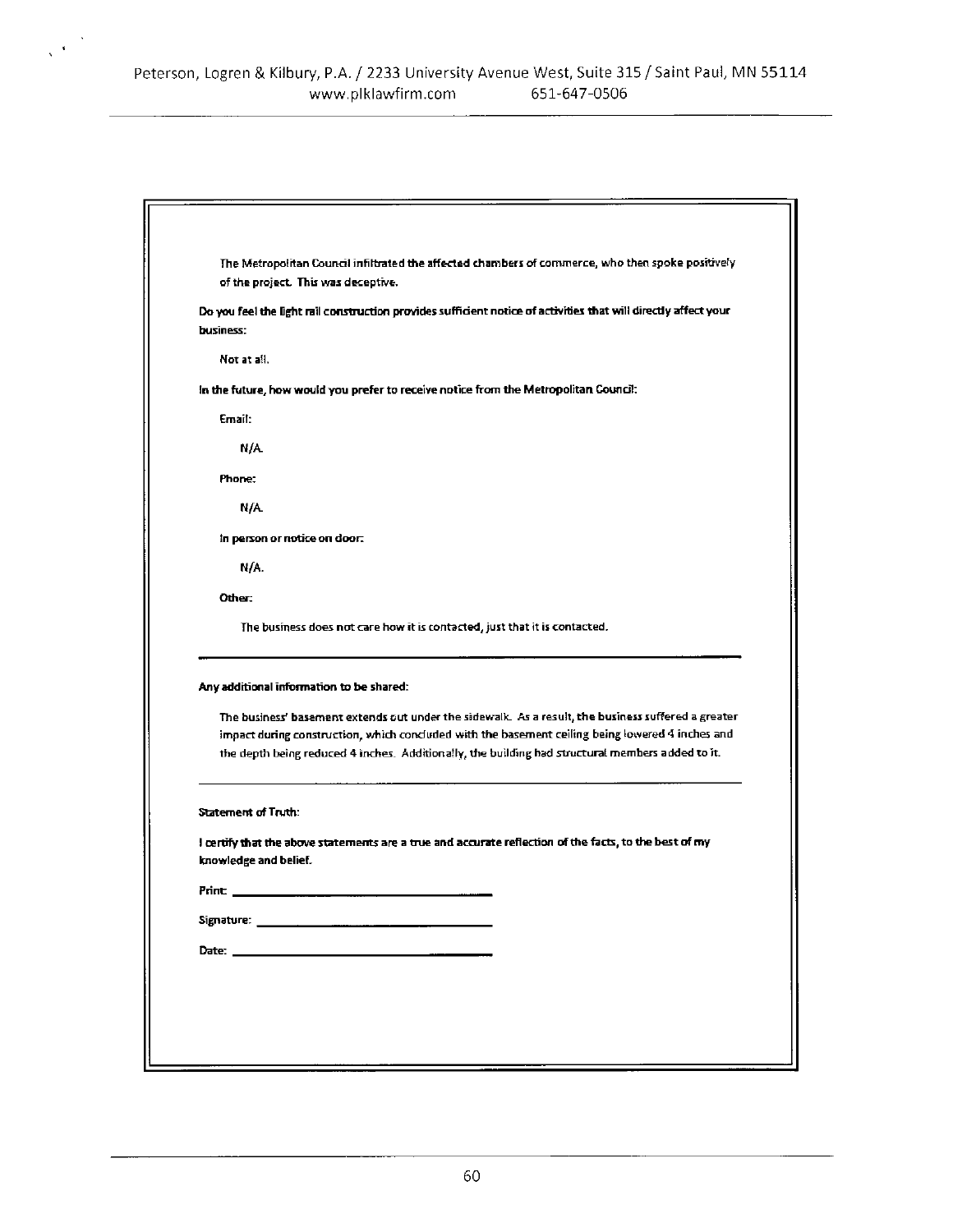$\epsilon_x$ 

# **APPENDIX4**

# (COMMENTS)

The following are statements provided by the sample businesses when asked what they would like to say to the Metropolitan Council about the CCLRT project.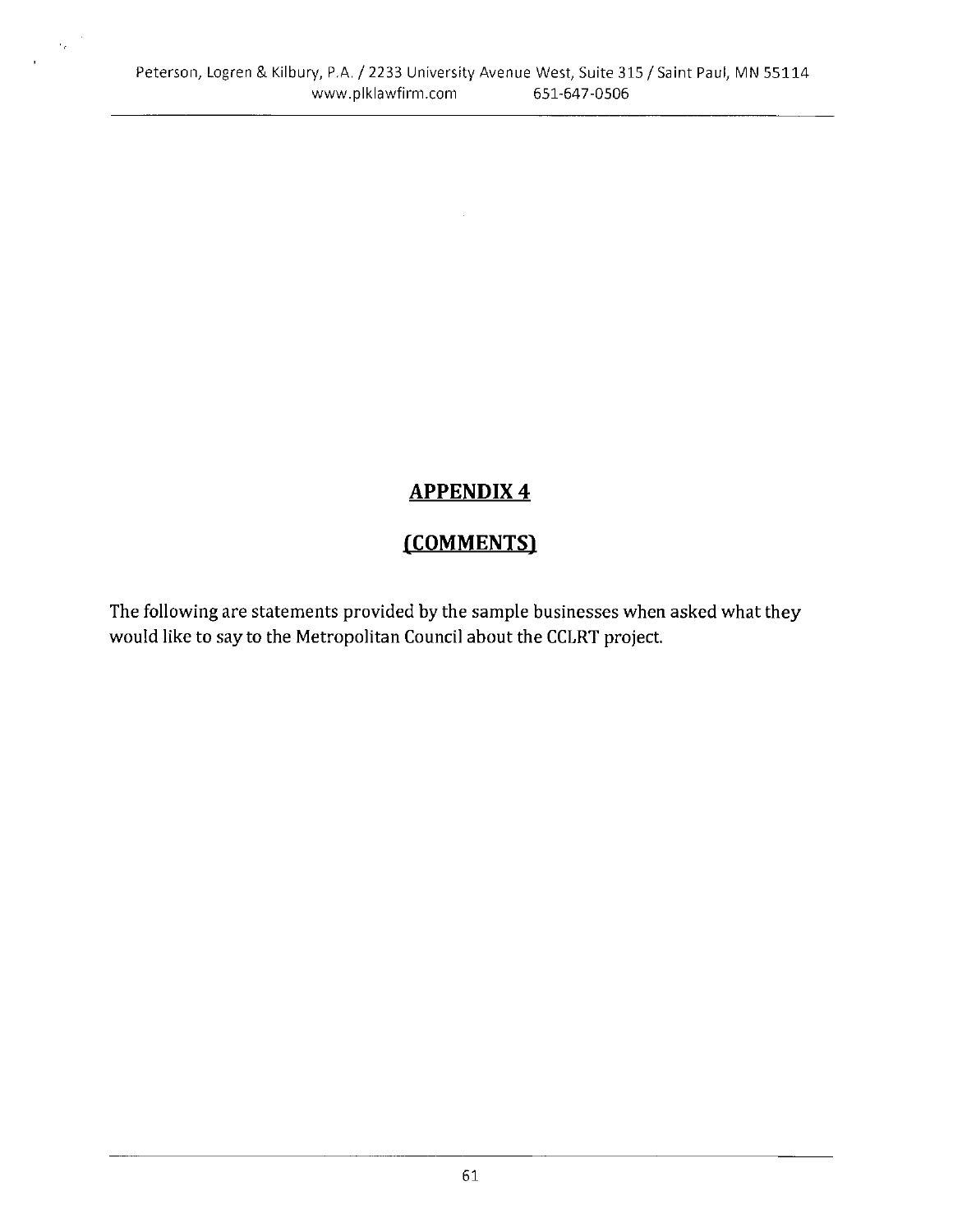#### **Business A:**

"You cannot explain the effects that this project is having on businesses. Without the salon, the beauty supply store would be out of business."

#### **Business B:**

"This was very poorly thought out. The last thought about this project was the businesses. How come it costs the business owning families so much, when it is benefitting everyone else?

The Metropolitan Council infiltrated the affected chambers of commerce, who the spoke positively of the project. This was deceptive."

#### **Business C:**

"The businesses are suffering the most from the CCLRT project, and even though the businesses are what keeps the street alive, they are the last to be considered throughout this process."

#### **Business D:**

"The Metropolitan Council and Walsh seem to communicate well. However, the crews doing the 'grunt' work are the 'left hand' and management (as usual) are the 'right hand' in some cases. Overall though they all are trying to get through this crap without pissing us off any more than they have to."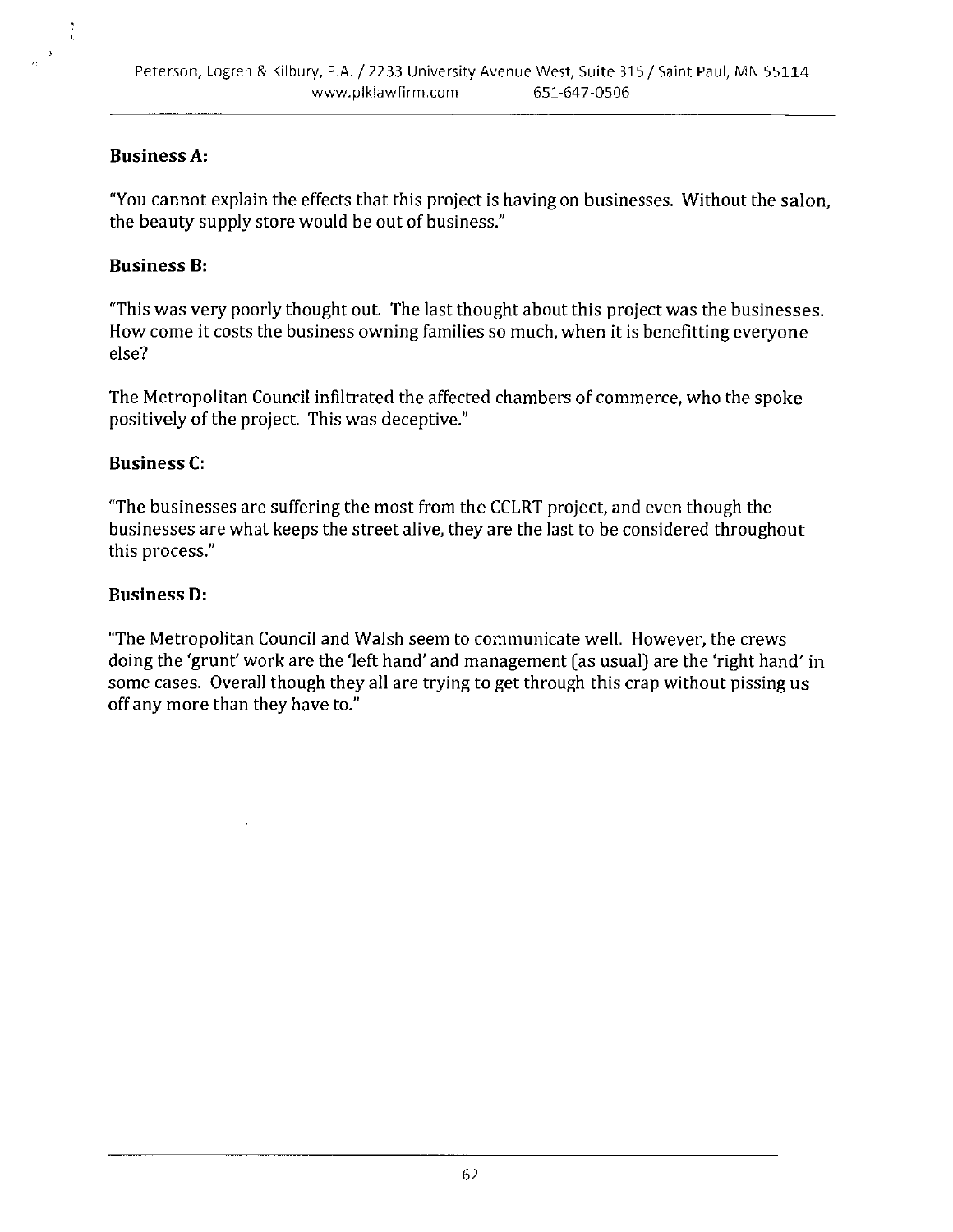- To: Kathryn O'Brien Central Corridor Project Office
- From: Beth Bartz, AICP
- Date: September 4, 2012
- Re: Review of *Central Corridor Light Rail Transit Construction: Impact Study for Pascal Street to Dale Street Sample, Saint Paul, MN* prepared by the University Avenue Betterment Association, August 16, 2012.

As requested, I have reviewed the report provided by the University Avenue Better Association (UABA) identified above for use in the Central Corridor LRT Supplemental EIS for business impacts during LRT construction. The report provides a summary as well as detailed notes of interviews with four University Avenue businesses regarding impacts experienced by these businesses as a result of LRT construction activities. The interviews covered a broad range of topics including business characteristics, access impacts, utility impacts, construction related disturbances, property damages, property taxes/rent, safety and communications as well as impacts to business revenue. The report concludes that businesses are suffering substantial damages as a result of CCLRT construction. The report acknowledges that it reports sentiment rather than empirical data; however "it reveals an attitude toward the Metropolitan Council's attempt to connect the Twin Cities through public transit." (p. 14).

SRF's approach to the Supplemental EIS seeks to incorporate all locally collected regarding business impacts during construction, including information collected by academic and community organizations. We are sorting this information into two categories:

- 1. Data collected with statistically valid sampling techniques which can be used to assess the collective impacts to all businesses in the corridor, and
- 2. Data which is not statistically valid for the purpose discussed above, but from an anecdotal standpoint can assist in illustrating the range and types of impacts experienced by businesses in the corridor.

In order to fit into the first category, data sources would need to have the following characteristics as discussed previously:

- Data would need to be collected from businesses that were operating during construction (2011 and 2012) immediately adjacent to the LRT corridor (fronting on University Avenue/Washington Avenue/4<sup>th</sup> Street in downtown St. Paul). Identification of the geographic area and/or business type for which the data was gathered is necessary. Data from businesses in place several years or more prior to construction would be most valuable to track historical information and to measure any changes in trends.
- The sample size (number of businesses) should be large enough to be representative of the broad experiences of businesses throughout the corridor. If the data has a very small sample